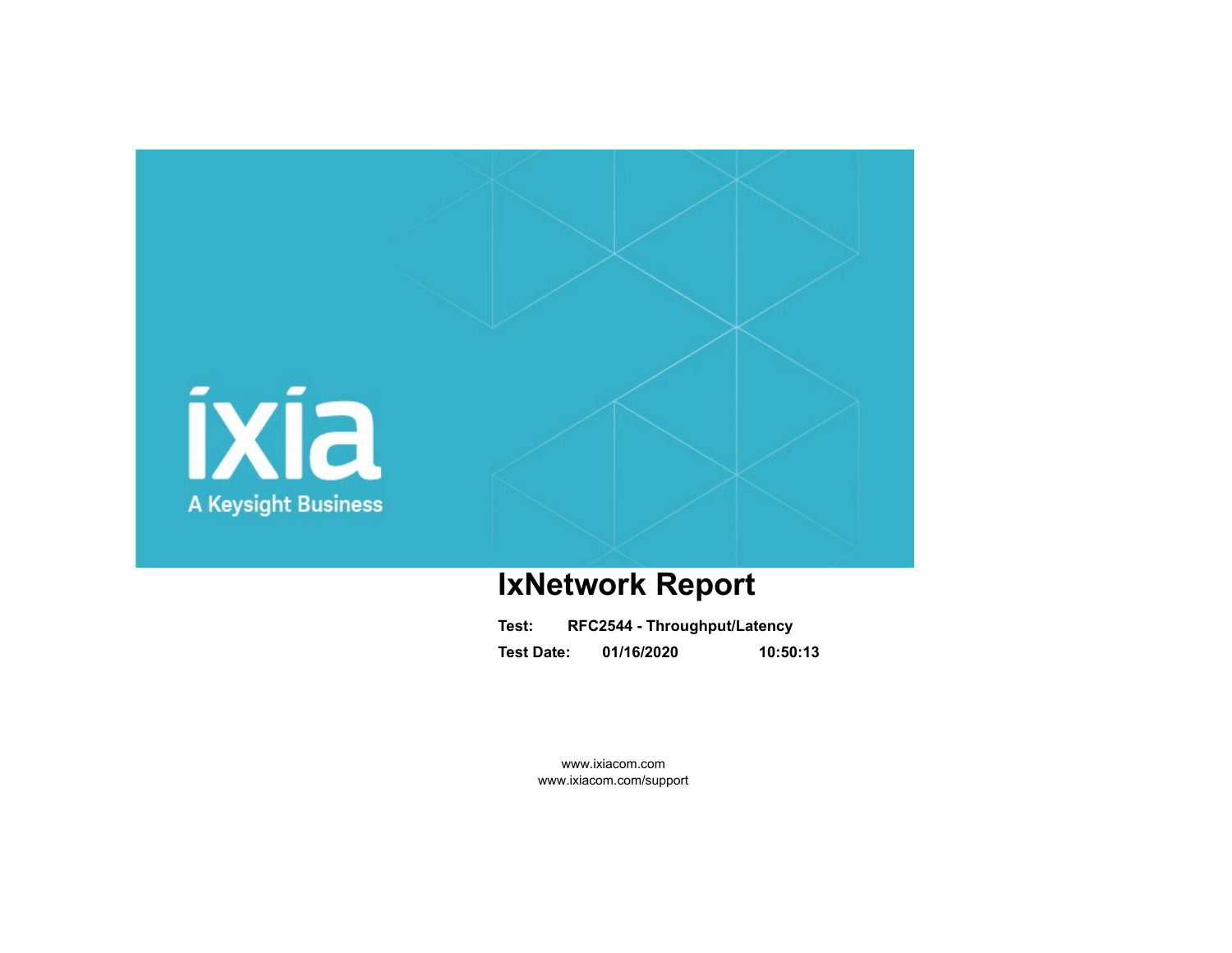|     | <b>Table of Contents</b>         |    |
|-----|----------------------------------|----|
| 1.  | Cover                            |    |
| 2.  | Info                             | 3  |
| 3.  | Port Map                         | 4  |
| 4.  | Aggregate Graphs                 | 5  |
| 5.  | <b>IterationCharts</b>           | 13 |
| 6.  | <b>Aggregated Results</b>        | 16 |
| 7.  | Aggregated Results Per Iteration | 17 |
| 8.  | Per Flow Results                 | 21 |
| 9.  | <b>Iteration Data</b>            | 23 |
| 10. | <b>Theoretical Max Rates</b>     | 37 |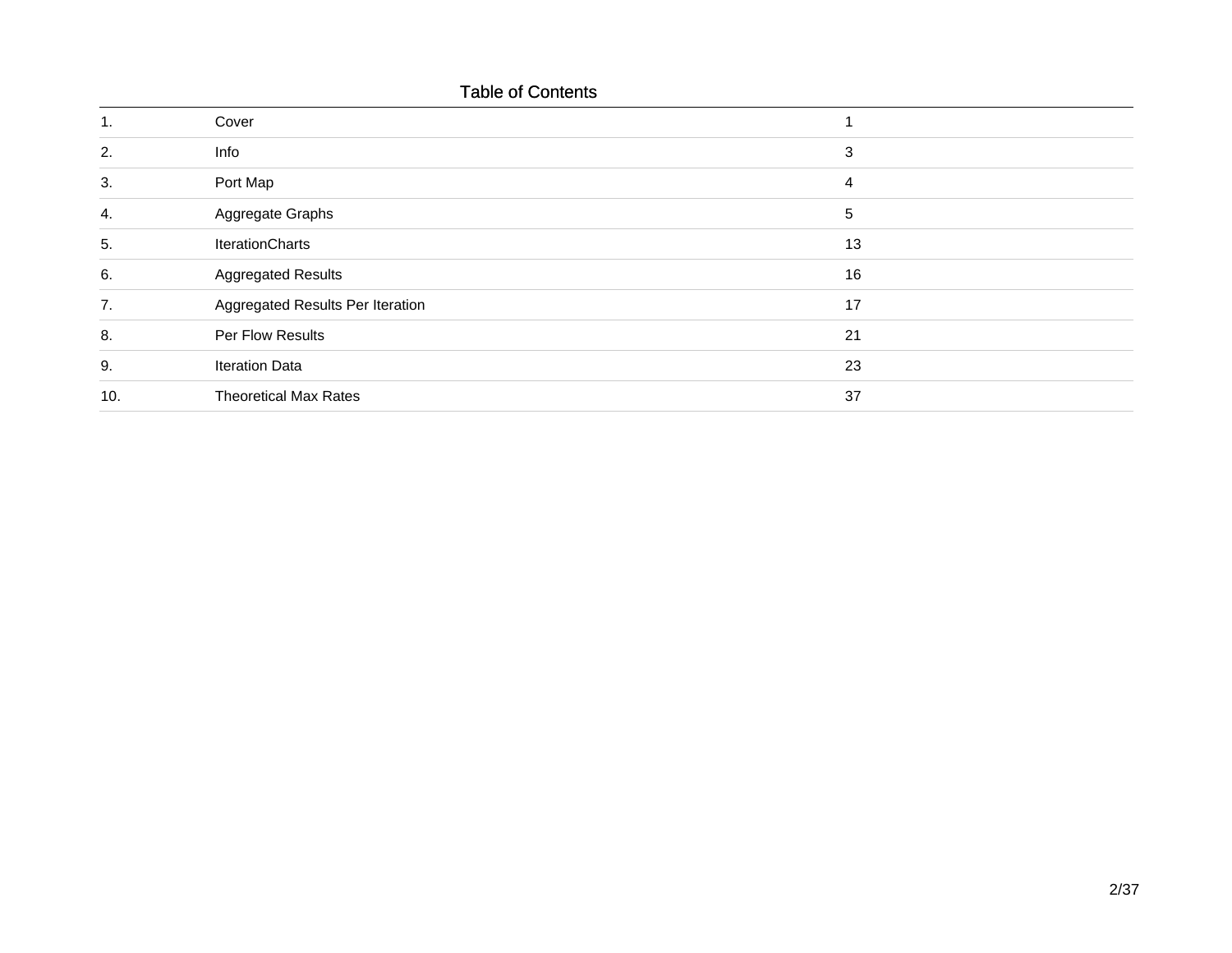### **RFC2544 - Throughput/Latency - Info** Test Duration : Stream Duration (sec) : Number of Trials Passed : Number of Trials Executed : **Test Settings** User Name : Time Executed : Date Executed : **Test Information** 01/16/2020 10:50:13 FS.COM 1 N/A 20 00:30:11  **Output Parameters Product Information** Product Label : Product Version : Serial Number : Comments : NSG-8100 Version 5.5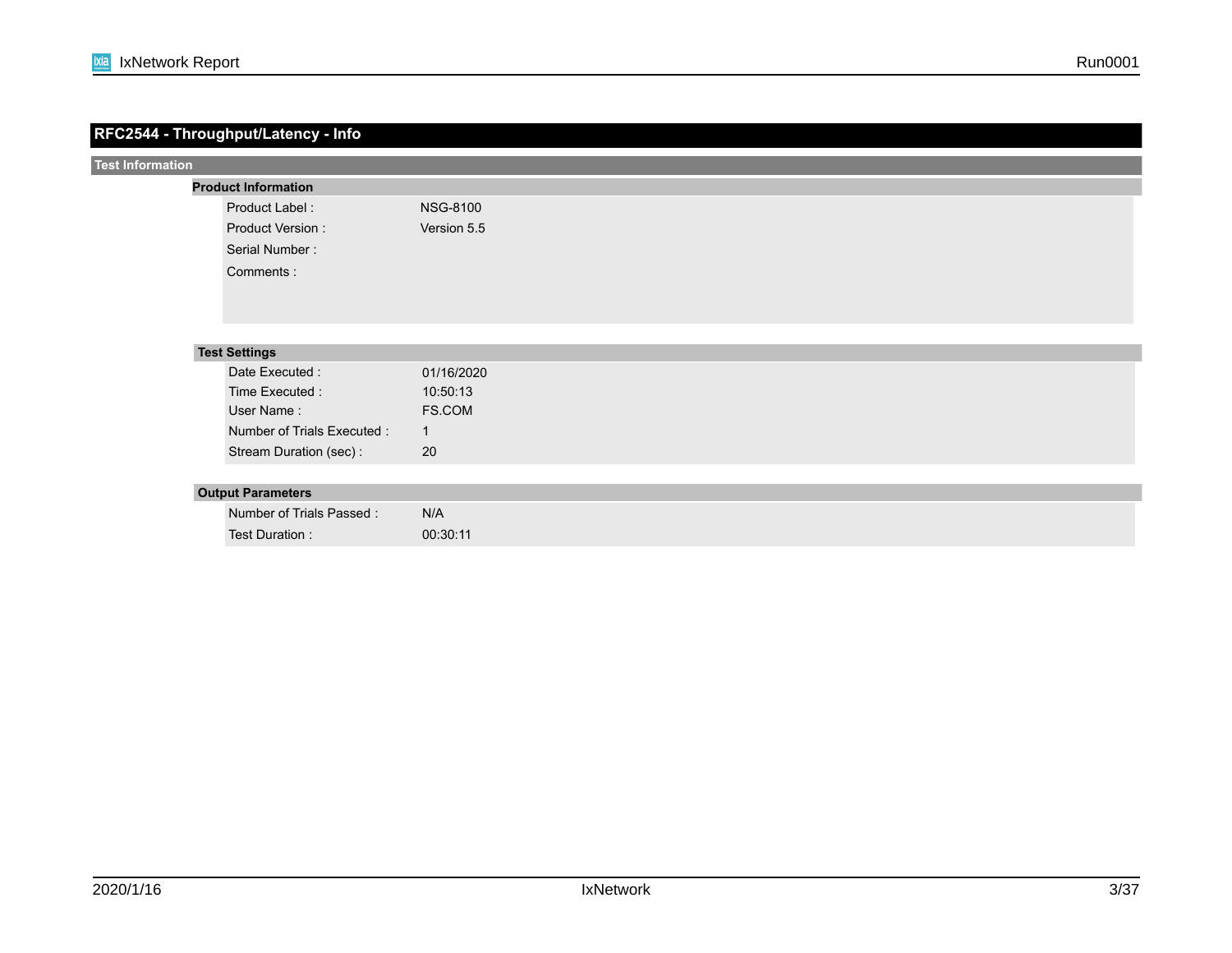| RFC2544 - Throughput/Latency - Port Map Information |                    |                 |                    |                 |  |  |  |  |  |  |  |
|-----------------------------------------------------|--------------------|-----------------|--------------------|-----------------|--|--|--|--|--|--|--|
| <b>Port Map:</b>                                    | Tx Port            | Tx Speed (Mbps) | <b>Rx Port</b>     | Rx Speed (Mbps) |  |  |  |  |  |  |  |
|                                                     | 10.32.133.100:2:14 | 10000           | 10.32.133.100:2:15 | 10000           |  |  |  |  |  |  |  |
|                                                     | 10.32.133.100:2:15 | 10000           | 10.32.133.100:2:14 | 10000           |  |  |  |  |  |  |  |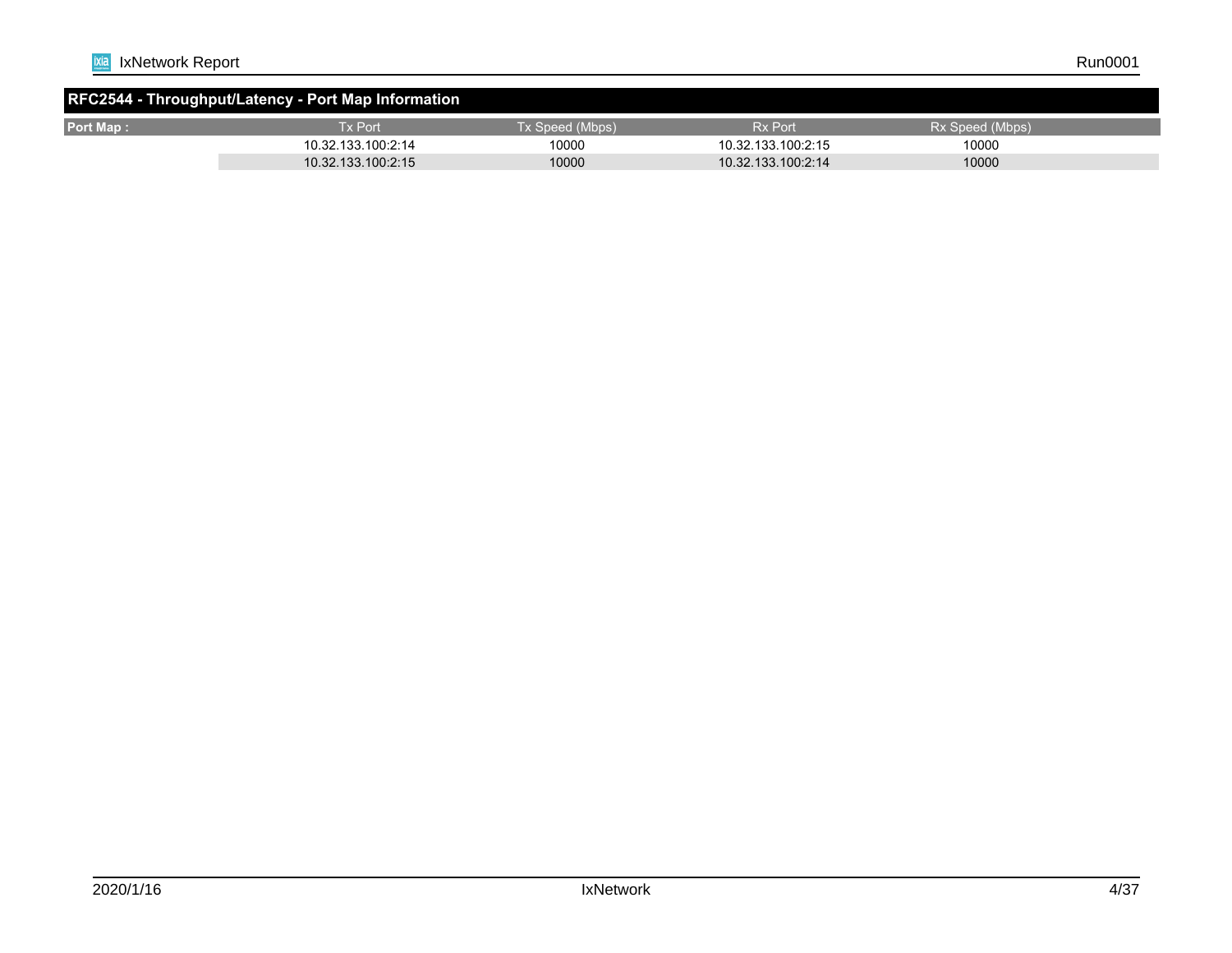

**Trial - Framesize - Iteration**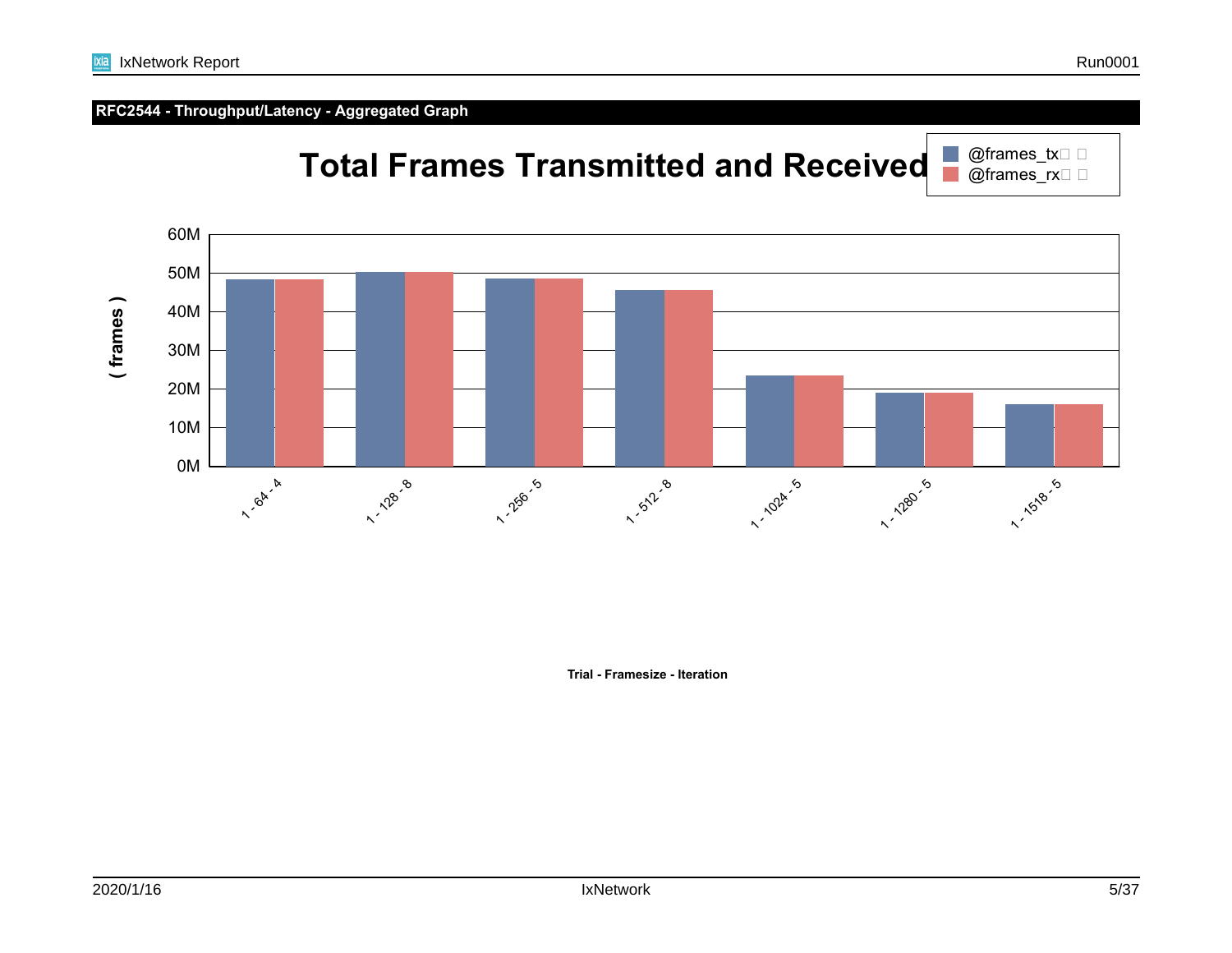

**Frame Size**

## **RFC2544 - Throughput/Latency - Aggregated Graph**



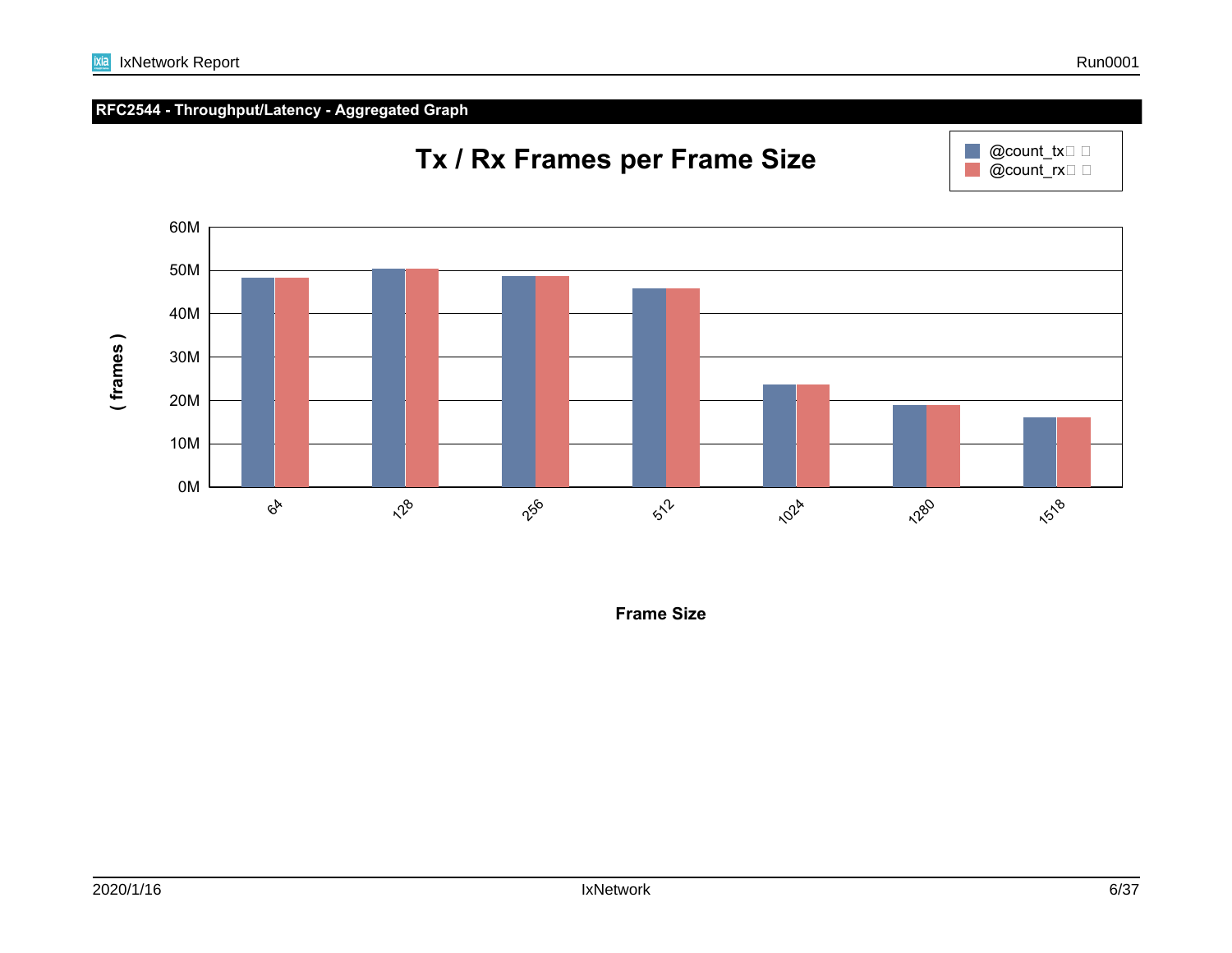

## **Aggregated Frame Loss**

**Trial - Framesize - Iteration**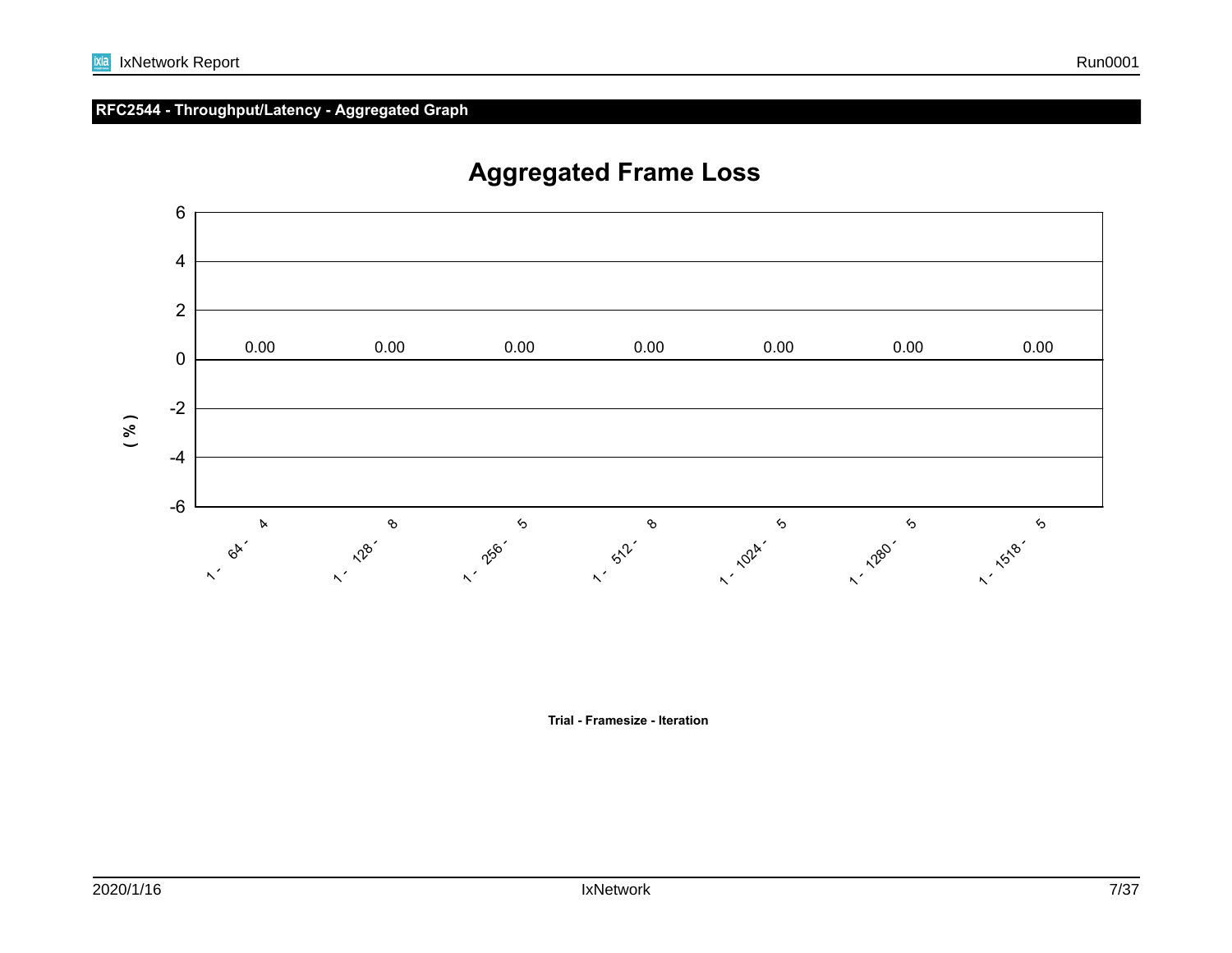



Frame Size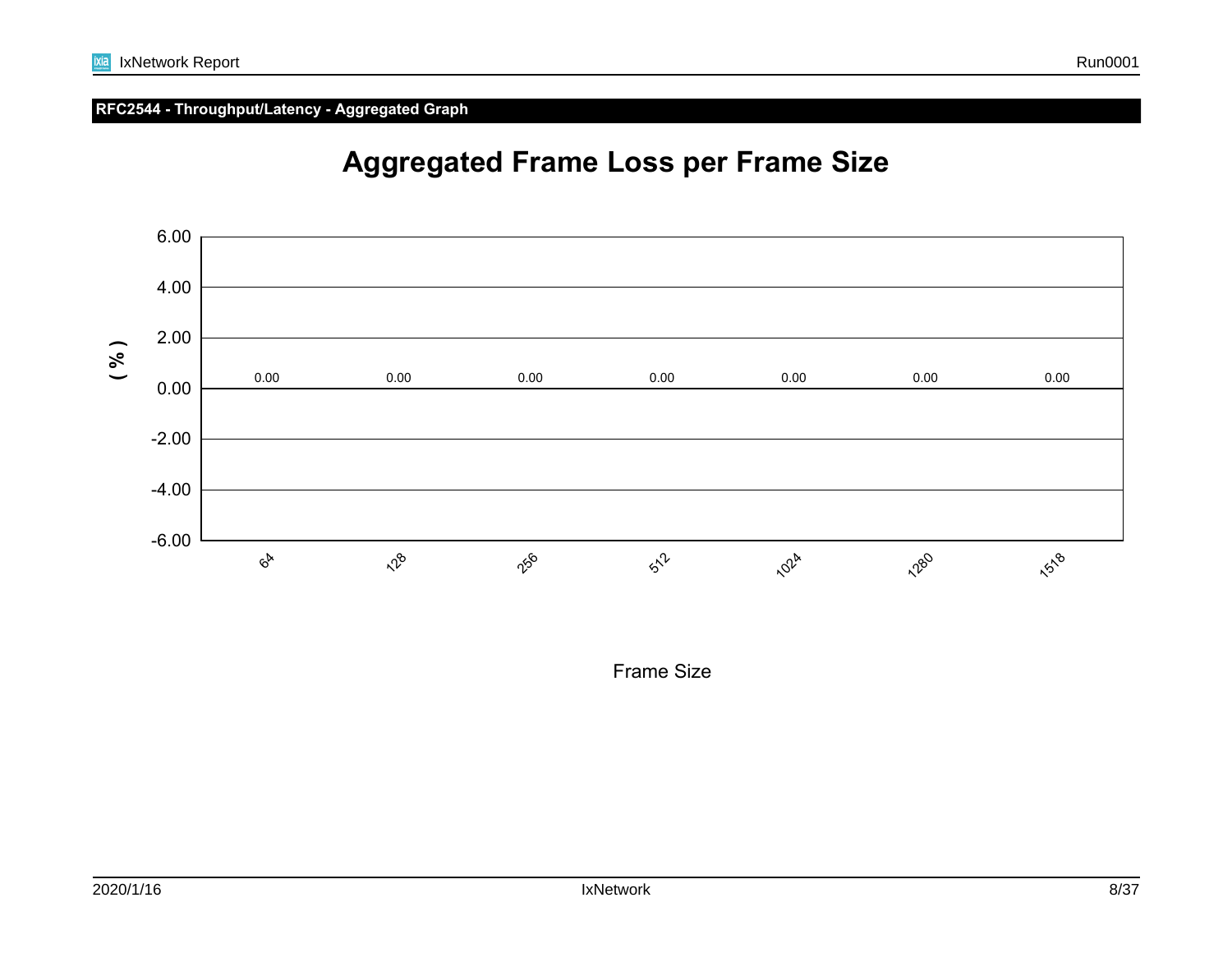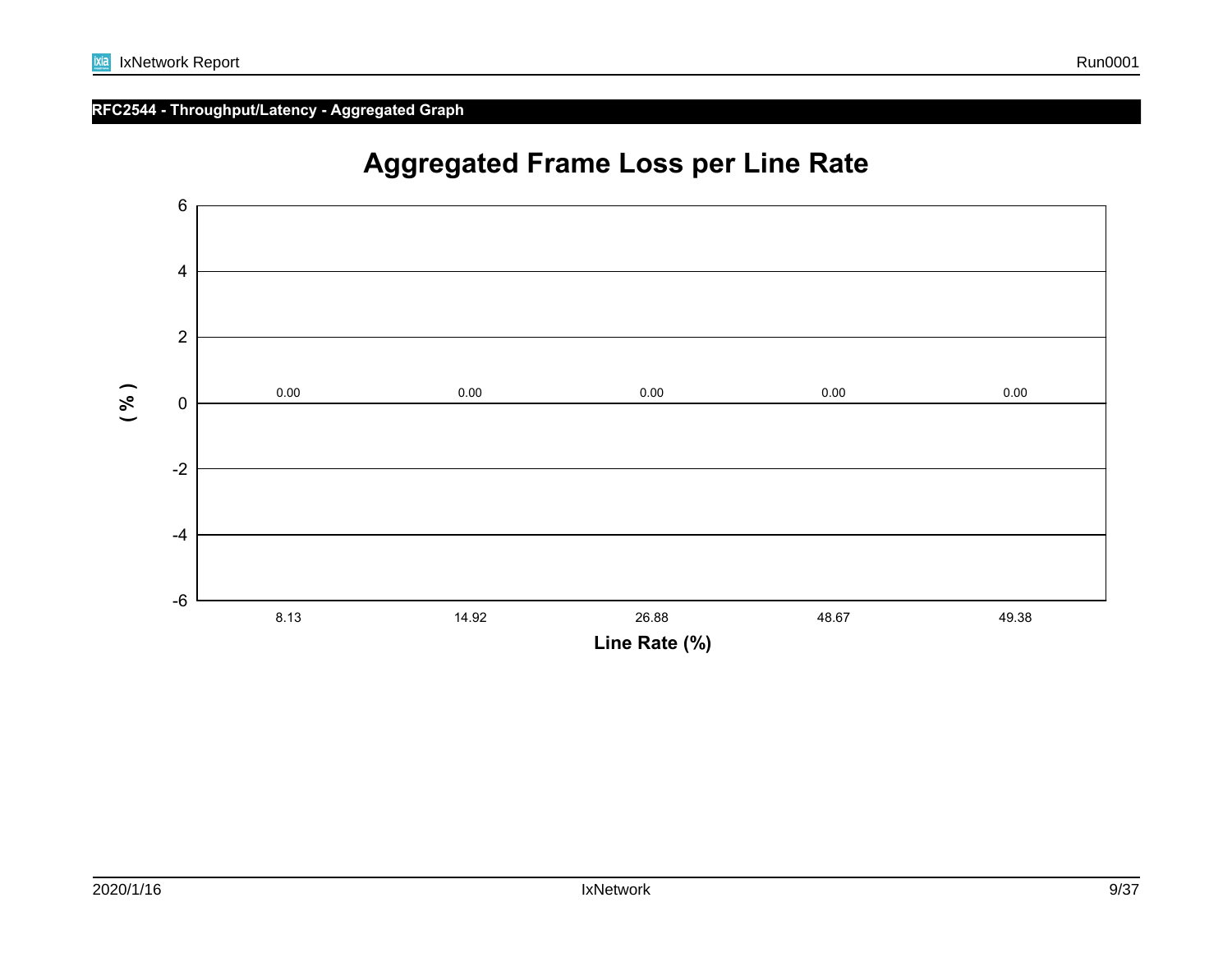## **RFC2544 - Throughput/Latency - Per Flow Graph**



# **Average Frame Loss per Flow**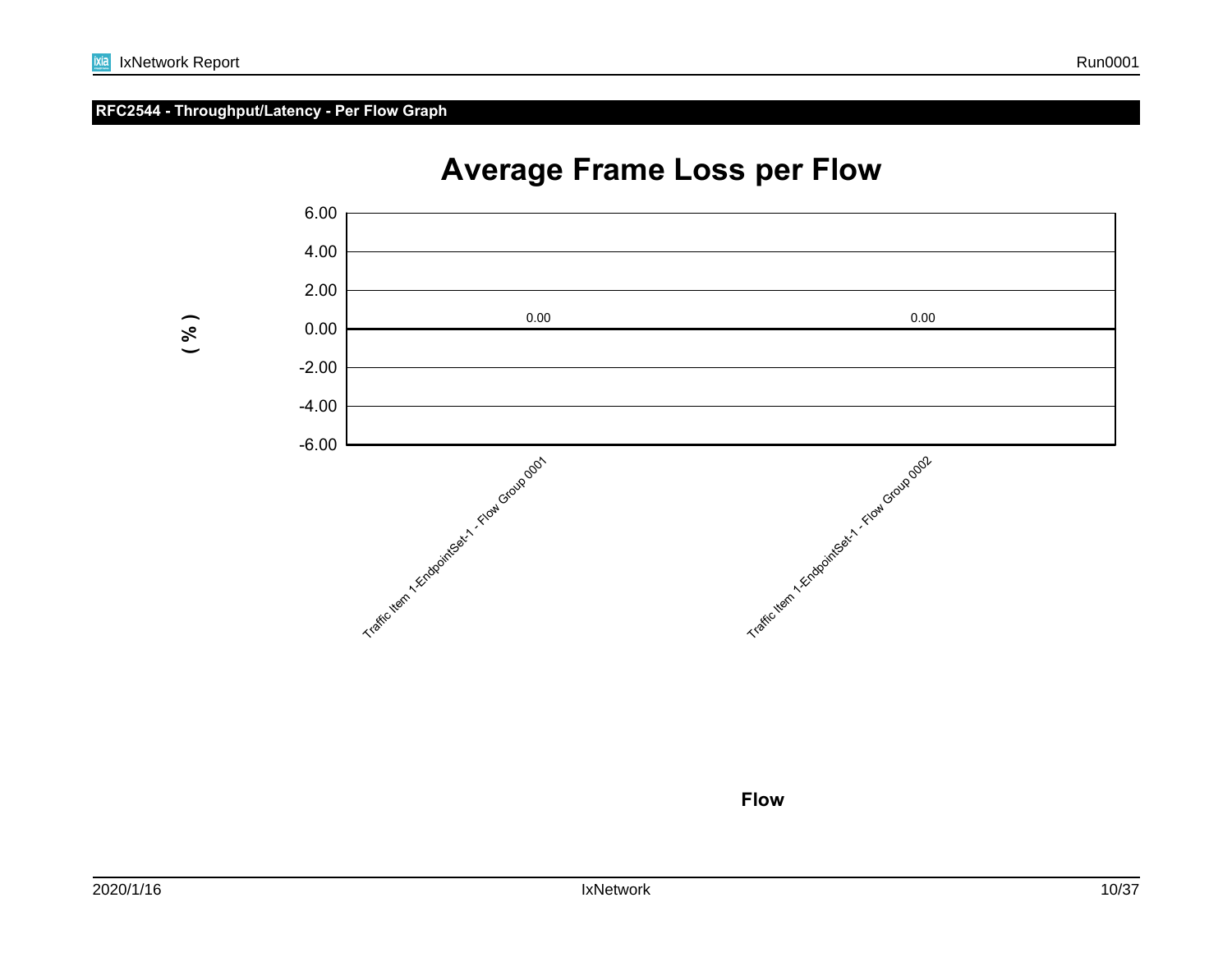| <b>R</b> IxNetwork Report | Run0001 |
|---------------------------|---------|
|---------------------------|---------|

# **Aggregated Latency**





**Trial - Framesize - Iteration**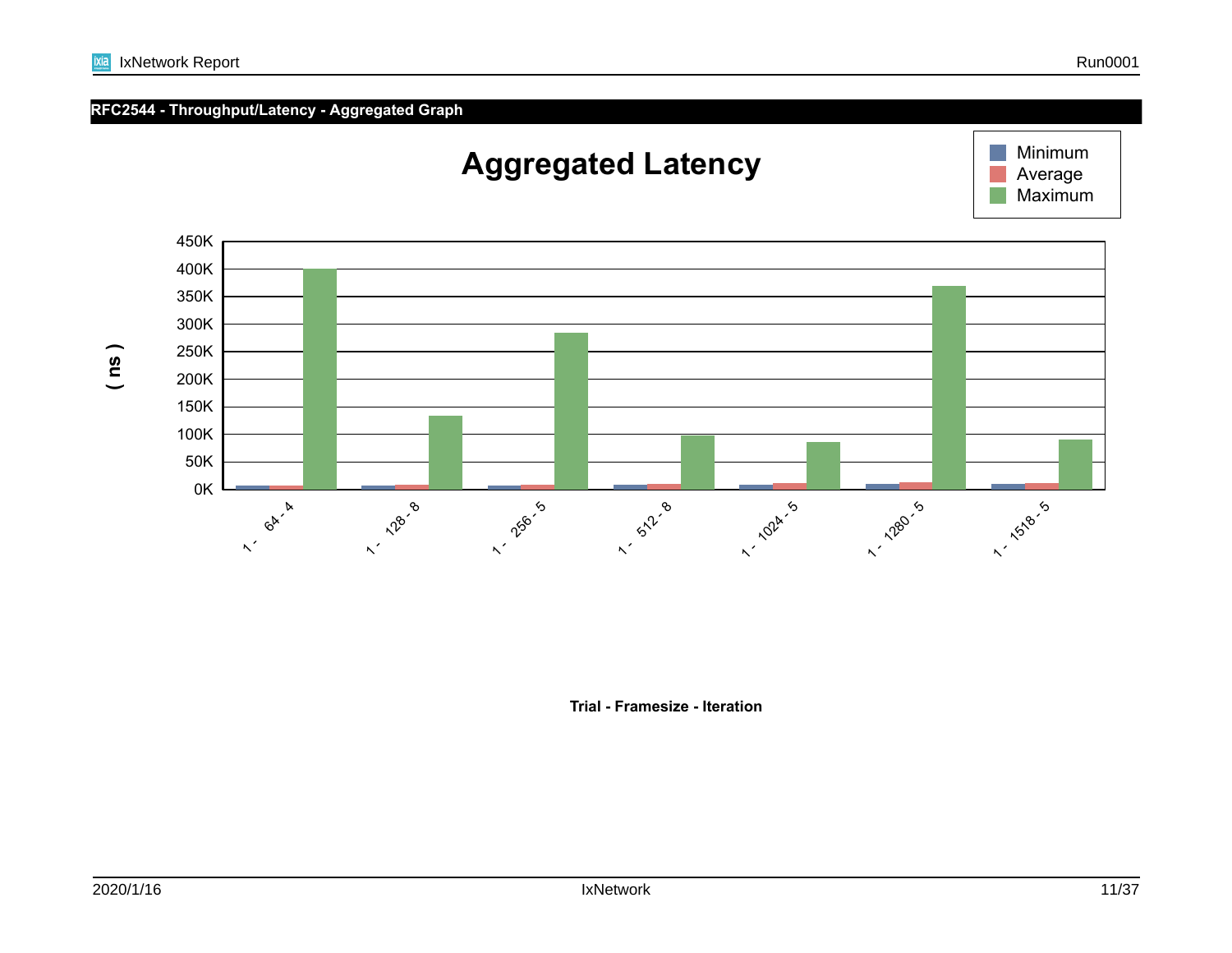**Trial**



ixia





@count\_tx $\square$   $\square$  $@count$ <sub>rx</sub> $\Box$ 

 $\mathbb{R}^n$  $\mathbb{R}^n$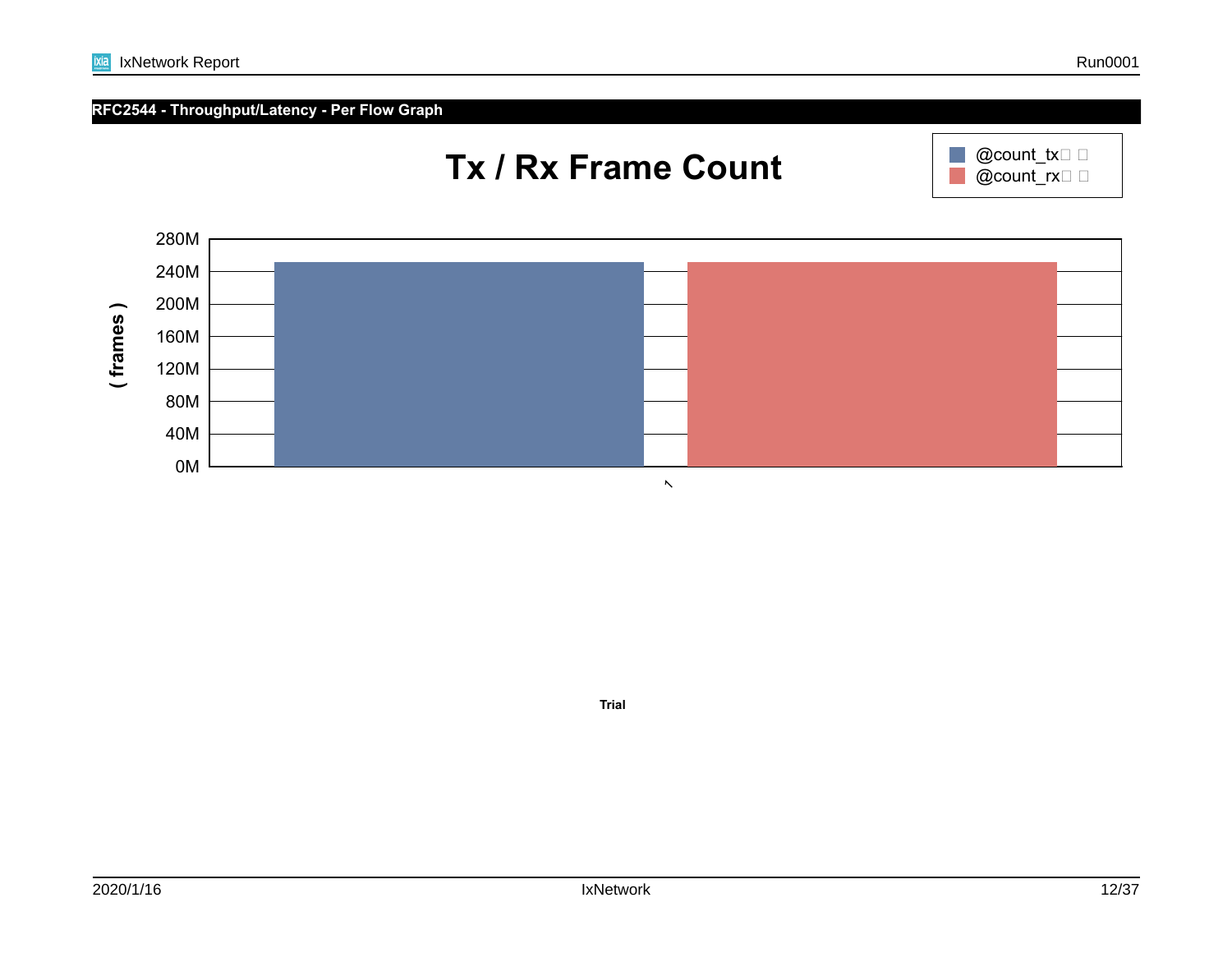## **RFC2544 - Throughput/Latency - Iteration Graph**



## **Aggregated Frame Loss ( % )**

**Trial - Frame Size - Iteration**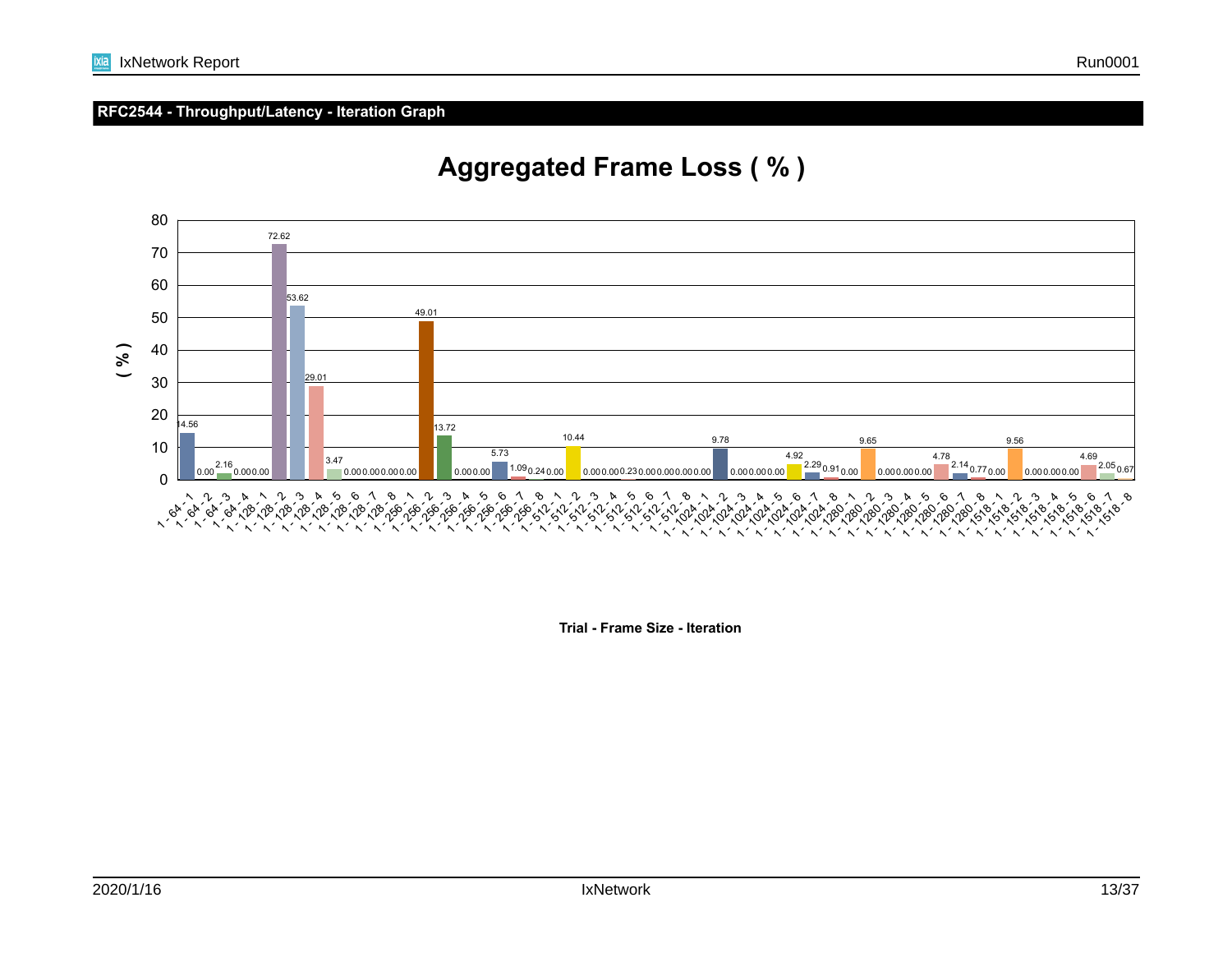## **RFC2544 - Throughput/Latency - Iteration Graph**



## **Tx / Rx Frames per Frame Size**

**Trial - Frame Size**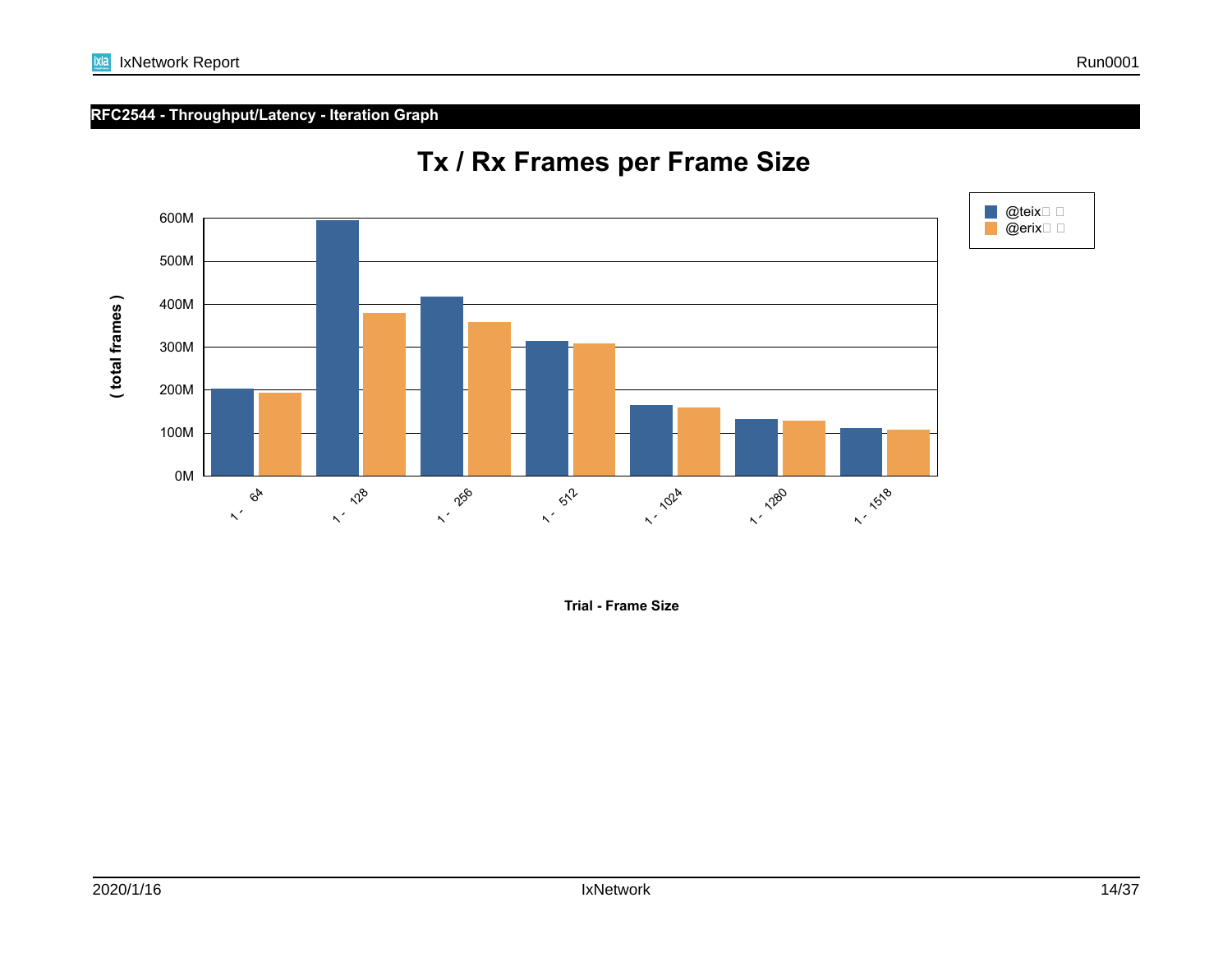## **RFC2544 - Throughput/Latency - Iteration Graph**



**Trial - Frame Size**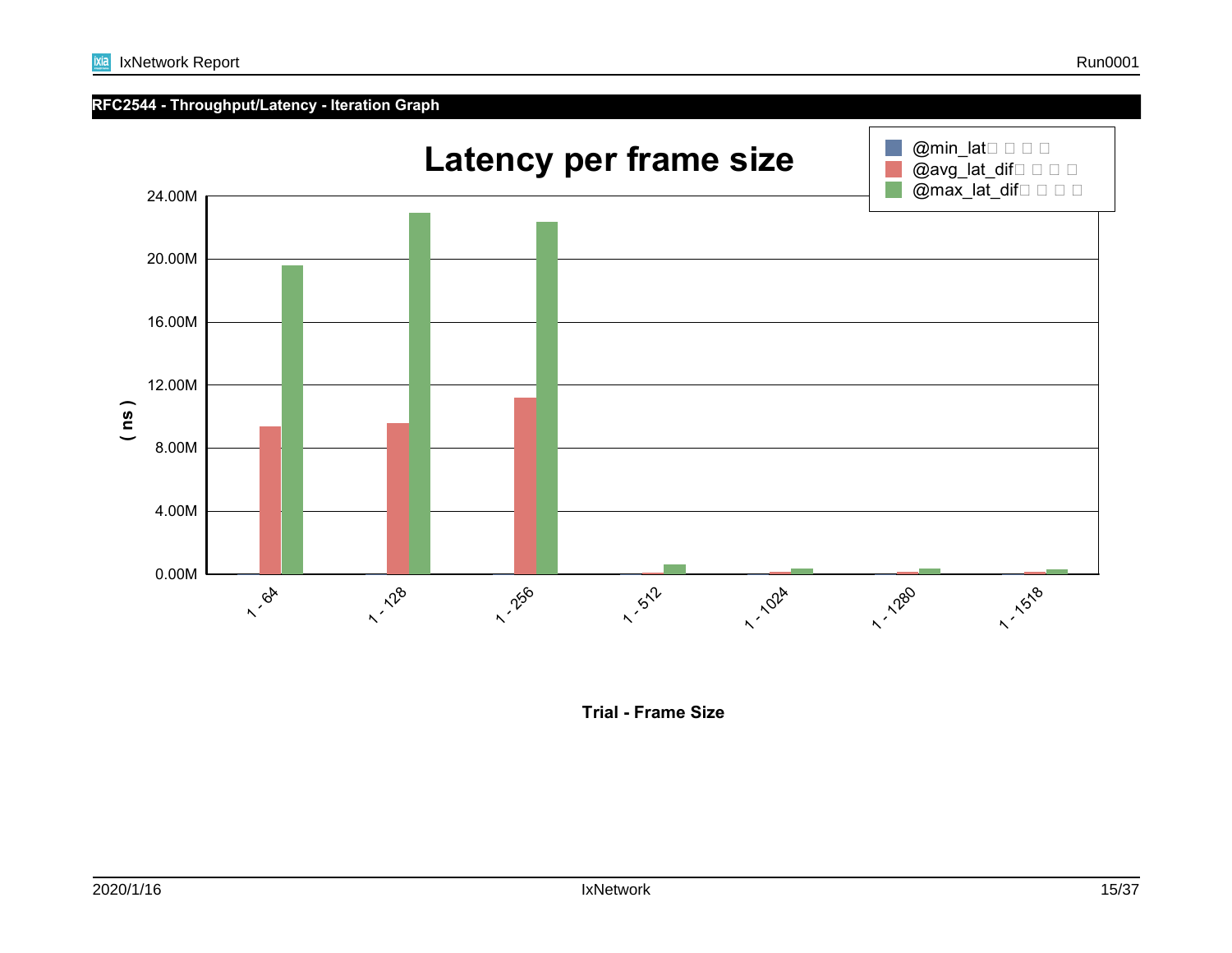

## **RFC2544 - Throughput/Latency - Aggregated Results**

| Trial / Framesize / Iteration | Agg L2 Throughput |    |             |             |                        | Agg L1 Throughput      |                                                   | Throughput (frames)                                  | Agg Latency |                   |                 |  |
|-------------------------------|-------------------|----|-------------|-------------|------------------------|------------------------|---------------------------------------------------|------------------------------------------------------|-------------|-------------------|-----------------|--|
|                               | AggTx<br>Rate %   | %  | Agg Rx Rate |             | Tx Rate<br><b>Mbps</b> | Rx Rate<br><b>Mbps</b> |                                                   |                                                      | Min         | <b>Max</b>        | Average         |  |
|                               |                   |    | <b>FPS</b>  | <b>Mbps</b> |                        |                        |                                                   |                                                      | (ns)        | (n <sub>s</sub> ) | (ns)            |  |
| Trial: 1 / FS: 64 / Iter: 4   | 8.13              | 8  | 2418158.0   | 1238.097    | 1,625.00               | 1,625.00               | Tx<br><b>Rx</b><br>Loss<br>Loss%:                 | 48363096.000<br>48363096.000<br>0<br>0.00            | 6482        | 400242            | 7223.000        |  |
| Trial: 1 / FS: 128 / Iter: 8  | 14.92             | 15 | 2520589.8   | 2581.084    | 2,984.38               | 2.984.38               | Tx<br>Rx<br>Loss<br>$Loss%$ :                     | 50411740.000<br>50411740.000<br>$\mathbf{0}$<br>0.00 | 6672        | 133990            | 8535.500        |  |
| Trial: 1 / FS: 256 / Iter: 5  | 26.88             | 27 | 2434333.1   | 4985.514    | 5,375.01               | 5.375.01               | Tx<br>Rx<br>Loss<br>Loss%:                        | 48686594.000<br>48686594.000<br>0<br>0.00            | 7105        | 285052            | 7901.000        |  |
| Trial: 1 / FS: 512 / Iter: 8  | 48.67             | 49 | 2287214.9   | 9368.432    | 9,734.39               | 9,734.39               | Tx<br>$\sim$ 100<br><b>Rx</b><br>Loss :<br>Loss%: | 45744244.000<br>45744244.000<br>$\mathbf 0$<br>0.00  | 7900        |                   | 97322 10004.000 |  |
| Trial: 1 / FS: 1024 / Iter: 5 | 49.38             | 49 | 1182353.1   | 9685.836    | 9,875.01               | 9,875.01               | Tx<br>Rx<br>Loss<br>Loss%:                        | 23647030.000<br>23647030.000<br>0<br>0.00            | 9235        |                   | 86565 11167.000 |  |
| Trial: 1 / FS: 1280 / Iter: 5 | 49.38             | 49 | 949520.4    | 9723.089    | 9,875.01               | 9,875.01               | Tx<br>Rx<br>Loss :<br>$Loss%$ :                   | 18990384.000<br>18990384.000<br>$\mathbf{0}$<br>0.00 | 9912        | 368930            | 12863.500       |  |
| Trial: 1 / FS: 1518 / Iter: 5 | 49.38             | 49 | 802585.4    | 9746.597    | 9.875.01               | 9.875.01               | Tx<br>$\sim$ 1<br><b>Rx</b><br>Loss<br>$Loss%$ :  | 16051690.000<br>16051690.000<br>0<br>0.00            | 10530       | 89887             | 12174.500       |  |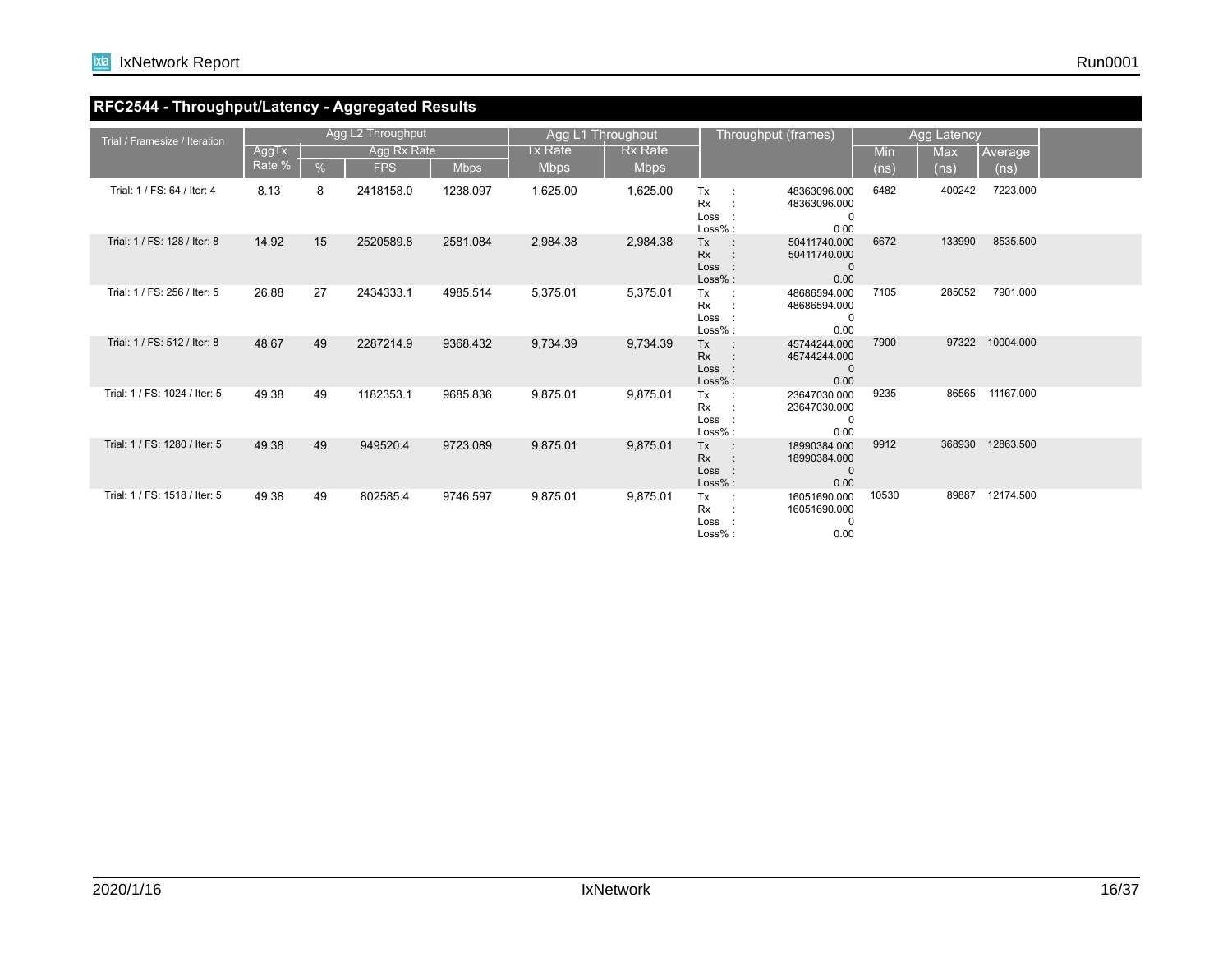

## **RFC2544 - Throughput/Latency - Aggregated Results**

| Trial / Framesize / Iteration | Agg L2 Throughput |               |             |             | Agg L1 Throughput |                | Throughput (frames)                                                              |                                                      | Agg Latency |                           |  |
|-------------------------------|-------------------|---------------|-------------|-------------|-------------------|----------------|----------------------------------------------------------------------------------|------------------------------------------------------|-------------|---------------------------|--|
|                               | AggTx             |               | Agg Rx Rate |             | <b>Tx Rate</b>    | <b>Rx Rate</b> |                                                                                  |                                                      | Min         | Max<br>∣Average           |  |
|                               | Rate %            | $\frac{9}{6}$ | <b>FPS</b>  | <b>Mbps</b> | <b>Mbps</b>       | <b>Mbps</b>    |                                                                                  |                                                      | (ns)        | (ns)<br>(n <sub>s</sub> ) |  |
| Trial: 1 / FS: 64 / Iter: 1   | 10                | 9             | 2540414.2   | 1300.692    | 1,998.12          | 1,707.16       | Tx<br>$\sim$<br>Rx<br>$\ddot{\phantom{a}}$<br>Loss :<br>$Loss%$ :                | 59523810.000<br>50856151.000<br>8667659<br>14.56     | 103315      | 195982478975863.500       |  |
| Trial: 1 / FS: 64 / Iter: 2   | 8                 | 8             | 2232144.9   | 1142.858    | 1,500.00          | 1,500.00       | Tx<br>$\mathbb{R}^2$<br><b>Rx</b><br>$\sim$ 1 $\sim$<br>Loss :<br>Loss% :        | 44642858.000<br>44642858.000<br>$\mathbf 0$<br>0.00  | 6515        | 6800.500<br>83587         |  |
| Trial: 1 / FS: 64 / Iter: 3   | 9                 | 9             | 2545464.8   | 1303.278    | 1,748.35          | 1,710.55       | Tx<br>$\sim$ 1.<br>Rx<br>$\cdot$ :<br>Loss :<br>Loss% :                          | 52083334.000<br>50957295.000<br>1126039<br>2.16      | 23657       | 193990658461655.500       |  |
| Trial: 1 / FS: 64 / Iter: 4   | 8                 | 8             | 2418158.0   | 1238.097    | 1,625.00          | 1,625.00       | Tx<br>$\mathbb{R}^2$<br>Rx<br>$\sim$ 1 $\sim$<br>Loss :<br>Loss% :               | 48363096.000<br>48363096.000<br>$\mathbf 0$<br>0.00  | 6482        | 400242<br>7223.000        |  |
| Trial: 1 / FS: 128 / Iter: 1  | 10                | 10            | 1689190.9   | 1729.732    | 2,000.00          | 2,000.00       | Tx<br>$\mathbb{R}^2$<br>Rx<br>$\ddot{\phantom{a}}$<br>Loss<br>$\sim$ 1<br>Loss%: | 33783784.000<br>33783784.000<br>0<br>0.00            | 6672        | 82115<br>6941.500         |  |
| Trial: 1 / FS: 128 / Iter: 2  | 55                | 15            | 2541651.0   | 2602.651    | 10,989.26         | 3,009.31       | Tx<br>$\pm$<br><b>Rx</b><br>$\pm$<br>Loss :<br>Loss% :                           | 185810810.000<br>50882694.000<br>134928116<br>72.62  | 33452       | 229499659645271.000       |  |
| Trial: 1 / FS: 128 / Iter: 3  | 33                | 15            | 2543623.3   | 2604.670    | 6,493.75          | 3.011.65       | Tx<br>$\sim 10$<br>Rx<br>- 11<br>Loss :<br>$Loss%$ :                             | 109797298.000<br>50921460.000<br>58875838<br>53.62   | 29930       | 199668809366964.000       |  |
| Trial: 1 / FS: 128 / Iter: 4  | 21                | 15            | 2545795.3   | 2606.894    | 4,245.97          | 3,014.22       | Tx<br>$\rightarrow$<br><b>Rx</b><br>$\sim$<br>Loss:<br>Loss% :                   | 71790540.000<br>50964228.000<br>20826312<br>29.01    | 23585       | 197657509102984.000       |  |
| Trial: 1 / FS: 128 / Iter: 5  | 16                | 15            | 2545318.7   | 2606.406    | 3,122.06          | 3,013.66       | Tx<br>$\mathbb{R}^2$<br>Rx<br>$\cdot$ :<br>Loss :<br>Loss%:                      | 52787162.000<br>50954324.000<br>1832838<br>3.47      | 22090       | 194770828619905.500       |  |
| Trial: 1 / FS: 128 / Iter: 6  | 13                | 13            | 2164277.5   | 2216.220    | 2,562.50          | 2,562.50       | Tx<br>$\sim$<br>$\mathbb{R}^2$<br><b>Rx</b><br>Loss:<br>Loss% :                  | 43285472.000<br>43285472.000<br>$\mathbf{0}$<br>0.00 | 6702        | 397137<br>6988,000        |  |
| Trial: 1 / FS: 128 / Iter: 7  | 14                | 14            | 2401816.1   | 2459.460    | 2,843.75          | 2,843.75       | Tx<br>$\sim 10$<br>Rx<br>$\sim$ 1.<br>Loss :<br>$Loss%$ :                        | 48036318.000<br>48036318.000<br>$\mathbf 0$<br>0.00  | 6670        | 243600<br>7356.500        |  |
| Trial: 1 / FS: 128 / Iter: 8  | 15                | 15            | 2520589.8   | 2581.084    | 2,984.38          | 2,984.38       | Tx<br>$\sim$ 1.<br><b>Rx</b><br>۰<br>Loss :<br>Loss% :                           | 50411740.000<br>50411740.000<br>$\mathbf 0$<br>0.00  | 6672        | 133990<br>8535.500        |  |
| Trial: 1 / FS: 256 / Iter: 1  | 10                | 10            | 905797.9    | 1855.074    | 2,000.00          | 2,000.00       | Tx<br>$\mathbb{R}^2$<br>Rx<br>Loss<br>$Loss%$ :                                  | 18115942.000<br>18115942.000<br>0<br>0.00            | 7027        | 107305<br>7239.000        |  |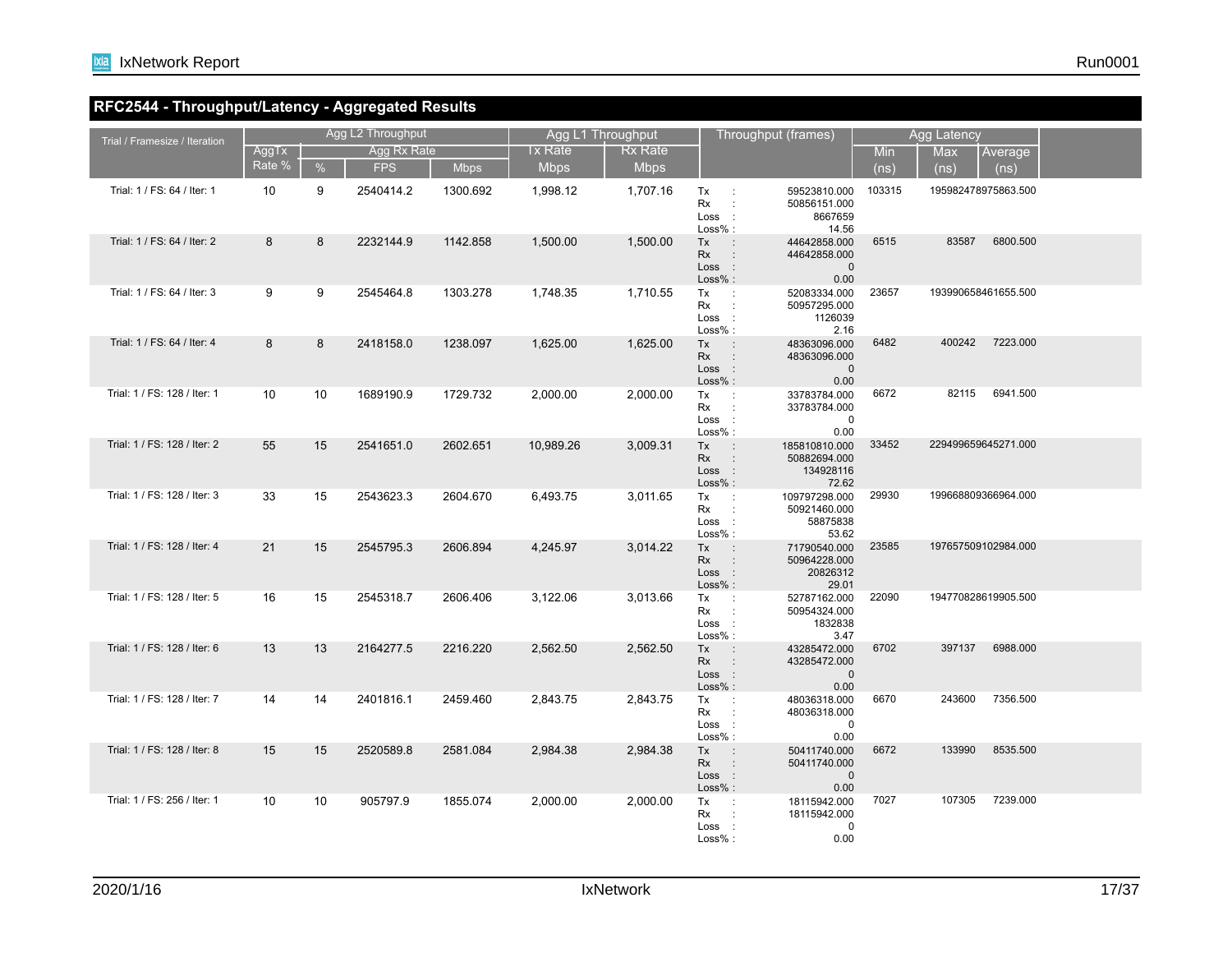| <b>IxNetwork Report</b><br><b>IXIA</b> |    |    |           |          |           |          |                                                                                          |                                                        |       |                     | Run0001 |
|----------------------------------------|----|----|-----------|----------|-----------|----------|------------------------------------------------------------------------------------------|--------------------------------------------------------|-------|---------------------|---------|
| Trial: 1 / FS: 256 / Iter: 2           | 55 | 28 | 2537966.0 | 5197.754 | 10,989.38 | 5,603.83 | Tx<br>$\pm$<br><b>Rx</b><br>$\mathcal{L}$<br>Loss :<br>Loss% :                           | 99637682.000<br>50808397.000<br>48829285<br>49.01      | 28725 | 201564179517985.000 |         |
| Trial: 1 / FS: 256 / Iter: 3           | 33 | 28 | 2537598.7 | 5197.002 | 6,493.84  | 5,603.02 | Tx<br>$\pm$<br>Rx<br>$\ddot{\phantom{a}}$<br>$\sim$ 1.<br>Loss<br>Loss% :                | 58876812.000<br>50800098.000<br>8076714<br>13.72       | 28055 | 223831958985696.500 |         |
| Trial: 1 / FS: 256 / Iter: 4           | 21 | 21 | 1924821.4 | 3942.034 | 4,250.01  | 4,250.01 | Tx<br>$\sim$<br><b>Rx</b><br>$\ddot{\phantom{a}}$<br>Loss :<br>Loss% :                   | 38496376.000<br>38496376.000<br>$\mathbf 0$<br>0.00    | 7030  | 90237<br>7356.000   |         |
| Trial: 1 / FS: 256 / Iter: 5           | 27 | 27 | 2434333.1 | 4985.514 | 5,375.01  | 5,375.01 | Tx<br>$\sim$ 1 $^{\circ}$<br>Rx<br>$\pm$<br>Loss<br>$\sim$ 1.<br>Loss% :                 | 48686594.000<br>48686594.000<br>$\mathbf 0$<br>0.00    | 7105  | 7901.000<br>285052  |         |
| Trial: 1 / FS: 256 / Iter: 6           | 30 | 28 | 2532717.0 | 5187.004 | 5,931.91  | 5,592.24 | Tx<br>$\sim$ 1 $\sim$<br><b>Rx</b><br>$\mathbb{Z}^{\times}$<br>Loss :<br>Loss% :         | 53781702.000<br>50702111.000<br>3079591<br>5.73        | 25812 | 195802928844954.000 |         |
| Trial: 1 / FS: 256 / Iter: 7           | 28 | 28 | 2531291.9 | 5184.086 | 5,650.95  | 5,589.09 | $\pm$<br>Tx<br>Rx<br>$\pm$<br>$\sim 1$<br>Loss<br>Loss%:                                 | 51234148.000<br>50673341.000<br>560807<br>1.10         | 18630 | 206458107670264.500 |         |
| Trial: 1 / FS: 256 / Iter: 8           | 28 | 27 | 2489762.5 | 5099.034 | 5,510.34  | 5,497.40 | Tx<br>$\ddot{\phantom{a}}$<br><b>Rx</b><br>$\mathbb{Z}^{\times}$<br>Loss :<br>$Loss\%$ : | 49960372.000<br>49843017.000<br>117355<br>0.24         | 7035  | 216209924755848.000 |         |
| Trial: 1 / FS: 512 / Iter: 1           | 10 | 10 | 469925.3  | 1924.814 | 2,000.00  | 2,000.00 | Tx<br>$\sim 10$<br>Rx<br>$\ddot{\phantom{a}}$<br>Loss :<br>$Loss%$ :                     | 9398496.000<br>9398496.000<br>$\overline{0}$<br>0.00   | 7847  | 8200.000<br>69150   |         |
| Trial: 1 / FS: 512 / Iter: 2           | 55 | 49 | 2314771.7 | 9481.305 | 10,999.68 | 9,851.67 | Tx<br>$\pm$<br>Rx<br>$\mathbb{Z}^{\times}$<br>Loss :<br>Loss% :                          | 51691730.000<br>46296799.000<br>5394931<br>10.44       | 24595 | 623890 441616.500   |         |
| Trial: 1 / FS: 512 / Iter: 3           | 33 | 33 | 1527257.6 | 6255.647 | 6,500.01  | 6,500.01 | Tx<br>$\sim$<br>Rx<br>÷<br>Loss<br>$\mathbb{R}^2$<br>Loss% :                             | 30545112.000<br>30545112.000<br>$\overline{0}$<br>0.00 | 7887  | 98282<br>8257.000   |         |
| Trial: 1 / FS: 512 / Iter: 4           | 44 | 44 | 2055923.7 | 8421.064 | 8,750.01  | 8,750.01 | Tx<br>$\mathbb{R}^2$<br>Rx<br>÷<br>Loss:<br>Loss% :                                      | 41118422.000<br>41118422.000<br>$\overline{0}$<br>0.00 | 7892  | 113655<br>8394.500  |         |
| Trial: 1 / FS: 512 / Iter: 5           | 49 | 49 | 2314796.0 | 9481.404 | 9,874.82  | 9,851.77 | Tx<br>$\pm$<br>Rx<br>$\ddot{\phantom{a}}$<br>Loss :<br>$Loss%$ :                         | 46405076.000<br>46296789.000<br>108287<br>0.23         | 32685 | 423452 402857.000   |         |
| Trial: 1 / FS: 512 / Iter: 6           | 47 | 47 | 2188091.2 | 8962.421 | 9,312.52  | 9,312.52 | $\sim$ 1 $\sim$<br>Tx<br>Rx<br>$\ddot{\phantom{a}}$<br>Loss:<br>Loss% :                  | 43761748.000<br>43761748.000<br>$\overline{0}$<br>0.00 | 7977  | 90337<br>8597.500   |         |
| Trial: 1 / FS: 512 / Iter: 7           | 48 | 48 | 2254174.6 | 9233.099 | 9,593.77  | 9,593.77 | Tx<br>$\ddot{\phantom{a}}$<br>Rx<br>$\ddot{\phantom{a}}$<br>Loss<br>$\sim$ 1.<br>Loss% : | 45083412.000<br>45083412.000<br>$\mathbf 0$<br>0.00    | 7905  | 90617<br>9049.000   |         |
| Trial: 1 / FS: 512 / Iter: 8           | 49 | 49 | 2287214.9 | 9368.432 | 9,734.39  | 9,734.39 | Tx<br>$\ddot{\phantom{a}}$<br>Rx<br>$\ddot{\phantom{a}}$<br>Loss:<br>Loss% :             | 45744244.000<br>45744244.000<br>$\mathbf{0}$<br>0.00   | 7900  | 97322 10004.000     |         |
|                                        |    |    |           |          |           |          |                                                                                          |                                                        |       |                     |         |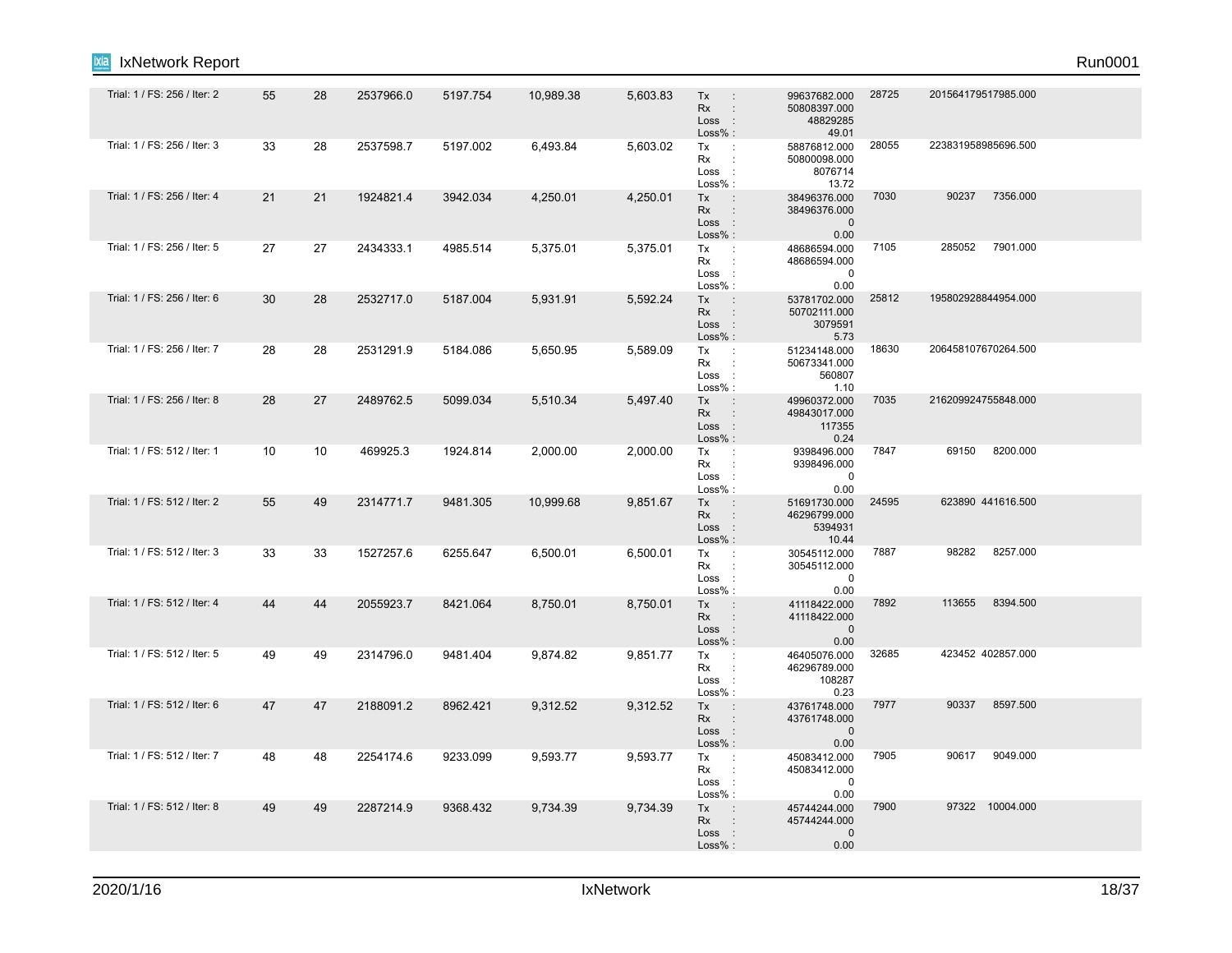| <b>IXIA</b> | <b>IxNetwork Report</b>       |    |    |           |          |           |          |                                                                                      |                                                         |       |                    | Run0001 |
|-------------|-------------------------------|----|----|-----------|----------|-----------|----------|--------------------------------------------------------------------------------------|---------------------------------------------------------|-------|--------------------|---------|
|             | Trial: 1 / FS: 1024 / Iter: 1 | 10 | 10 | 239463.8  | 1961.688 | 2,000.00  | 2,000.00 | Tx<br>$\sim$ 1.<br>Rx<br>$\cdot$<br>Loss :                                           | 4789272.000<br>4789272.000<br>$\mathbf 0$               | 9185  | 73852 9756.000     |         |
|             | Trial: 1 / FS: 1024 / Iter: 2 | 55 | 50 | 1188209.1 | 9733.809 | 10,999.85 | 9,923.92 | $Loss%$ :<br>Tx<br>$\ddot{\phantom{a}}$<br>Rx<br>$\mathbb{R}^2$<br>Loss :<br>Loss% : | 0.00<br>26340996.000<br>23764516.000<br>2576480<br>9.78 | 27400 | 321030 303894.000  |         |
|             | Trial: 1 / FS: 1024 / Iter: 3 | 33 | 33 | 778257.6  | 6375.486 | 6,500.01  | 6,500.01 | Tx<br>$\sim$<br>$\pm$<br>Rx<br>Loss :<br>$Loss%$ :                                   | 15565134.000<br>15565134.000<br>$\overline{0}$<br>0.00  | 9230  | 118740<br>9793.000 |         |
|             | Trial: 1 / FS: 1024 / Iter: 4 | 44 | 44 | 1047654.5 | 8582.386 | 8,750.01  | 8,750.01 | $\sim$ 1 $\sim$<br>Tx<br>Rx<br>$\ddot{\phantom{a}}$<br>Loss :<br>Loss% :             | 20953066.000<br>20953066.000<br>$\overline{0}$<br>0.00  | 9232  | 106012<br>9826.500 |         |
|             | Trial: 1 / FS: 1024 / Iter: 5 | 49 | 49 | 1182353.1 | 9685.836 | 9,875.01  | 9,875.01 | Tx<br>$\sim$<br>$\pm$<br><b>Rx</b><br>Loss<br>$\sim$ 1.<br>$Loss%$ :                 | 23647030.000<br>23647030.000<br>$\mathbf 0$<br>0.00     | 9235  | 86565 11167.000    |         |
|             | Trial: 1 / FS: 1024 / Iter: 6 | 52 | 50 | 1188209.8 | 9733.815 | 10,437.36 | 9,923.93 | Tx<br>$\ddot{\phantom{a}}$<br>Rx<br>$\ddot{\phantom{a}}$<br>Loss :<br>Loss%:         | 24994014.000<br>23764513.000<br>1229501<br>4.92         | 20887 | 300365 291051.000  |         |
|             | Trial: 1 / FS: 1024 / Iter: 7 | 51 | 50 | 1188209.8 | 9733.814 | 10,156.11 | 9,923.93 | Tx<br>$\pm$<br>Rx<br>$\pm$<br>Loss :<br>Loss%:                                       | 24320522.000<br>23764520.000<br>556002<br>2.29          | 25997 | 308077 298498.500  |         |
|             | Trial: 1 / FS: 1024 / Iter: 8 | 50 | 50 | 1188207.5 | 9733.795 | 10,015.47 | 9,923.91 | $\sim$ 1.<br>Tx<br>Rx<br>$\mathbb{C}^{\times}$<br>Loss :<br>Loss%:                   | 23983776.000<br>23764514.000<br>219262<br>0.91          | 29607 | 349230 303147.000  |         |
|             | Trial: 1 / FS: 1280 / Iter: 1 | 10 | 10 | 192307.8  | 1969.232 | 2,000.00  | 2,000.00 | Tx<br>$\langle \cdot \rangle$<br>Rx<br>$\sim$<br>Loss :<br>Loss%:                    | 3846154.000<br>3846154.000<br>$\overline{0}$<br>0.00    | 9857  | 70422 10540.000    |         |
|             | Trial: 1 / FS: 1280 / Iter: 2 | 55 | 50 | 955653.5  | 9785.891 | 10,999.84 | 9,938.80 | Tx<br>$\pm$<br>Rx<br>$\ddot{\phantom{a}}$<br>Loss :<br>Loss%:                        | 21153846.000<br>19113353.000<br>2040493<br>9.65         | 28140 | 343542 321989.000  |         |
|             | Trial: 1 / FS: 1280 / Iter: 3 | 33 | 33 | 625000.6  | 6400.006 | 6,500.01  | 6,500.01 | Tx<br>$\pm$<br>Rx<br>$\cdot$ :<br>Loss :<br>Loss%:                                   | 12500000.000<br>12500000.000<br>$\Omega$<br>0.00        | 9860  | 336262 10532.500   |         |
|             | Trial: 1 / FS: 1280 / Iter: 4 | 44 | 44 | 841347.1  | 8615.395 | 8,750.01  | 8,750.01 | Tx<br>$\sim$ 1 $\sim$<br>Rx<br>$\ddot{\phantom{a}}$<br>Loss :<br>Loss%:              | 16826924.000<br>16826924.000<br>$\overline{0}$<br>0.00  | 9900  | 83507 10596.500    |         |
|             | Trial: 1 / FS: 1280 / Iter: 5 | 49 | 49 | 949520.4  | 9723.089 | 9,875.01  | 9,875.01 | Tx<br>$\langle \cdot \rangle$<br>Rx<br>$\ddot{\phantom{a}}$<br>Loss :<br>$Loss%$ :   | 18990384.000<br>18990384.000<br>$\mathbf 0$<br>0.00     | 9912  | 368930 12863.500   |         |
|             | Trial: 1 / FS: 1280 / Iter: 6 | 52 | 50 | 955655.2  | 9785.909 | 10,437.36 | 9,938.81 | Tx<br>$\ddot{\phantom{a}}$<br><b>Rx</b><br>$\ddot{\phantom{a}}$<br>Loss :<br>Loss% : | 20072116.000<br>19113356.000<br>958760<br>4.78          | 31035 | 309765 300491.500  |         |
|             | Trial: 1 / FS: 1280 / Iter: 7 | 51 | 50 | 955654.9  | 9785.906 | 10,156.11 | 9,938.81 | Tx<br>$\pm$<br>Rx<br>$\cdot$<br>Loss :<br>Loss% :                                    | 19531250.000<br>19113358.000<br>417892<br>2.14          | 33905 | 317895 297909.000  |         |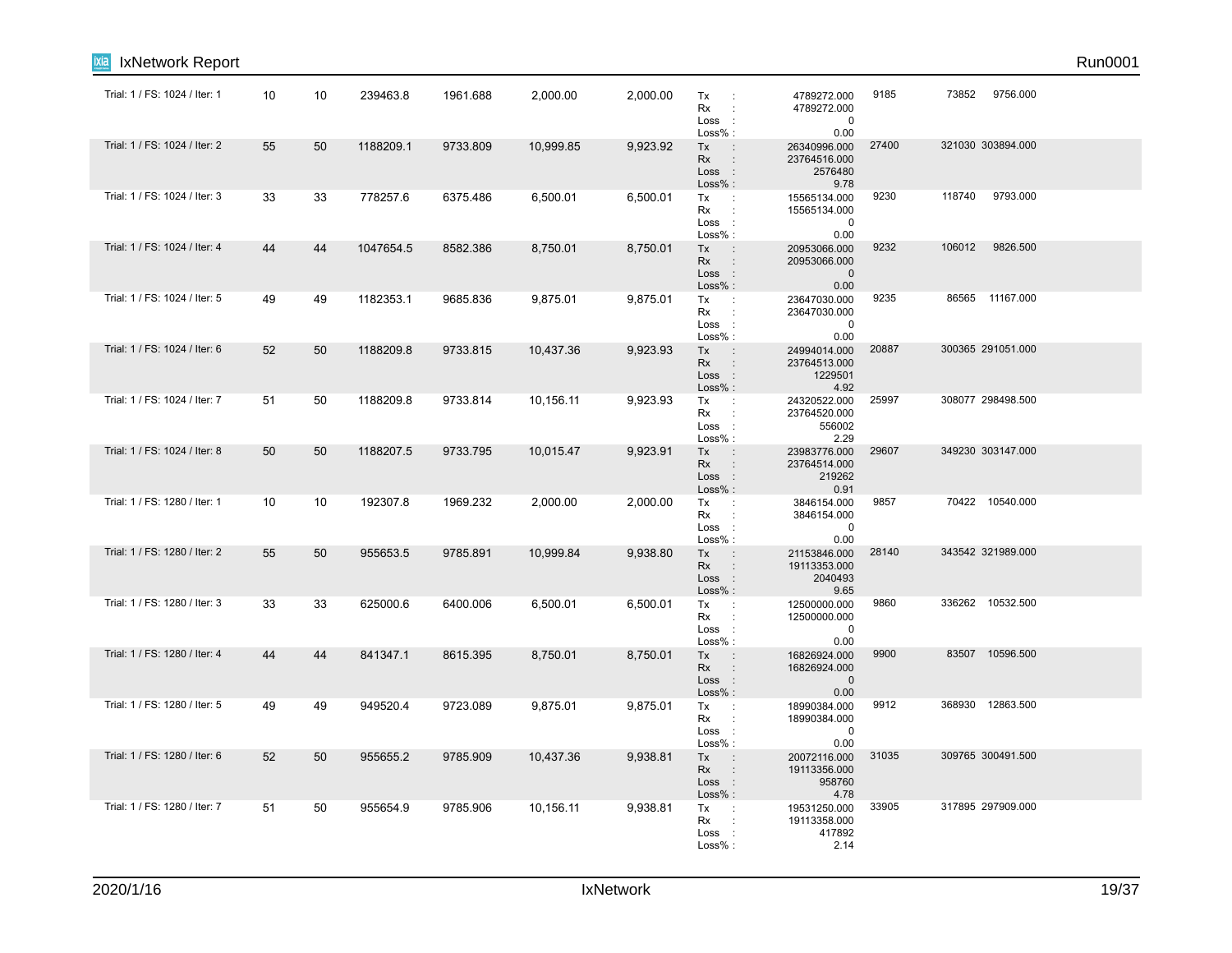| IxNetwork Report<br><b>IXIA</b> |    |    |          |          |           |          |                                                 |                                                     |       |                    | Run0001 |
|---------------------------------|----|----|----------|----------|-----------|----------|-------------------------------------------------|-----------------------------------------------------|-------|--------------------|---------|
| Trial: 1 / FS: 1280 / Iter: 8   | 50 | 50 | 955655.4 | 9785.911 | 10,015.50 | 9,938.82 | Tx<br>$\sim$ 1.<br>Rx<br>Loss :<br>Loss% :      | 19260818.000<br>19113357.000<br>147461<br>0.77      | 27420 | 302187 291389.000  |         |
| Trial: 1 / FS: 1518 / Iter: 1   | 10 | 10 | 162548.9 | 1973.994 | 2,000.00  | 2,000.00 | Tx<br>Rx<br>Loss :<br>Loss%:                    | 3250976.000<br>3250976.000<br>0<br>0.00             | 10477 | 99495 11274.500    |         |
| Trial: 1 / FS: 1518 / Iter: 2   | 55 | 50 | 808536.4 | 9818.866 | 10,999.86 | 9,948.23 | Tx<br>$\sim$ 10<br>Rx<br>Loss :<br>Loss%:       | 17880364.000<br>16170936.000<br>1709428<br>9.56     | 33185 | 307135 297548.500  |         |
| Trial: 1 / FS: 1518 / Iter: 3   | 33 | 33 | 528284.1 | 6415.482 | 6,500.01  | 6,500.01 | Tx<br>Rx<br>Loss<br>Loss%:                      | 10565670.000<br>10565670.000<br>0<br>0.00           | 10482 | 92472 11256.000    |         |
| Trial: 1 / FS: 1518 / Iter: 4   | 44 | 44 | 711151.8 | 8636.228 | 8,750.01  | 8,750.01 | Tx<br>$\sim$ :<br><b>Rx</b><br>Loss :<br>Loss%: | 14223016.000<br>14223016.000<br>$\mathbf 0$<br>0.00 | 10492 | 11290.500<br>85325 |         |
| Trial: 1 / FS: 1518 / Iter: 5   | 49 | 49 | 802585.4 | 9746.597 | 9,875.01  | 9,875.01 | Tx<br>$\sim$ :<br>Rx<br>Loss<br>Loss%:          | 16051690.000<br>16051690.000<br>0<br>0.00           | 10530 | 89887 12174.500    |         |
| Trial: 1 / FS: 1518 / Iter: 6   | 52 | 50 | 808535.5 | 9818.856 | 10,437.36 | 9,948.22 | Tx<br>Rx<br>Loss :<br>Loss%:                    | 16966028.000<br>16170936.000<br>795092<br>4.69      | 26897 | 319235 298081.500  |         |
| Trial: 1 / FS: 1518 / Iter: 7   | 51 | 50 | 808536.1 | 9818.863 | 10,156.12 | 9,948.23 | Tx<br>Rx<br>Loss :<br>Loss%:                    | 16508858.000<br>16170935.000<br>337923<br>2.05      | 27655 | 307640 288938.500  |         |
| Trial: 1 / FS: 1518 / Iter: 8   | 50 | 50 | 808535.5 | 9818.855 | 10,015.49 | 9,948.22 | Tx<br>$\sim$ 1<br>Rx<br>Loss :<br>$Loss%$ :     | 16280274.000<br>16170937.000<br>109337<br>0.67      | 25957 | 319755 305506.500  |         |
|                                 |    |    |          |          |           |          |                                                 |                                                     |       |                    |         |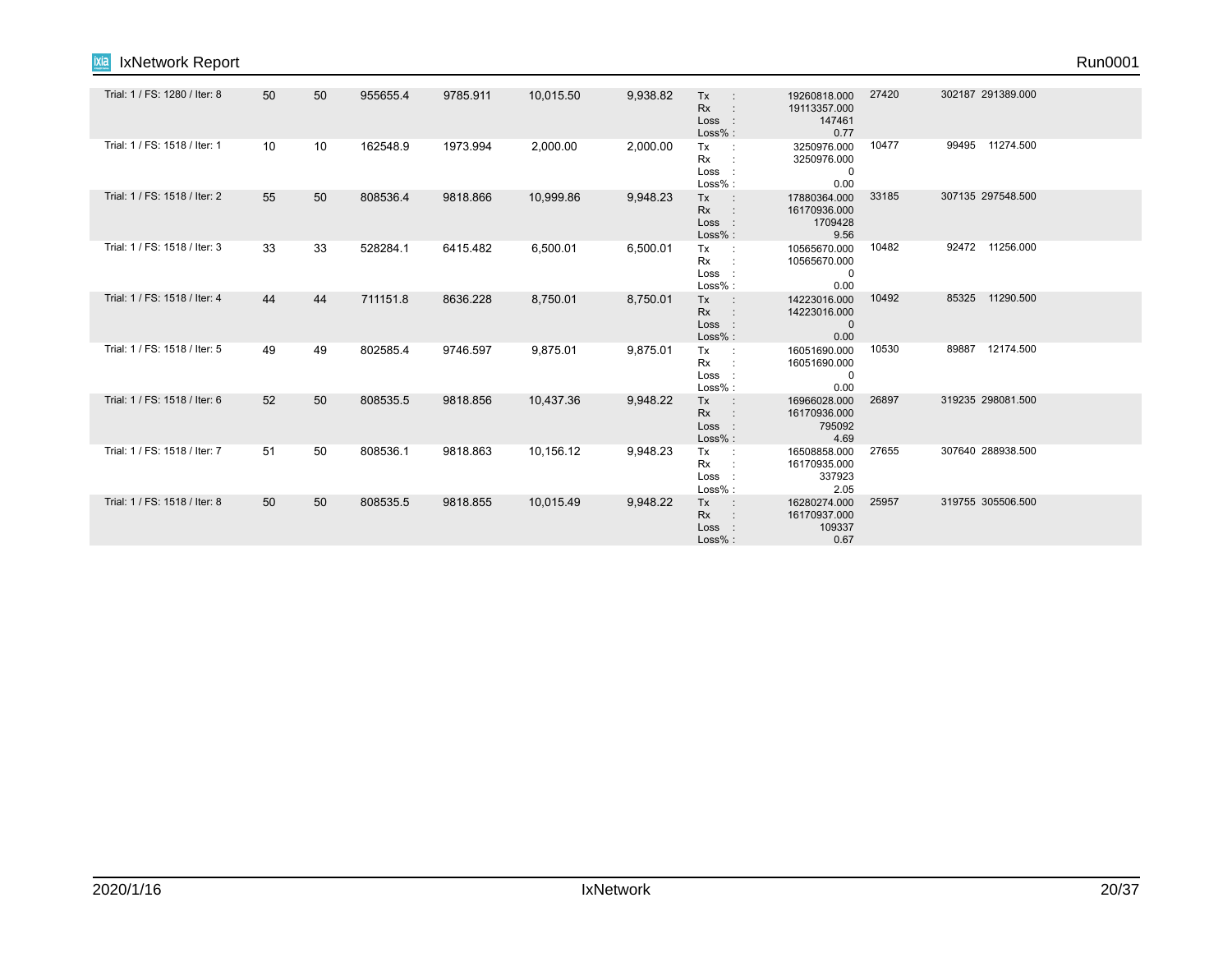## **RFC2544 - Throughput/Latency - Per Flow Statistics - Part 1 of 3**

| Trial / Framesize /           | <b>Tx Port</b> | <b>Rx Port</b> | <b>Flow Group</b>                                 |           |               | L2 Throughput  |             |                | L1 Throughput  |                                                                    | Throughput (frames)                          |
|-------------------------------|----------------|----------------|---------------------------------------------------|-----------|---------------|----------------|-------------|----------------|----------------|--------------------------------------------------------------------|----------------------------------------------|
| <b>Iteration</b>              |                |                |                                                   | <b>Tx</b> |               | <b>Rx Rate</b> |             | <b>Tx Rate</b> | <b>Rx Rate</b> |                                                                    |                                              |
|                               |                |                |                                                   | Rate %    | $\frac{9}{6}$ | <b>FPS</b>     | <b>Mbps</b> | <b>Mbps</b>    | <b>Mbps</b>    |                                                                    |                                              |
| Trial: 1 / FS: 64 / Iter: 4   | Ethernet - 001 | Ethernet - 002 | Traffic Item 1-EndpointSet-1 - Flow<br>Group 0001 | 8.13      | 8             | 1209079.0      | 619.05      | 812.50         | 812.50         | Tx<br>÷<br>Rx<br>Loss<br>$\ddot{\phantom{a}}$<br>$Loss%$ :         | 24181548<br>24181548<br>0<br>0.000           |
| Trial: 1 / FS: 64 / Iter: 4   | Ethernet - 002 | Ethernet - 001 | Traffic Item 1-EndpointSet-1 - Flow<br>Group 0002 | 8.13      | 8             | 1209079.0      | 619.05      | 812.50         | 812.50         | Tx<br><b>Rx</b><br>Loss<br>$Loss%$ :                               | 24181548<br>24181548<br>$\Omega$<br>0.000    |
| Trial: 1 / FS: 128 / Iter: 8  | Ethernet - 001 | Ethernet - 002 | Traffic Item 1-EndpointSet-1 - Flow<br>Group 0001 | 14.92     | 15            | 1260294.9      | 1290.54     | 1,492.19       | 1,492.19       | Tx<br>$\ddot{\phantom{a}}$<br>Rx<br>Loss<br>$\cdot$ :<br>$Loss%$ : | 25205870<br>25205870<br>$\Omega$<br>0.000    |
| Trial: 1 / FS: 128 / Iter: 8  | Ethernet - 002 | Ethernet - 001 | Traffic Item 1-EndpointSet-1 - Flow<br>Group 0002 | 14.92     | 15            | 1260294.9      | 1290.54     | 1,492.19       | 1,492.19       | Tx<br><b>Rx</b><br>Loss<br>$\cdot$<br>$Loss%$ :                    | 25205870<br>25205870<br>$\mathbf 0$<br>0.000 |
| Trial: 1 / FS: 256 / Iter: 5  | Ethernet - 001 | Ethernet - 002 | Traffic Item 1-EndpointSet-1 - Flow<br>Group 0001 | 26.88     | 27            | 1217166.6      | 2492.76     | 2.687.50       | 2.687.50       | Tx<br>Rx<br>Loss<br>$\ddot{\phantom{a}}$<br>Loss%                  | 24343297<br>24343297<br>0<br>0.000           |
| Trial: 1 / FS: 256 / Iter: 5  | Ethernet - 002 | Ethernet - 001 | Traffic Item 1-EndpointSet-1 - Flow<br>Group 0002 | 26.88     | 27            | 1217166.5      | 2492.76     | 2,687.50       | 2,687.50       | Tx<br><b>Rx</b><br>Loss<br>$Loss%$ :                               | 24343297<br>24343297<br>$\Omega$<br>0.000    |
| Trial: 1 / FS: 512 / Iter: 8  | Ethernet - 001 | Ethernet - 002 | Traffic Item 1-EndpointSet-1 - Flow<br>Group 0001 | 48.67     | 49            | 1143607.5      | 4684.22     | 4,867.19       | 4,867.19       | Tx<br>÷<br>Rx<br>Loss<br>$\cdot$<br>$Loss%$ :                      | 22872122<br>22872122<br>$\Omega$<br>0.000    |
| Trial: 1 / FS: 512 / Iter: 8  | Ethernet - 002 | Ethernet - 001 | Traffic Item 1-EndpointSet-1 - Flow<br>Group 0002 | 48.67     | 49            | 1143607.4      | 4684.22     | 4.867.19       | 4,867.19       | Tx<br>Rx<br>Loss<br>$\cdot$<br>$Loss%$ :                           | 22872122<br>22872122<br>$\mathbf 0$<br>0.000 |
| Trial: 1 / FS: 1024 / Iter: 5 | Ethernet - 001 | Ethernet - 002 | Traffic Item 1-EndpointSet-1 - Flow<br>Group 0001 | 49.38     | 49            | 591176.6       | 4842.92     | 4,937.51       | 4,937.51       | Tx<br><b>Rx</b><br>Loss<br>$\ddot{\phantom{a}}$<br>Loss%           | 11823515<br>11823515<br>$\mathbf 0$<br>0.000 |
| Trial: 1 / FS: 1024 / Iter: 5 | Ethernet - 002 | Ethernet - 001 | Traffic Item 1-EndpointSet-1 - Flow<br>Group 0002 | 49.38     | 49            | 591176.5       | 4842.92     | 4,937.51       | 4,937.51       | Tx<br><b>Rx</b><br>Loss<br>$Loss%$ :                               | 11823515<br>11823515<br>$\Omega$<br>0.000    |
| Trial: 1 / FS: 1280 / Iter: 5 | Ethernet - 001 | Ethernet - 002 | Traffic Item 1-EndpointSet-1 - Flow<br>Group 0001 | 49.38     | 49            | 474760.2       | 4861.55     | 4,937.51       | 4,937.51       | Tx<br>÷<br>Rx<br>Loss<br>$\cdot$<br>$Loss%$ :                      | 9495192<br>9495192<br>$\mathbf 0$<br>0.000   |
| Trial: 1 / FS: 1280 / Iter: 5 | Ethernet - 002 | Ethernet - 001 | Traffic Item 1-EndpointSet-1 - Flow<br>Group 0002 | 49.38     | 49            | 474760.2       | 4861.54     | 4,937.51       | 4,937.51       | Tx<br>Rx<br>Loss<br>$\ddot{\phantom{a}}$<br>$Loss%$ :              | 9495192<br>9495192<br>$\mathbf 0$<br>0.000   |
| Trial: 1 / FS: 1518 / Iter: 5 | Ethernet - 001 | Ethernet - 002 | Traffic Item 1-EndpointSet-1 - Flow<br>Group 0001 | 49.38     | 49            | 401292.7       | 4873.30     | 4,937.51       | 4,937.51       | Tx<br>Rx<br>Loss<br>Loss%                                          | 8025845<br>8025845<br>U<br>0.000             |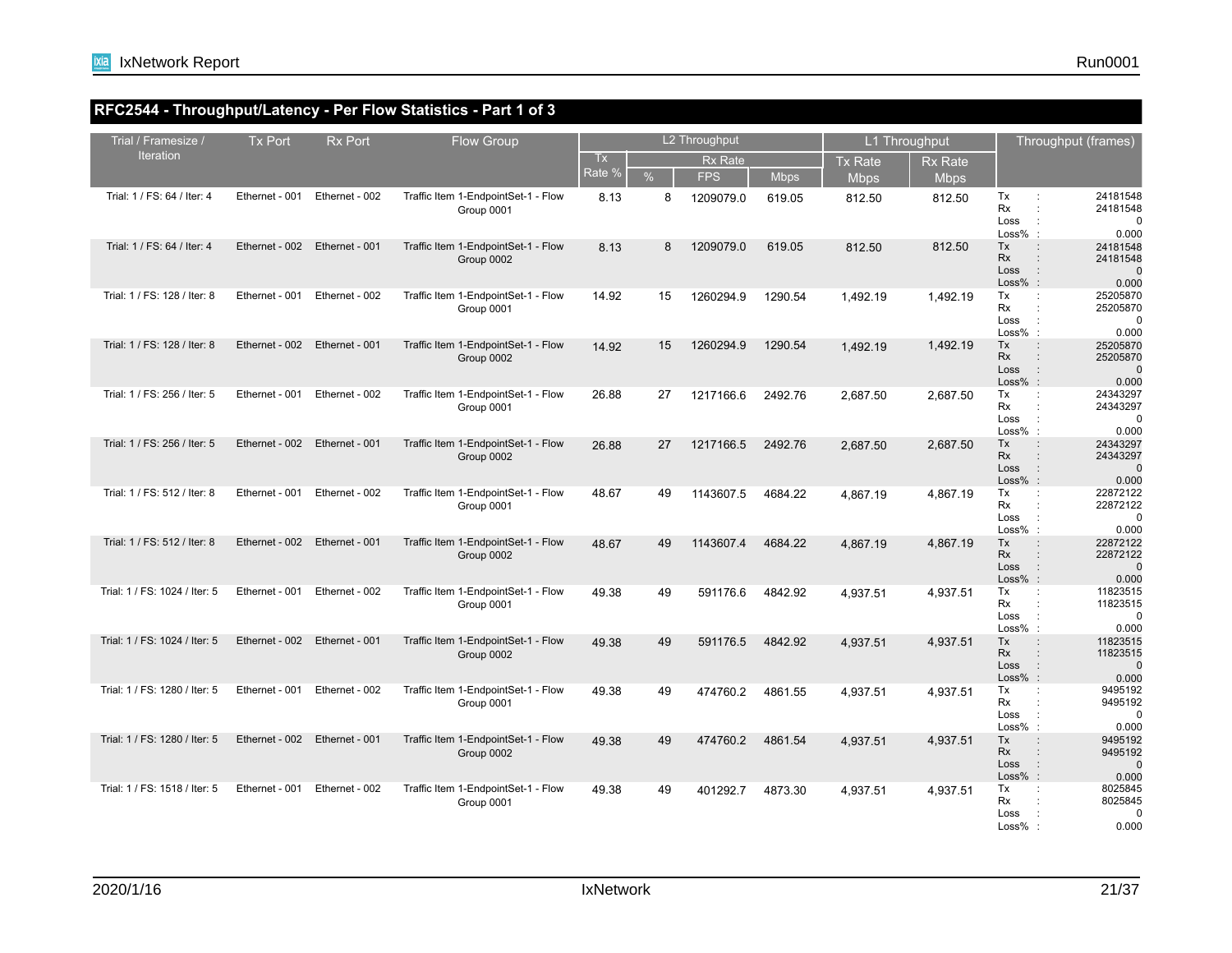

| Trial: 1 / FS: 1518 / Iter: 5 | Ethernet - 002 | Ethernet - 001 | Traffic Item 1-EndpointSet-1 - Flow | 49.38 | 49 | 401292.7 | 4873.30 | 4,937.51 | 4,937.51 | Tх        | 8025845 |
|-------------------------------|----------------|----------------|-------------------------------------|-------|----|----------|---------|----------|----------|-----------|---------|
|                               |                |                | Group 0002                          |       |    |          |         |          |          | <b>Rx</b> | 8025845 |
|                               |                |                |                                     |       |    |          |         |          |          | Loss      |         |
|                               |                |                |                                     |       |    |          |         |          |          | Loss%     | 0.000   |
|                               |                |                |                                     |       |    |          |         |          |          |           |         |

## **RFC2544 - Throughput/Latency - Per Flow Statistics - Part 2 of 3**

| Trial / Framesize /<br>Iteration | <b>Tx Port</b>    | <b>Rx Port</b>    | Flow Group                                        | Min Latency<br>(ns) | Max Latency<br>(n <sub>s</sub> ) | Avg Latency<br>(n <sub>s</sub> ) |  |  |
|----------------------------------|-------------------|-------------------|---------------------------------------------------|---------------------|----------------------------------|----------------------------------|--|--|
| Trial: 1 / FS: 64 / Iter: 4      | Ethernet -<br>001 | Ethernet -<br>002 | Traffic Item 1-EndpointSet-1 - Flow<br>Group 0001 | 6482                | 400010                           | 7151                             |  |  |
| Trial: 1 / FS: 64 / Iter: 4      | Ethernet -<br>002 | Ethernet -<br>001 | Traffic Item 1-EndpointSet-1 - Flow<br>Group 0002 | 6497                | 400242                           | 7295                             |  |  |
| Trial: 1 / FS: 128 / Iter: 8     | Ethernet -<br>001 | Ethernet -<br>002 | Traffic Item 1-EndpointSet-1 - Flow<br>Group 0001 | 6672                | 133990                           | 8452                             |  |  |
| Trial: 1 / FS: 128 / Iter: 8     | Ethernet -<br>002 | Ethernet -<br>001 | Traffic Item 1-EndpointSet-1 - Flow<br>Group 0002 | 6687                | 133867                           | 8619                             |  |  |
| Trial: 1 / FS: 256 / Iter: 5     | Ethernet -<br>001 | Ethernet -<br>002 | Traffic Item 1-EndpointSet-1 - Flow<br>Group 0001 | 7105                | 282092                           | 7825                             |  |  |
| Trial: 1 / FS: 256 / Iter: 5     | Ethernet -<br>002 | Ethernet -<br>001 | Traffic Item 1-EndpointSet-1 - Flow<br>Group 0002 | 7157                | 285052                           | 7977                             |  |  |
| Trial: 1 / FS: 512 / Iter: 8     | Ethernet -<br>001 | Ethernet -<br>002 | Traffic Item 1-EndpointSet-1 - Flow<br>Group 0001 | 7900                | 96075                            | 9856                             |  |  |
| Trial: 1 / FS: 512 / Iter: 8     | Ethernet -<br>002 | Ethernet -<br>001 | Traffic Item 1-EndpointSet-1 - Flow<br>Group 0002 | 7935                | 97322                            | 10152                            |  |  |
| Trial: 1 / FS: 1024 / Iter: 5    | Ethernet -<br>001 | Ethernet -<br>002 | Traffic Item 1-EndpointSet-1 - Flow<br>Group 0001 | 9235                | 83242                            | 10911                            |  |  |
| Trial: 1 / FS: 1024 / Iter: 5    | Ethernet -<br>002 | Ethernet -<br>001 | Traffic Item 1-EndpointSet-1 - Flow<br>Group 0002 | 9262                | 86565                            | 11423                            |  |  |
| Trial: 1 / FS: 1280 / Iter: 5    | Ethernet -<br>001 | Ethernet -<br>002 | Traffic Item 1-EndpointSet-1 - Flow<br>Group 0001 | 9912                | 368480                           | 12541                            |  |  |
| Trial: 1 / FS: 1280 / Iter: 5    | Ethernet -<br>002 | Ethernet -<br>001 | Traffic Item 1-EndpointSet-1 - Flow<br>Group 0002 | 9942                | 368930                           | 13186                            |  |  |
| Trial: 1 / FS: 1518 / Iter: 5    | Ethernet -<br>001 | Ethernet -<br>002 | Traffic Item 1-EndpointSet-1 - Flow<br>Group 0001 | 10530               | 85145                            | 11812                            |  |  |
| Trial: 1 / FS: 1518 / Iter: 5    | Ethernet -<br>002 | Ethernet -<br>001 | Traffic Item 1-EndpointSet-1 - Flow<br>Group 0002 | 10562               | 89887                            | 12537                            |  |  |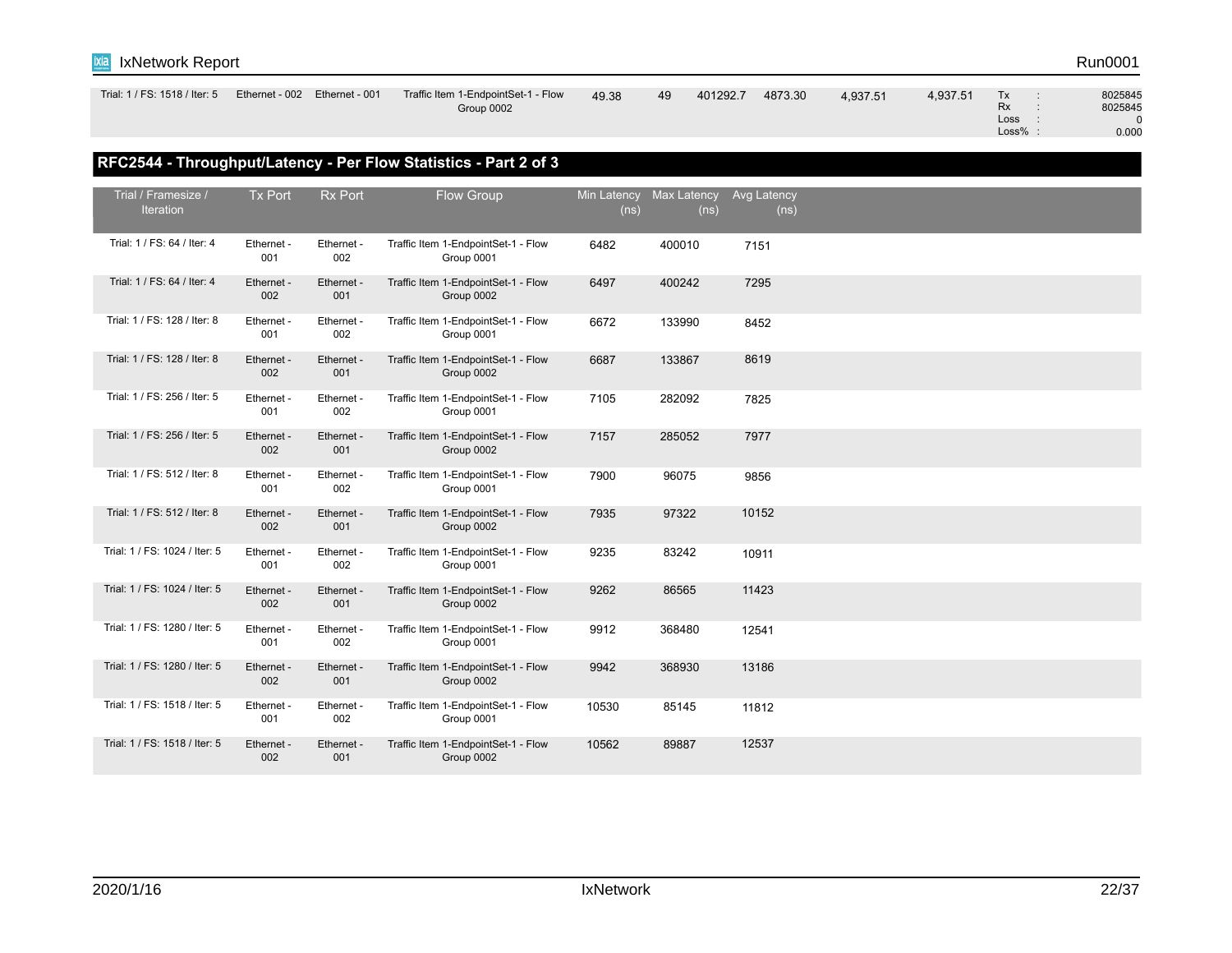## **RFC2544 - Throughput/Latency - Iteration Statistics - Part 1 of 2**

| Trial / Framesize /          | <b>Tx Port</b>    | <b>Rx Port</b>    | <b>Flow Group</b>                                 |             |       | L2 Throughput  |             |                | L1 Throughput  |                                                                                      | Throughput (frames)                           |
|------------------------------|-------------------|-------------------|---------------------------------------------------|-------------|-------|----------------|-------------|----------------|----------------|--------------------------------------------------------------------------------------|-----------------------------------------------|
| <b>Iteration</b>             |                   |                   |                                                   | <b>Tx</b>   |       | <b>Rx Rate</b> |             | <b>Tx Rate</b> | <b>Rx Rate</b> |                                                                                      |                                               |
|                              |                   |                   |                                                   | Rate %      | $\%$  | <b>FPS</b>     | <b>Mbps</b> | <b>Mbps</b>    | <b>Mbps</b>    |                                                                                      |                                               |
| Trial: 1 / FS: 64 / Iter: 1  | Ethernet -<br>001 | Ethernet -<br>002 | Traffic Item 1-EndpointSet-1 -<br>Flow Group 0001 | 10.00       | 8.54  | 1270232.0      | 650.36      | 999.06         | 853.60         | Tx<br>÷<br><b>Rx</b><br>Loss<br>Loss%                                                | 29761905<br>25428574<br>4333331<br>14.560     |
| Trial: 1 / FS: 64 / Iter: 1  | Ethernet -<br>002 | Ethernet -<br>001 | Traffic Item 1-EndpointSet-1 -<br>Flow Group 0002 | 10.00       | 8.54  | 1270182.2      | 650.33      | 999.06         | 853.56         | Tx<br>$\ddot{\phantom{a}}$<br>Rx<br>$\cdot$<br>Loss<br>Loss%<br>$\pm$                | 29761905<br>25427577<br>4334328<br>14.563     |
| Trial: 1 / FS: 64 / Iter: 2  | Ethernet -<br>001 | Ethernet -<br>002 | Traffic Item 1-EndpointSet-1 -<br>Flow Group 0001 | 7.50        | 7.50  | 1116072.5      | 571.43      | 750.00         | 750.00         | Tx<br>$\ddot{\phantom{a}}$<br>Rx<br>Loss<br>Loss%<br>$\ddot{\phantom{a}}$            | 22321429<br>22321429<br>$\mathbf 0$<br>0.000  |
| Trial: 1 / FS: 64 / Iter: 2  | Ethernet -<br>002 | Ethernet -<br>001 | Traffic Item 1-EndpointSet-1 -<br>Flow Group 0002 | 7.50        | 7.50  | 1116072.4      | 571.43      | 750.00         | 750.00         | Tx<br>$\ddot{\phantom{a}}$<br>Rx<br>Loss<br>Loss%<br>$\cdot$                         | 22321429<br>22321429<br>$\mathbf 0$<br>0.000  |
| Trial: 1 / FS: 64 / Iter: 3  | Ethernet<br>001   | Ethernet -<br>002 | Traffic Item 1-EndpointSet-1 -<br>Flow Group 0001 | 8.75        | 8.55  | 1272755.5      | 651.65      | 874.18         | 855.29         | Tx<br>Rx<br>Loss<br>Loss%                                                            | 26041667<br>25479110<br>562557<br>2.160       |
| Trial: 1 / FS: 64 / Iter: 3  | Ethernet -<br>002 | Ethernet -<br>001 | Traffic Item 1-EndpointSet-1 -<br>Flow Group 0002 | 8.75        | 8.55  | 1272709.3      | 651.63      | 874.18         | 855.26         | Tx<br>$\ddot{\phantom{a}}$<br>Rx<br>$\ddot{\phantom{a}}$<br>Loss<br>Loss%<br>$\cdot$ | 26041667<br>25478185<br>563482<br>2.164       |
| Trial: 1 / FS: 64 / Iter: 4  | Ethernet -<br>001 | Ethernet -<br>002 | Traffic Item 1-EndpointSet-1 -<br>Flow Group 0001 | 8.13        | 8.13  | 1209079.0      | 619.05      | 812.50         | 812.50         | Tx<br>$\ddot{\phantom{a}}$<br>Rx<br>Loss<br>÷<br>Loss%<br>÷                          | 24181548<br>24181548<br>0<br>0.000            |
| Trial: 1 / FS: 64 / Iter: 4  | Ethernet -<br>002 | Ethernet -<br>001 | Traffic Item 1-EndpointSet-1 -<br>Flow Group 0002 | 8.13        | 8.13  | 1209079.0      | 619.05      | 812.50         | 812.50         | Tx<br>$\ddot{\phantom{a}}$<br>Rx<br>Loss<br>$\ddot{\phantom{a}}$<br>Loss%<br>$\cdot$ | 24181548<br>24181548<br>$\mathbf 0$<br>0.000  |
| Trial: 1 / FS: 128 / Iter: 1 | Ethernet -<br>001 | Ethernet -<br>002 | Traffic Item 1-EndpointSet-1 -<br>Flow Group 0001 | 10.00       | 10.00 | 844595.5       | 864.87      | 1,000.00       | 1,000.00       | Tx<br>Rx<br>÷<br>Loss<br>Loss%                                                       | 16891892<br>16891892<br>$\mathbf 0$<br>0.000  |
| Trial: 1 / FS: 128 / Iter: 1 | Ethernet -<br>002 | Ethernet -<br>001 | Traffic Item 1-EndpointSet-1 -<br>Flow Group 0002 | 10.00 10.00 |       | 844595.5       | 864.87      | 1,000.00       | 1,000.00       | Tx<br>$\ddot{\phantom{a}}$<br><b>Rx</b><br>$\mathbf{r}$<br>Loss<br>Loss%<br>$\pm$    | 16891892<br>16891892<br>$\mathbf{0}$<br>0.000 |
| Trial: 1 / FS: 128 / Iter: 2 | Ethernet -<br>001 | Ethernet -<br>002 | Traffic Item 1-EndpointSet-1 -<br>Flow Group 0001 | 55.00 14.63 |       | 1235959.3      | 1265.62     | 5,494.63       | 1,463.38       | Tx<br>$\ddot{\phantom{a}}$<br>Rx<br>÷<br>Loss<br>$\ddot{\cdot}$<br>Loss%             | 92905405<br>24743340<br>68162065<br>73.367    |
| Trial: 1 / FS: 128 / Iter: 2 | Ethernet -<br>002 | Ethernet -<br>001 | Traffic Item 1-EndpointSet-1 -<br>Flow Group 0002 | 55.00 15.46 |       | 1305691.7      | 1337.03     | 5,494.63       | 1,545.94       | Tx<br>$\ddot{\phantom{a}}$<br>Rx<br>Loss<br>$\ddot{\phantom{a}}$<br>Loss%<br>$\cdot$ | 92905405<br>26139354<br>66766051<br>71.865    |
| Trial: 1 / FS: 128 / Iter: 3 | Ethernet -<br>001 | Ethernet -<br>002 | Traffic Item 1-EndpointSet-1 -<br>Flow Group 0001 | 32.50       | 15.06 | 1271976.9      | 1302.50     | 3,246.87       | 1,506.02       | Tx<br>Rx<br>Loss<br>Loss%                                                            | 54898649<br>25464039<br>29434610<br>53.616    |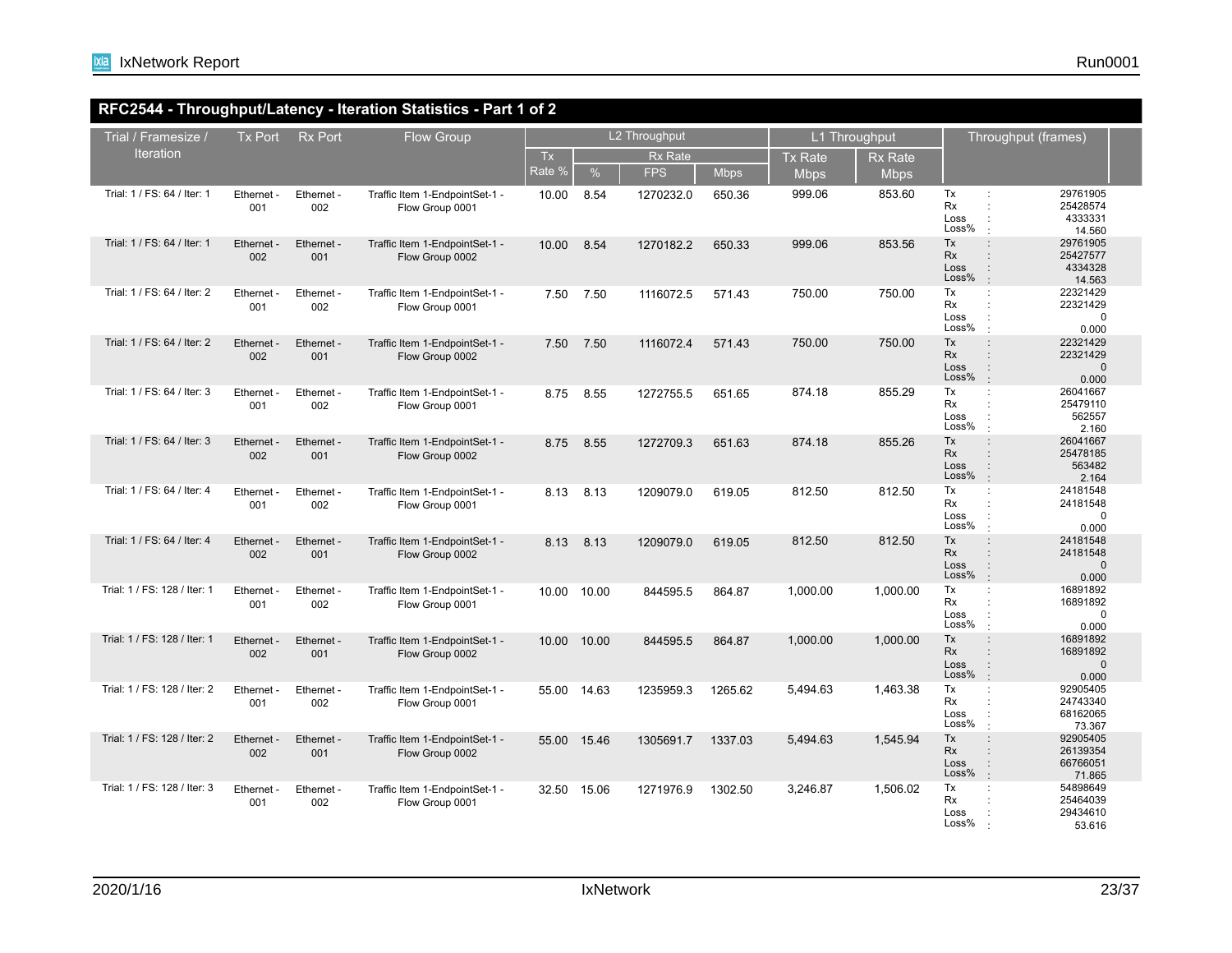| Trial: 1 / FS: 128 / Iter: 3 | Ethernet -<br>002      | Ethernet -<br>001 | Traffic Item 1-EndpointSet-1 -<br>Flow Group 0002 |       | 32.50 15.06 | 1271646.3 | 1302.17 | 3,246.87 | 1,505.63 | Tx<br><b>Rx</b><br>Loss<br>Loss% | 54898649<br>$\ddot{\phantom{a}}$<br>25457421<br>÷<br>29441228<br>$\cdot$<br>53.628 |
|------------------------------|------------------------|-------------------|---------------------------------------------------|-------|-------------|-----------|---------|----------|----------|----------------------------------|------------------------------------------------------------------------------------|
| Trial: 1 / FS: 128 / Iter: 4 | Ethernet -<br>001      | Ethernet -<br>002 | Traffic Item 1-EndpointSet-1 -<br>Flow Group 0001 |       | 21.25 15.07 | 1272916.1 | 1303.47 | 2,122.99 | 1,507.13 | Tx<br><b>Rx</b><br>Loss<br>Loss% | 35895270<br>25482482<br>÷<br>10412788<br>29.009                                    |
| Trial: 1 / FS: 128 / Iter: 4 | Ethernet -<br>002      | Ethernet -<br>001 | Traffic Item 1-EndpointSet-1 -<br>Flow Group 0002 |       | 21.25 15.07 | 1272879.3 | 1303.43 | 2,122.99 | 1,507.09 | Tx<br><b>Rx</b><br>Loss<br>Loss% | 35895270<br>25481746<br>10413524<br>29.011                                         |
| Trial: 1 / FS: 128 / Iter: 5 | Ethernet -<br>001      | Ethernet -<br>002 | Traffic Item 1-EndpointSet-1 -<br>Flow Group 0001 |       | 15.63 15.07 | 1272692.5 | 1303.24 | 1,561.03 | 1,506.87 | Tx<br><b>Rx</b><br>Loss<br>Loss% | 26393581<br>÷<br>25477826<br>$\ddot{\phantom{a}}$<br>915755<br>3.470               |
| Trial: 1 / FS: 128 / Iter: 5 | <b>Ethernet</b><br>002 | Ethernet -<br>001 | Traffic Item 1-EndpointSet-1 -<br>Flow Group 0002 |       | 15.63 15.07 | 1272626.2 | 1303.17 | 1,561.03 | 1,506.79 | Tx<br>Rx<br>Loss<br>Loss%        | 26393581<br>÷<br>25476498<br>917083<br>3.475                                       |
| Trial: 1 / FS: 128 / Iter: 6 | Ethernet -<br>001      | Ethernet -<br>002 | Traffic Item 1-EndpointSet-1 -<br>Flow Group 0001 |       | 12.81 12.81 | 1082138.8 | 1108.11 | 1,281.25 | 1,281.25 | Tx<br>Rx<br>Loss<br>Loss%        | 21642736<br>$\ddot{\phantom{a}}$<br>21642736<br>$\mathbf 0$<br>0.000               |
| Trial: 1 / FS: 128 / Iter: 6 | Ethernet -<br>002      | Ethernet -<br>001 | Traffic Item 1-EndpointSet-1 -<br>Flow Group 0002 |       | 12.81 12.81 | 1082138.8 | 1108.11 | 1,281.25 | 1,281.25 | Tx<br><b>Rx</b><br>Loss<br>Loss% | 21642736<br>$\ddot{\phantom{a}}$<br>21642736<br>$\mathbf{0}$<br>0.000<br>$\cdot$   |
| Trial: 1 / FS: 128 / Iter: 7 | Ethernet -<br>001      | Ethernet -<br>002 | Traffic Item 1-EndpointSet-1 -<br>Flow Group 0001 |       | 14.22 14.22 | 1200908.1 | 1229.73 | 1,421.88 | 1,421.88 | Tx<br><b>Rx</b><br>Loss<br>Loss% | 24018159<br>÷<br>24018159<br>$\mathbf 0$<br>0.000                                  |
| Trial: 1 / FS: 128 / Iter: 7 | Ethernet -<br>002      | Ethernet -<br>001 | Traffic Item 1-EndpointSet-1 -<br>Flow Group 0002 |       | 14.22 14.22 | 1200908.0 | 1229.73 | 1,421.88 | 1,421.88 | Tx<br><b>Rx</b><br>Loss<br>Loss% | 24018159<br>$\ddot{\phantom{a}}$<br>24018159<br>$\mathbf 0$<br>0.000<br>$\cdot$    |
| Trial: 1 / FS: 128 / Iter: 8 | Ethernet -<br>001      | Ethernet -<br>002 | Traffic Item 1-EndpointSet-1 -<br>Flow Group 0001 |       | 14.92 14.92 | 1260294.9 | 1290.54 | 1,492.19 | 1,492.19 | Tx<br><b>Rx</b><br>Loss<br>Loss% | 25205870<br>÷<br>25205870<br>0<br>0.000                                            |
| Trial: 1 / FS: 128 / Iter: 8 | Ethernet -<br>002      | Ethernet -<br>001 | Traffic Item 1-EndpointSet-1 -<br>Flow Group 0002 | 14.92 | 14.92       | 1260294.9 | 1290.54 | 1,492.19 | 1,492.19 | Tx<br><b>Rx</b><br>Loss<br>Loss% | 25205870<br>÷<br>25205870<br>÷<br>$\Omega$<br>÷<br>0.000                           |
| Trial: 1 / FS: 256 / Iter: 1 | Ethernet<br>001        | Ethernet -<br>002 | Traffic Item 1-EndpointSet-1 -<br>Flow Group 0001 |       | 10.00 10.00 | 452898.9  | 927.54  | 1,000.00 | 1,000.00 | Tx<br>Rx<br>Loss<br>Loss%        | 9057971<br>÷<br>9057971<br>$\ddot{\phantom{a}}$<br>$\Omega$<br>0.000               |
| Trial: 1 / FS: 256 / Iter: 1 | <b>Ethernet</b><br>002 | Ethernet -<br>001 | Traffic Item 1-EndpointSet-1 -<br>Flow Group 0002 | 10.00 | 10.00       | 452898.9  | 927.54  | 1,000.00 | 1,000.00 | Tx<br>Rx<br>Loss<br>Loss%        | 9057971<br>÷<br>9057971<br>$\Omega$<br>÷<br>$\cdot$<br>0.000                       |
| Trial: 1 / FS: 256 / Iter: 2 | Ethernet -<br>001      | Ethernet -<br>002 | Traffic Item 1-EndpointSet-1 -<br>Flow Group 0001 |       | 55.00 27.55 | 1247507.1 | 2554.90 | 5,494.69 | 2,754.50 | Tx<br>Rx<br>Loss<br>Loss%        | 49818841<br>$\ddot{\phantom{a}}$<br>24974264<br>24844577<br>49.870                 |
| Trial: 1 / FS: 256 / Iter: 2 | Ethernet<br>002        | Ethernet -<br>001 | Traffic Item 1-EndpointSet-1 -<br>Flow Group 0002 |       | 55.00 28.49 | 1290458.9 | 2642.86 | 5,494.69 | 2,849.33 | Tx<br><b>Rx</b><br>Loss<br>Loss% | 49818841<br>25834133<br>23984708<br>÷<br>48.144                                    |

IxNetwork Report Run0001

ixia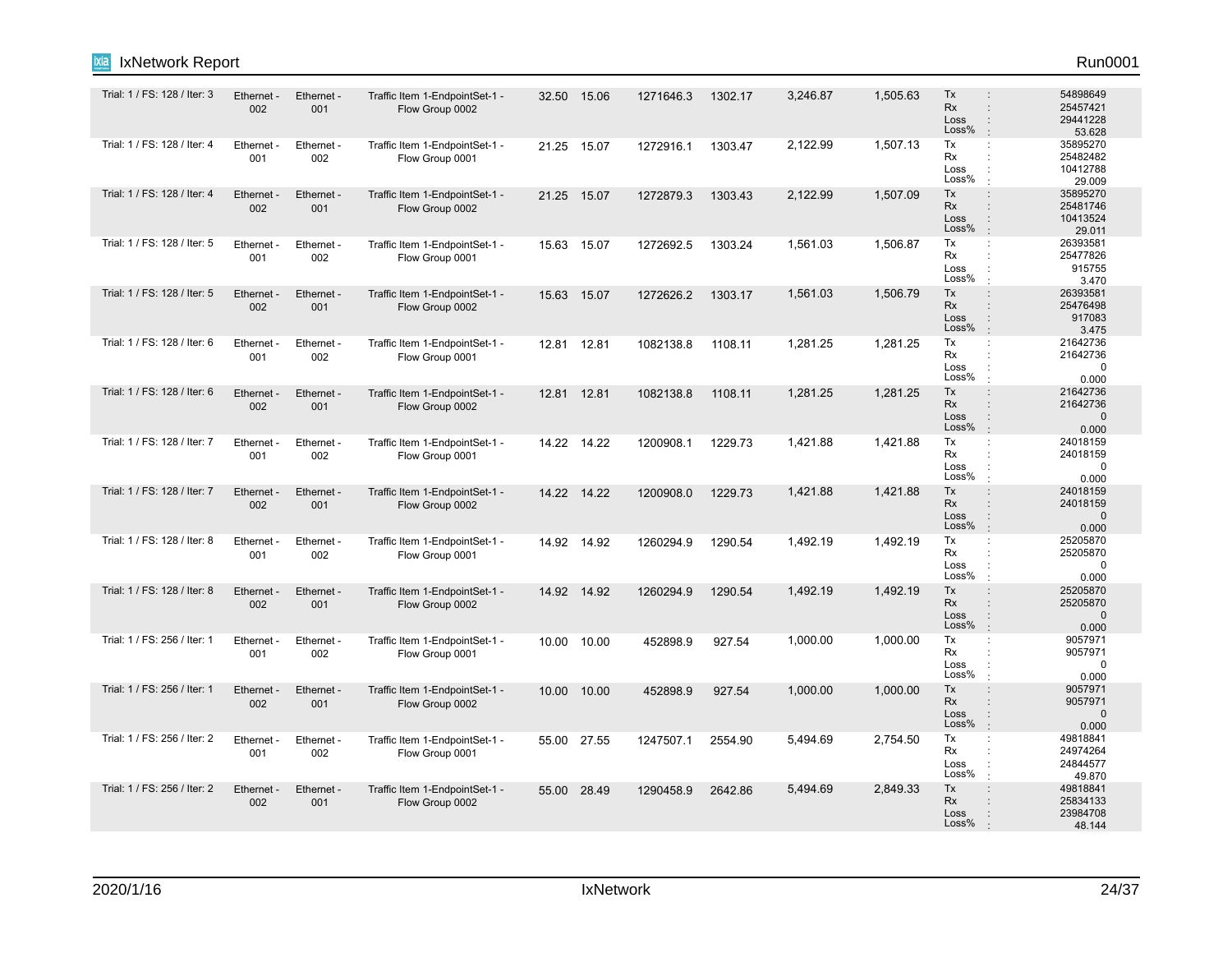| IxNetwork Report<br><b>IXIA</b> |                   |                   |                                                   |       |             |           |         |          |          |                                                                                      | Run0001                                       |
|---------------------------------|-------------------|-------------------|---------------------------------------------------|-------|-------------|-----------|---------|----------|----------|--------------------------------------------------------------------------------------|-----------------------------------------------|
| Trial: 1 / FS: 256 / Iter: 3    | Ethernet -<br>001 | Ethernet -<br>002 | Traffic Item 1-EndpointSet-1 -<br>Flow Group 0001 |       | 32.50 28.02 | 1268832.1 | 2598.57 | 3,246.92 | 2,801.58 | Tx<br><b>Rx</b><br>Loss<br>Loss%                                                     | 29438406<br>25400703<br>4037703<br>13.716     |
| Trial: 1 / FS: 256 / Iter: 3    | Ethernet -<br>002 | Ethernet -<br>001 | Traffic Item 1-EndpointSet-1 -<br>Flow Group 0002 |       | 32.50 28.01 | 1268766.6 | 2598.43 | 3,246.92 | 2,801.44 | Tx<br>÷<br>Rx<br>Loss<br>Loss%                                                       | 29438406<br>25399395<br>4039011<br>13.720     |
| Trial: 1 / FS: 256 / Iter: 4    | Ethernet -<br>001 | Ethernet -<br>002 | Traffic Item 1-EndpointSet-1 -<br>Flow Group 0001 |       | 21.25 21.25 | 962410.7  | 1971.02 | 2,125.00 | 2,125.00 | Tx<br>÷<br>Rx<br>Loss<br>Loss%                                                       | 19248188<br>19248188<br>$\mathbf 0$<br>0.000  |
| Trial: 1 / FS: 256 / Iter: 4    | Ethernet<br>002   | Ethernet -<br>001 | Traffic Item 1-EndpointSet-1 -<br>Flow Group 0002 |       | 21.25 21.25 | 962410.7  | 1971.02 | 2,125.00 | 2,125.00 | Tx<br>$\ddot{\phantom{a}}$<br>Rx<br>Loss<br>Loss%<br>$\cdot$                         | 19248188<br>19248188<br>$\mathbf 0$<br>0.000  |
| Trial: 1 / FS: 256 / Iter: 5    | Ethernet -<br>001 | Ethernet -<br>002 | Traffic Item 1-EndpointSet-1 -<br>Flow Group 0001 | 26.88 | 26.88       | 1217166.6 | 2492.76 | 2,687.50 | 2,687.50 | Tx<br>÷<br>Rx<br>Loss<br>Loss%                                                       | 24343297<br>24343297<br>$\mathbf 0$<br>0.000  |
| Trial: 1 / FS: 256 / Iter: 5    | Ethernet -<br>002 | Ethernet -<br>001 | Traffic Item 1-EndpointSet-1 -<br>Flow Group 0002 |       | 26.88 26.88 | 1217166.5 | 2492.76 | 2,687.50 | 2,687.50 | Tx<br>$\ddot{\phantom{a}}$<br><b>Rx</b><br>Loss<br>Loss%                             | 24343297<br>24343297<br>$\mathbf{0}$<br>0.000 |
| Trial: 1 / FS: 256 / Iter: 6    | Ethernet -<br>001 | Ethernet -<br>002 | Traffic Item 1-EndpointSet-1 -<br>Flow Group 0001 |       | 29.69 27.96 | 1266331.4 | 2593.45 | 2,965.95 | 2.796.06 | Tx<br>÷<br>Rx<br>Loss<br>Loss%                                                       | 26890851<br>25350513<br>1540338<br>5.728      |
| Trial: 1 / FS: 256 / Iter: 6    | Ethernet -<br>002 | Ethernet -<br>001 | Traffic Item 1-EndpointSet-1 -<br>Flow Group 0002 | 29.69 | 27.96       | 1266385.5 | 2593.56 | 2,965.95 | 2,796.18 | Tx<br>$\ddot{\phantom{a}}$<br>Rx<br>$\ddot{\phantom{a}}$<br>Loss<br>Loss%            | 26890851<br>25351598<br>1539253<br>5.724      |
| Trial: 1 / FS: 256 / Iter: 7    | Ethernet -<br>001 | Ethernet -<br>002 | Traffic Item 1-EndpointSet-1 -<br>Flow Group 0001 |       | 28.28 27.95 | 1265701.3 | 2592.16 | 2,825.47 | 2,794.67 | Tx<br>÷<br>Rx<br>Loss<br>Loss%                                                       | 25617074<br>25337779<br>279295<br>1.090       |
| Trial: 1 / FS: 256 / Iter: 7    | Ethernet -<br>002 | Ethernet -<br>001 | Traffic Item 1-EndpointSet-1 -<br>Flow Group 0002 |       | 28.28 27.94 | 1265590.6 | 2591.93 | 2,825.47 | 2,794.42 | Tx<br>$\ddot{\phantom{a}}$<br><b>Rx</b><br>Loss<br>$\ddot{\phantom{a}}$<br>Loss%     | 25617074<br>25335562<br>281512<br>1.099       |
| Trial: 1 / FS: 256 / Iter: 8    | Ethernet -<br>001 | Ethernet -<br>002 | Traffic Item 1-EndpointSet-1 -<br>Flow Group 0001 |       | 27.58 27.49 | 1244880.8 | 2549.52 | 2,755.17 | 2,748.70 | Tx<br>÷<br>Rx<br>Loss<br>Loss%                                                       | 24980186<br>24921499<br>58687<br>0.235        |
| Trial: 1 / FS: 256 / Iter: 8    | Ethernet<br>002   | Ethernet -<br>001 | Traffic Item 1-EndpointSet-1 -<br>Flow Group 0002 |       | 27.58 27.49 | 1244881.7 | 2549.52 | 2,755.17 | 2,748.70 | Tx<br>$\ddot{\phantom{a}}$<br>Rx<br>Loss<br>$\ddot{\phantom{a}}$<br>Loss%<br>$\cdot$ | 24980186<br>24921518<br>58668<br>0.235        |
| Trial: 1 / FS: 512 / Iter: 1    | Ethernet -<br>001 | Ethernet -<br>002 | Traffic Item 1-EndpointSet-1 -<br>Flow Group 0001 | 10.00 | 10.00       | 234962.6  | 962.41  | 1,000.00 | 1,000.00 | Tx<br>÷<br>Rx<br>Loss<br>Loss%                                                       | 4699248<br>4699248<br>0<br>0.000              |
| Trial: 1 / FS: 512 / Iter: 1    | Ethernet -<br>002 | Ethernet -<br>001 | Traffic Item 1-EndpointSet-1 -<br>Flow Group 0002 | 10.00 | 10.00       | 234962.6  | 962.41  | 1,000.00 | 1,000.00 | Tx<br>$\ddot{\phantom{a}}$<br>Rx<br>Loss<br>Loss%                                    | 4699248<br>4699248<br>$\mathbf{0}$<br>0.000   |
| Trial: 1 / FS: 512 / Iter: 2    | Ethernet -<br>001 | Ethernet -<br>002 | Traffic Item 1-EndpointSet-1 -<br>Flow Group 0001 | 55.00 | 48.86       | 1148023.5 | 4702.30 | 5,499.84 | 4,885.99 | Tx<br>Rx<br>Loss<br>Loss%                                                            | 25845865<br>22961145<br>2884720<br>11.161     |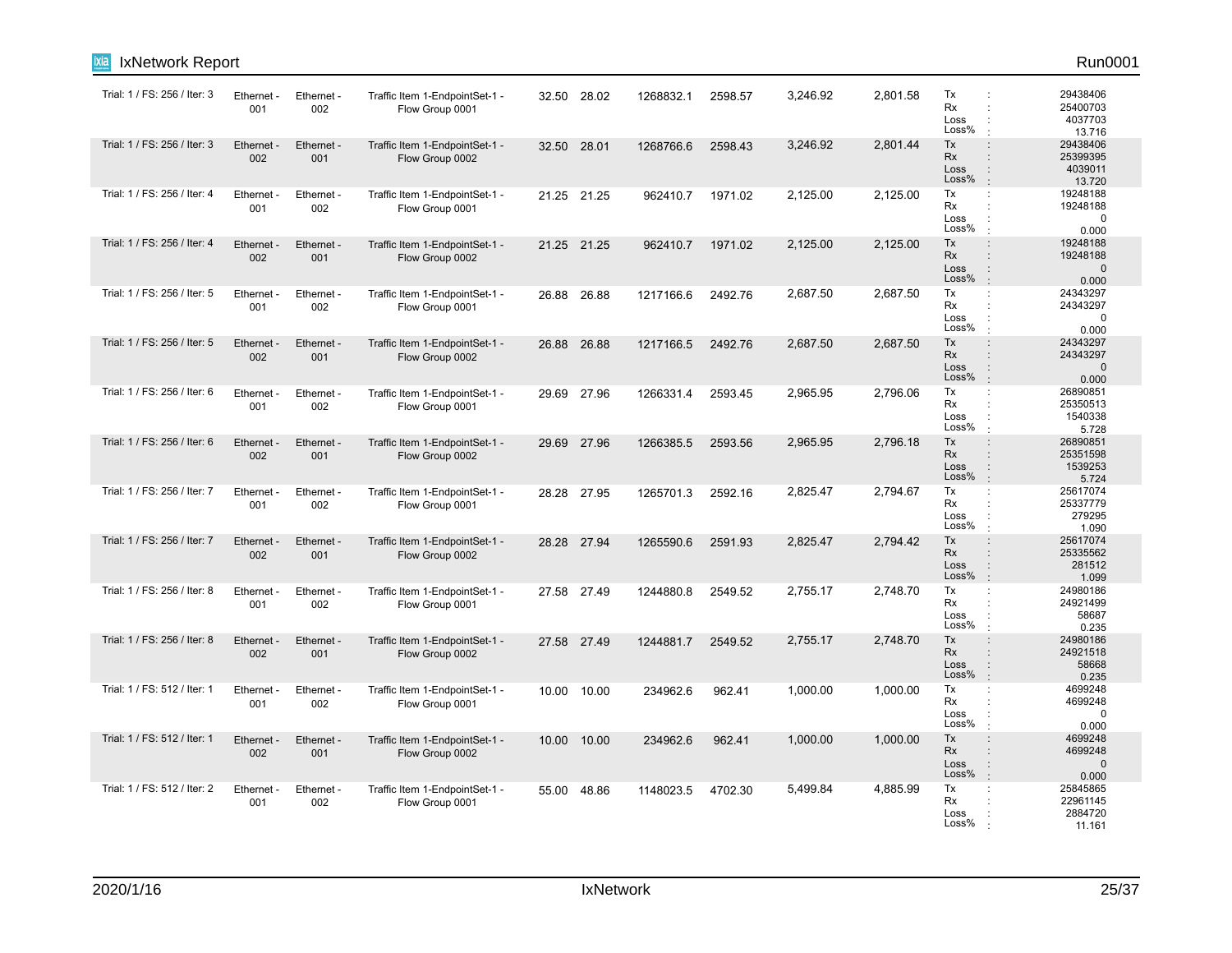0 0.000<br>2394636

0.000 0 2394636

Loss% Loss

Loss% Loss Rx Tx

: :

:<br>:<br>:<br>:

| Trial: 1 / FS: 512 / Iter: 2  | Ethernet -<br>002 | Ethernet -<br>001 | Traffic Item 1-EndpointSet-1 -<br>Flow Group 0002 | 55.00 | 49.66       | 1166748.3 | 4779.00 | 5,499.84 | 4,965.68 | Tx<br><b>Rx</b><br>Loss<br>Loss% | 25845865<br>23335654<br>2510211<br>9.712      |
|-------------------------------|-------------------|-------------------|---------------------------------------------------|-------|-------------|-----------|---------|----------|----------|----------------------------------|-----------------------------------------------|
| Trial: 1 / FS: 512 / Iter: 3  | Ethernet -<br>001 | Ethernet -<br>002 | Traffic Item 1-EndpointSet-1 -<br>Flow Group 0001 |       | 32.50 32.50 | 763628.9  | 3127.82 | 3,250.00 | 3,250.00 | Tx<br><b>Rx</b><br>Loss<br>Loss% | 15272556<br>15272556<br>0<br>0.000            |
| Trial: 1 / FS: 512 / Iter: 3  | Ethernet -<br>002 | Ethernet -<br>001 | Traffic Item 1-EndpointSet-1 -<br>Flow Group 0002 |       | 32.50 32.50 | 763628.8  | 3127.82 | 3,250.00 | 3,250.00 | Тx<br><b>Rx</b><br>Loss<br>Loss% | 15272556<br>15272556<br>$\Omega$<br>0.000     |
| Trial: 1 / FS: 512 / Iter: 4  | Ethernet -<br>001 | Ethernet -<br>002 | Traffic Item 1-EndpointSet-1 -<br>Flow Group 0001 |       | 43.75 43.75 | 1027961.9 | 4210.53 | 4,375.01 | 4,375.01 | Тx<br>Rx<br>Loss<br>Loss%        | 20559211<br>20559211<br>$\Omega$<br>0.000     |
| Trial: 1 / FS: 512 / Iter: 4  | Ethernet -<br>002 | Ethernet -<br>001 | Traffic Item 1-EndpointSet-1 -<br>Flow Group 0002 |       | 43.75 43.75 | 1027961.9 | 4210.53 | 4,375.01 | 4,375.01 | Tx<br><b>Rx</b><br>Loss<br>Loss% | 20559211<br>20559211<br>$\Omega$<br>0.000     |
| Trial: 1 / FS: 512 / Iter: 5  | Ethernet -<br>001 | Ethernet -<br>002 | Traffic Item 1-EndpointSet-1 -<br>Flow Group 0001 | 49.38 | 49.18       | 1155418.2 | 4732.59 | 4,937.41 | 4,917.46 | Tx<br>÷<br>Rx<br>Loss<br>Loss%   | 23202538<br>23108796<br>93742<br>0.404        |
| Trial: 1 / FS: 512 / Iter: 5  | Ethernet<br>002   | Ethernet -<br>001 | Traffic Item 1-EndpointSet-1 -<br>Flow Group 0002 | 49.38 | 49.34       | 1159377.8 | 4748.81 | 4,937.41 | 4,934.31 | Tx<br><b>Rx</b><br>Loss<br>Loss% | 23202538<br>23187993<br>14545<br>0.063        |
| Trial: 1 / FS: 512 / Iter: 6  | Ethernet -<br>001 | Ethernet -<br>002 | Traffic Item 1-EndpointSet-1 -<br>Flow Group 0001 | 46.56 | 46.56       | 1094045.6 | 4481.21 | 4,656.26 | 4,656.26 | Тx<br><b>Rx</b><br>Loss<br>Loss% | 21880874<br>21880874<br>$\mathbf 0$<br>0.000  |
| Trial: 1 / FS: 512 / Iter: 6  | Ethernet -<br>002 | Ethernet -<br>001 | Traffic Item 1-EndpointSet-1 -<br>Flow Group 0002 | 46.56 | 46.56       | 1094045.6 | 4481.21 | 4,656.26 | 4,656.26 | Tx<br><b>Rx</b><br>Loss<br>Loss% | 21880874<br>21880874<br>$\Omega$<br>0.000     |
| Trial: 1 / FS: 512 / Iter: 7  | Ethernet -<br>001 | Ethernet -<br>002 | Traffic Item 1-EndpointSet-1 -<br>Flow Group 0001 |       | 47.97 47.97 | 1127087.2 | 4616.55 | 4,796.88 | 4,796.88 | Тx<br><b>Rx</b><br>Loss<br>Loss% | 22541706<br>22541706<br>$\Omega$<br>0.000     |
| Trial: 1 / FS: 512 / Iter: 7  | Ethernet -<br>002 | Ethernet -<br>001 | Traffic Item 1-EndpointSet-1 -<br>Flow Group 0002 |       | 47.97 47.97 | 1127087.4 | 4616.55 | 4,796.88 | 4,796.88 | Tx<br><b>Rx</b><br>Loss<br>Loss% | 22541706<br>22541706<br>$\Omega$<br>0.000     |
| Trial: 1 / FS: 512 / Iter: 8  | Ethernet -<br>001 | Ethernet -<br>002 | Traffic Item 1-EndpointSet-1 -<br>Flow Group 0001 | 48.67 | 48.67       | 1143607.5 | 4684.22 | 4,867.19 | 4,867.19 | Тx<br>Rx<br>Loss<br>Loss%        | 22872122<br>22872122<br>$\Omega$<br>0.000     |
| Trial: 1 / FS: 512 / Iter: 8  | Ethernet -<br>002 | Ethernet -<br>001 | Traffic Item 1-EndpointSet-1 -<br>Flow Group 0002 |       | 48.67 48.67 | 1143607.4 | 4684.22 | 4,867.19 | 4,867.19 | Tx<br><b>Rx</b><br>Loss<br>Loss% | 22872122<br>22872122<br>$\mathbf{0}$<br>0.000 |
| Trial: 1 / FS: 1024 / Iter: 1 | Ethernet -<br>001 | Ethernet -<br>002 | Traffic Item 1-EndpointSet-1 -<br>Flow Group 0001 | 10.00 | 10.00       | 119731.9  | 980.84  | 1,000.00 | 1,000.00 | Tx<br>Rx                         | 2394636<br>2394636                            |

ixia

Trial: 1 / FS: 1024 / Iter: 1

Ethernet - 002

Ethernet - 001

Traffic Item 1-EndpointSet-1 - Flow Group 0002

10.00 10.00 119731.9 980.84 1,000.00 1,000.00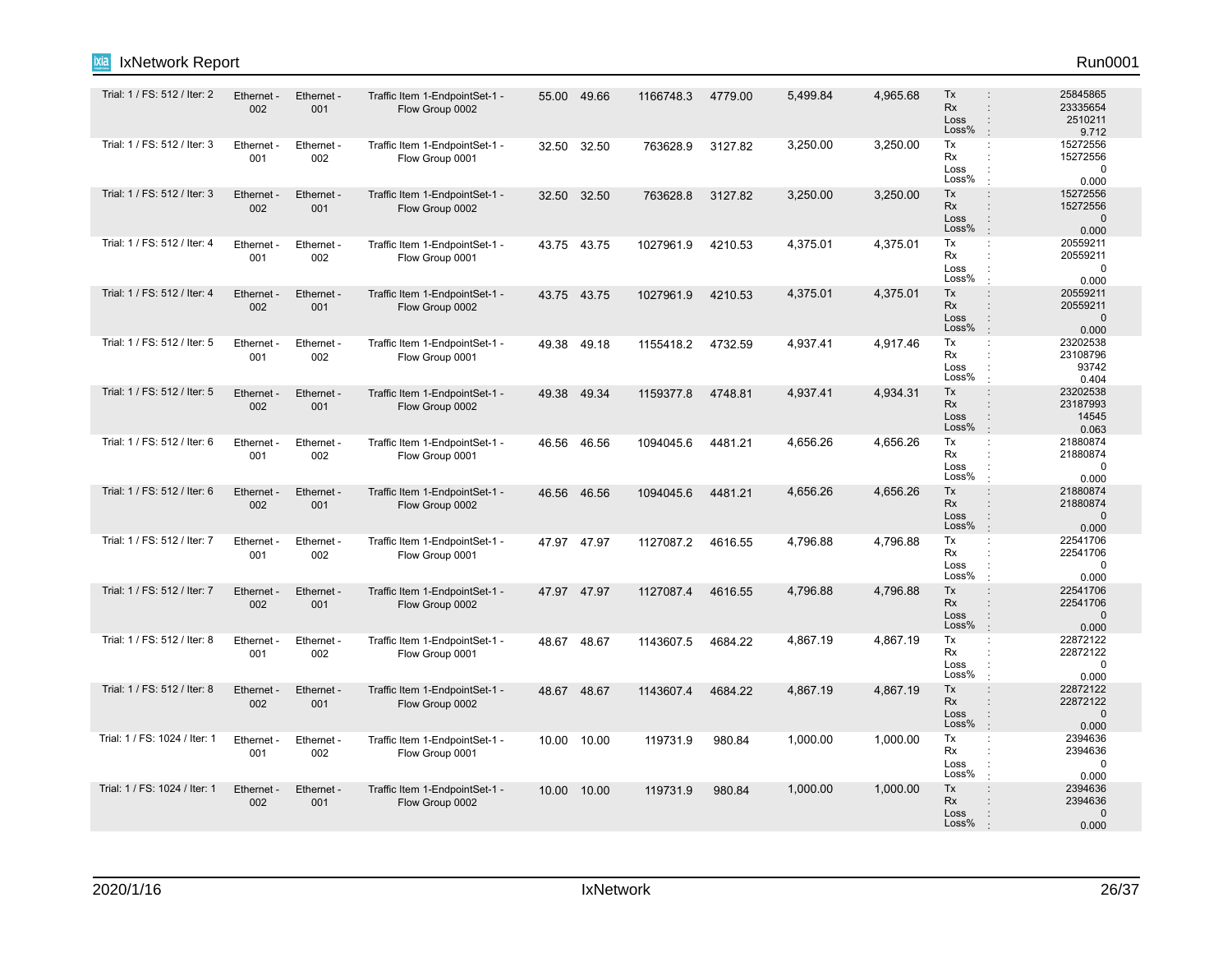| IxNetwork Report<br>Ixia      |                   |                   |                                                   |       |             |          |         |          |          |                                                                                                                           | Run0001                                       |
|-------------------------------|-------------------|-------------------|---------------------------------------------------|-------|-------------|----------|---------|----------|----------|---------------------------------------------------------------------------------------------------------------------------|-----------------------------------------------|
| Trial: 1 / FS: 1024 / Iter: 2 | Ethernet -<br>001 | Ethernet -<br>002 | Traffic Item 1-EndpointSet-1 -<br>Flow Group 0001 |       | 55.00 49.41 | 591609.4 | 4846.47 | 5,499.92 | 4,941.12 | Tx<br>÷<br><b>Rx</b><br>÷<br>Loss<br>Loss%                                                                                | 13170498<br>11832356<br>1338142<br>10.160     |
| Trial: 1 / FS: 1024 / Iter: 2 | Ethernet -<br>002 | Ethernet -<br>001 | Traffic Item 1-EndpointSet-1 -<br>Flow Group 0002 | 55.00 | 49.83       | 596599.6 | 4887.34 | 5,499.92 | 4,982.80 | Tx<br>$\ddot{\phantom{a}}$<br><b>Rx</b><br>÷<br>Loss<br>$\ddot{\phantom{a}}$<br>Loss%                                     | 13170498<br>11932160<br>1238338<br>9.402      |
| Trial: 1 / FS: 1024 / Iter: 3 | Ethernet -<br>001 | Ethernet -<br>002 | Traffic Item 1-EndpointSet-1 -<br>Flow Group 0001 | 32.50 | 32.50       | 389128.8 | 3187.74 | 3,250.00 | 3,250.00 | Tx<br>÷<br>Rx<br>÷<br>Loss<br>Loss%                                                                                       | 7782567<br>7782567<br>0<br>0.000              |
| Trial: 1 / FS: 1024 / Iter: 3 | Ethernet -<br>002 | Ethernet -<br>001 | Traffic Item 1-EndpointSet-1 -<br>Flow Group 0002 | 32.50 | 32.50       | 389128.8 | 3187.74 | 3,250.00 | 3,250.00 | Tx<br>$\ddot{\phantom{a}}$<br><b>Rx</b><br>÷<br>Loss<br>$\ddot{\phantom{a}}$<br>Loss%<br>÷                                | 7782567<br>7782567<br>$\mathbf 0$<br>0.000    |
| Trial: 1 / FS: 1024 / Iter: 4 | Ethernet -<br>001 | Ethernet -<br>002 | Traffic Item 1-EndpointSet-1 -<br>Flow Group 0001 |       | 43.75 43.75 | 523827.3 | 4291.19 | 4,375.01 | 4,375.01 | Tx<br>÷<br>Rx<br>÷<br>Loss<br>÷<br>Loss%                                                                                  | 10476533<br>10476533<br>$\mathbf 0$<br>0.000  |
| Trial: 1 / FS: 1024 / Iter: 4 | Ethernet -<br>002 | Ethernet -<br>001 | Traffic Item 1-EndpointSet-1 -<br>Flow Group 0002 |       | 43.75 43.75 | 523827.3 | 4291.19 | 4,375.01 | 4,375.01 | Tx<br>$\ddot{\phantom{a}}$<br>Rx<br>÷<br>Loss<br>$\ddot{\phantom{a}}$<br>Loss%<br>$\ddot{\phantom{a}}$                    | 10476533<br>10476533<br>$\mathbf 0$<br>0.000  |
| Trial: 1 / FS: 1024 / Iter: 5 | Ethernet -<br>001 | Ethernet -<br>002 | Traffic Item 1-EndpointSet-1 -<br>Flow Group 0001 | 49.38 | 49.38       | 591176.6 | 4842.92 | 4,937.51 | 4,937.51 | Tx<br>$\ddot{\phantom{a}}$<br>Rx<br>÷<br>Loss<br>Loss%                                                                    | 11823515<br>11823515<br>$\mathbf 0$<br>0.000  |
| Trial: 1 / FS: 1024 / Iter: 5 | Ethernet -<br>002 | Ethernet -<br>001 | Traffic Item 1-EndpointSet-1 -<br>Flow Group 0002 | 49.38 | 49.38       | 591176.5 | 4842.92 | 4,937.51 | 4,937.51 | Tx<br>$\ddot{\phantom{a}}$<br>Rx<br>÷<br>Loss<br>$\ddot{\phantom{a}}$<br>Loss%<br>$\cdot$                                 | 11823515<br>11823515<br>$\mathbf{0}$<br>0.000 |
| Trial: 1 / FS: 1024 / Iter: 6 | Ethernet -<br>001 | Ethernet -<br>002 | Traffic Item 1-EndpointSet-1 -<br>Flow Group 0001 | 52.19 | 49.47       | 592318.8 | 4852.28 | 5,218.68 | 4,947.05 | Tx<br>$\ddot{\phantom{a}}$<br>Rx<br>÷<br>Loss<br>÷<br>Loss%<br>÷                                                          | 12497007<br>11846532<br>650475<br>5.205       |
| Trial: 1 / FS: 1024 / Iter: 6 | Ethernet -<br>002 | Ethernet -<br>001 | Traffic Item 1-EndpointSet-1 -<br>Flow Group 0002 |       | 52.19 49.77 | 595891.1 | 4881.54 | 5,218.68 | 4,976.88 | Tx<br>$\ddot{\phantom{a}}$<br>Rx<br>÷<br>Loss<br>$\ddot{\phantom{a}}$<br>Loss%<br>÷                                       | 12497007<br>11917981<br>579026<br>4.633       |
| Trial: 1 / FS: 1024 / Iter: 7 | Ethernet -<br>001 | Ethernet -<br>002 | Traffic Item 1-EndpointSet-1 -<br>Flow Group 0001 | 50.78 | 49.44       | 591888.3 | 4848.75 | 5,078.06 | 4,943.45 | Tx<br>÷<br>Rx<br>$\ddot{\phantom{a}}$<br>Loss<br>Loss%                                                                    | 12160261<br>11837928<br>322333<br>2.651       |
| Trial: 1 / FS: 1024 / Iter: 7 | Ethernet -<br>002 | Ethernet -<br>001 | Traffic Item 1-EndpointSet-1 -<br>Flow Group 0002 | 50.78 | 49.81       | 596321.4 | 4885.07 | 5,078.06 | 4,980.48 | Tx<br>÷<br><b>Rx</b><br>÷<br>Loss<br>÷<br>Loss%<br>$\ddot{\phantom{a}}$                                                   | 12160261<br>11926592<br>233669<br>1.922       |
| Trial: 1 / FS: 1024 / Iter: 8 | Ethernet -<br>001 | Ethernet -<br>002 | Traffic Item 1-EndpointSet-1 -<br>Flow Group 0001 | 50.08 | 49.44       | 591901.9 | 4848.86 | 5,007.74 | 4,943.56 | Tx<br>÷<br>Rx<br>÷<br>Loss<br>÷<br>Loss%<br>÷                                                                             | 11991888<br>11838218<br>153670<br>1.281       |
| Trial: 1 / FS: 1024 / Iter: 8 | Ethernet -<br>002 | Ethernet -<br>001 | Traffic Item 1-EndpointSet-1 -<br>Flow Group 0002 | 50.08 | 49.80       | 596305.6 | 4884.94 | 5,007.74 | 4,980.34 | Tx<br>$\ddot{\phantom{a}}$<br>Rx<br>$\ddot{\phantom{a}}$<br>Loss<br>$\ddot{\phantom{a}}$<br>Loss%<br>$\ddot{\phantom{a}}$ | 11991888<br>11926296<br>65592<br>0.547        |
| Trial: 1 / FS: 1280 / Iter: 1 | Ethernet -<br>001 | Ethernet -<br>002 | Traffic Item 1-EndpointSet-1 -<br>Flow Group 0001 | 10.00 | 10.00       | 96153.9  | 984.62  | 1,000.00 | 1,000.00 | Tx<br>$\ddot{\phantom{a}}$<br>Rx<br>Loss<br>Loss%                                                                         | 1923077<br>1923077<br>0<br>0.000              |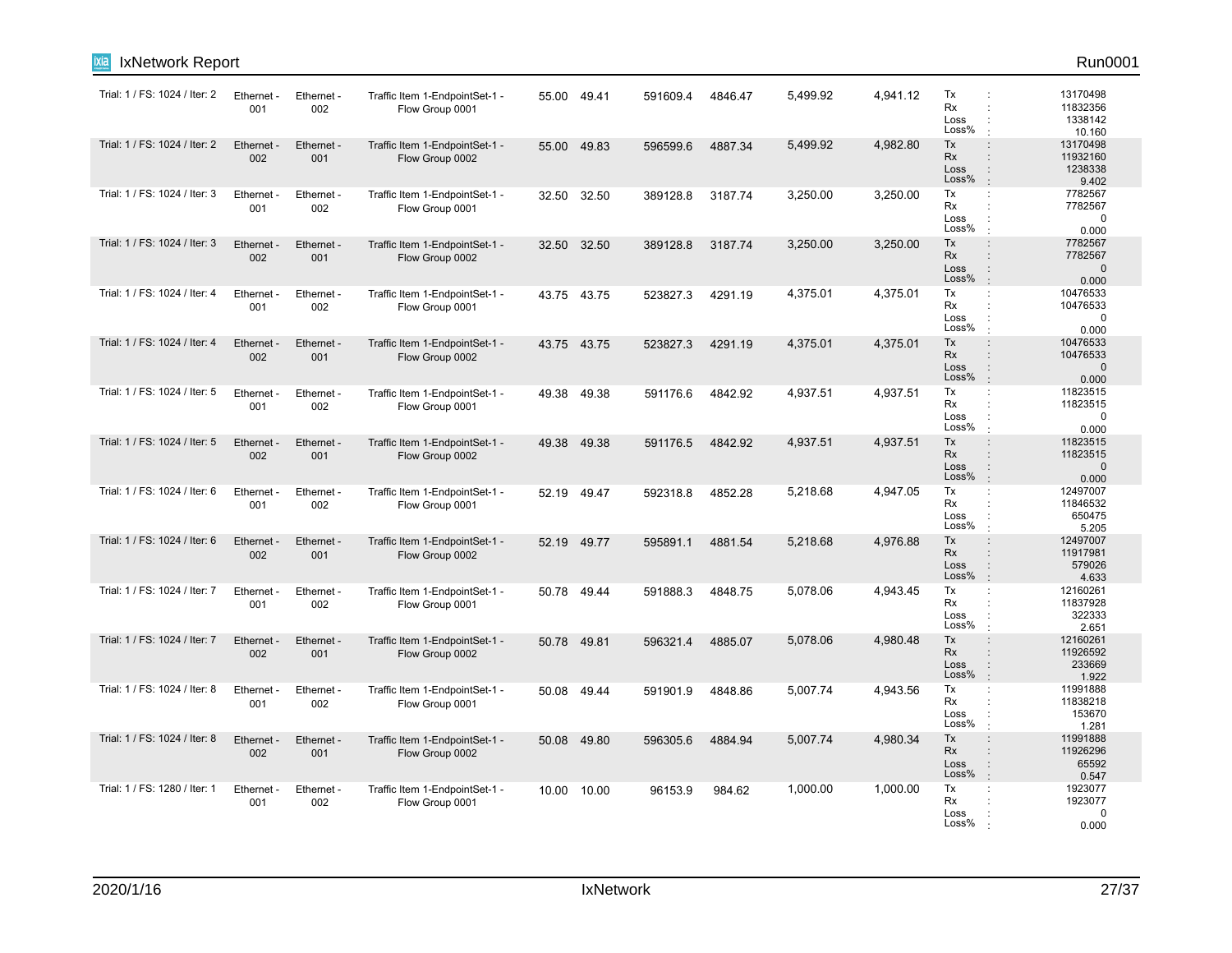| Trial: 1 / FS: 1280 / Iter: 1 | Ethernet -<br>002 | Ethernet -<br>001 | Traffic Item 1-EndpointSet-1 -<br>Flow Group 0002 | 10.00 | 10.00       | 96153.9  | 984.62  | 1,000.00 | 1,000.00 | Tx<br><b>Rx</b><br>Loss<br>Loss%                         | 1923077<br>1923077<br>$\Omega$<br>0.000     |
|-------------------------------|-------------------|-------------------|---------------------------------------------------|-------|-------------|----------|---------|----------|----------|----------------------------------------------------------|---------------------------------------------|
| Trial: 1 / FS: 1280 / Iter: 2 | Ethernet -<br>001 | Ethernet -<br>002 | Traffic Item 1-EndpointSet-1 -<br>Flow Group 0001 |       | 55.00 49.52 | 476119.1 | 4875.46 | 5,499.92 | 4.951.64 | Tx<br>$\ddot{\phantom{a}}$<br>Rx<br>Loss<br>Loss%        | 10576923<br>9522525<br>1054398<br>9.969     |
| Trial: 1 / FS: 1280 / Iter: 2 | Ethernet<br>002   | Ethernet -<br>001 | Traffic Item 1-EndpointSet-1 -<br>Flow Group 0002 | 55.00 | 49.87       | 479534.3 | 4910.43 | 5,499.92 | 4,987.16 | Tx<br>$\mathbf{r}$<br>Rx<br>Loss<br>Loss%                | 10576923<br>9590828<br>986095<br>9.323      |
| Trial: 1 / FS: 1280 / Iter: 3 | Ethernet -<br>001 | Ethernet -<br>002 | Traffic Item 1-EndpointSet-1 -<br>Flow Group 0001 | 32.50 | 32.50       | 312500.3 | 3200.00 | 3,250.00 | 3,250.00 | Tx<br>$\ddot{\phantom{a}}$<br>Rx<br>Loss<br>Loss%        | 6250000<br>6250000<br>$\Omega$<br>0.000     |
| Trial: 1 / FS: 1280 / Iter: 3 | Ethernet<br>002   | Ethernet -<br>001 | Traffic Item 1-EndpointSet-1 -<br>Flow Group 0002 | 32.50 | 32.50       | 312500.3 | 3200.00 | 3,250.00 | 3,250.00 | Tx<br><b>Rx</b><br>Loss<br>Loss%                         | 6250000<br>6250000<br>$\mathbf 0$<br>0.000  |
| Trial: 1 / FS: 1280 / Iter: 4 | Ethernet -<br>001 | Ethernet -<br>002 | Traffic Item 1-EndpointSet-1 -<br>Flow Group 0001 |       | 43.75 43.75 | 420673.6 | 4307.70 | 4,375.01 | 4,375.01 | Tx<br>÷<br>Rx<br>÷<br>Loss<br>Loss%                      | 8413462<br>8413462<br>$\mathbf 0$<br>0.000  |
| Trial: 1 / FS: 1280 / Iter: 4 | Ethernet<br>002   | Ethernet -<br>001 | Traffic Item 1-EndpointSet-1 -<br>Flow Group 0002 |       | 43.75 43.75 | 420673.5 | 4307.70 | 4,375.01 | 4,375.01 | Tx<br><b>Rx</b><br>Loss<br>Loss%                         | 8413462<br>8413462<br>$\mathbf{0}$<br>0.000 |
| Trial: 1 / FS: 1280 / Iter: 5 | Ethernet<br>001   | Ethernet -<br>002 | Traffic Item 1-EndpointSet-1 -<br>Flow Group 0001 | 49.38 | 49.38       | 474760.2 | 4861.55 | 4,937.51 | 4,937.51 | Tx<br>$\ddot{\phantom{a}}$<br><b>Rx</b><br>Loss<br>Loss% | 9495192<br>9495192<br>$\mathbf 0$<br>0.000  |
| Trial: 1 / FS: 1280 / Iter: 5 | Ethernet<br>002   | Ethernet -<br>001 | Traffic Item 1-EndpointSet-1 -<br>Flow Group 0002 | 49.38 | 49.38       | 474760.2 | 4861.54 | 4,937.51 | 4.937.51 | Tx<br>Rx<br>Loss<br>Loss%                                | 9495192<br>9495192<br>$\mathbf{0}$<br>0.000 |
| Trial: 1 / FS: 1280 / Iter: 6 | Ethernet<br>001   | Ethernet -<br>002 | Traffic Item 1-EndpointSet-1 -<br>Flow Group 0001 | 52.19 | 49.58       | 476696.4 | 4881.37 | 5,218.68 | 4,957.64 | Тx<br>Rx<br>Loss<br>Loss%                                | 10036058<br>9534053<br>502005<br>5.002      |
| Trial: 1 / FS: 1280 / Iter: 6 | Ethernet<br>002   | Ethernet -<br>001 | Traffic Item 1-EndpointSet-1 -<br>Flow Group 0002 | 52.19 | 49.81       | 478958.8 | 4904.54 | 5,218.68 | 4,981.17 | Tx<br><b>Rx</b><br>Loss<br>Loss%                         | 10036058<br>9579303<br>456755<br>4.551      |
| Trial: 1 / FS: 1280 / Iter: 7 | Ethernet<br>001   | Ethernet -<br>002 | Traffic Item 1-EndpointSet-1 -<br>Flow Group 0001 | 50.78 | 49.52       | 476185.3 | 4876.14 | 5,078.06 | 4,952.33 | Tx<br>Rx<br>Loss<br>Loss%                                | 9765625<br>9523835<br>241790<br>2.476       |
| Trial: 1 / FS: 1280 / Iter: 7 | Ethernet<br>002   | Ethernet -<br>001 | Traffic Item 1-EndpointSet-1 -<br>Flow Group 0002 | 50.78 | 49.87       | 479469.6 | 4909.77 | 5,078.06 | 4,986.48 | Tx<br><b>Rx</b><br>Loss<br>Loss%                         | 9765625<br>9589523<br>176102<br>1.803       |
| Trial: 1 / FS: 1280 / Iter: 8 | Ethernet -<br>001 | Ethernet -<br>002 | Traffic Item 1-EndpointSet-1 -<br>Flow Group 0001 | 50.08 | 49.54       | 476323.1 | 4877.55 | 5,007.75 | 4,953.76 | Tx<br><b>Rx</b><br>Loss<br>Loss%                         | 9630409<br>9526586<br>103823<br>1.078       |
| Trial: 1 / FS: 1280 / Iter: 8 | Ethernet<br>002   | Ethernet -<br>001 | Traffic Item 1-EndpointSet-1 -<br>Flow Group 0002 | 50.08 | 49.85       | 479332.2 | 4908.36 | 5,007.75 | 4,985.06 | Tx<br><b>Rx</b><br>Loss<br>Loss%                         | 9630409<br>9586771<br>43638<br>0.453        |

ixia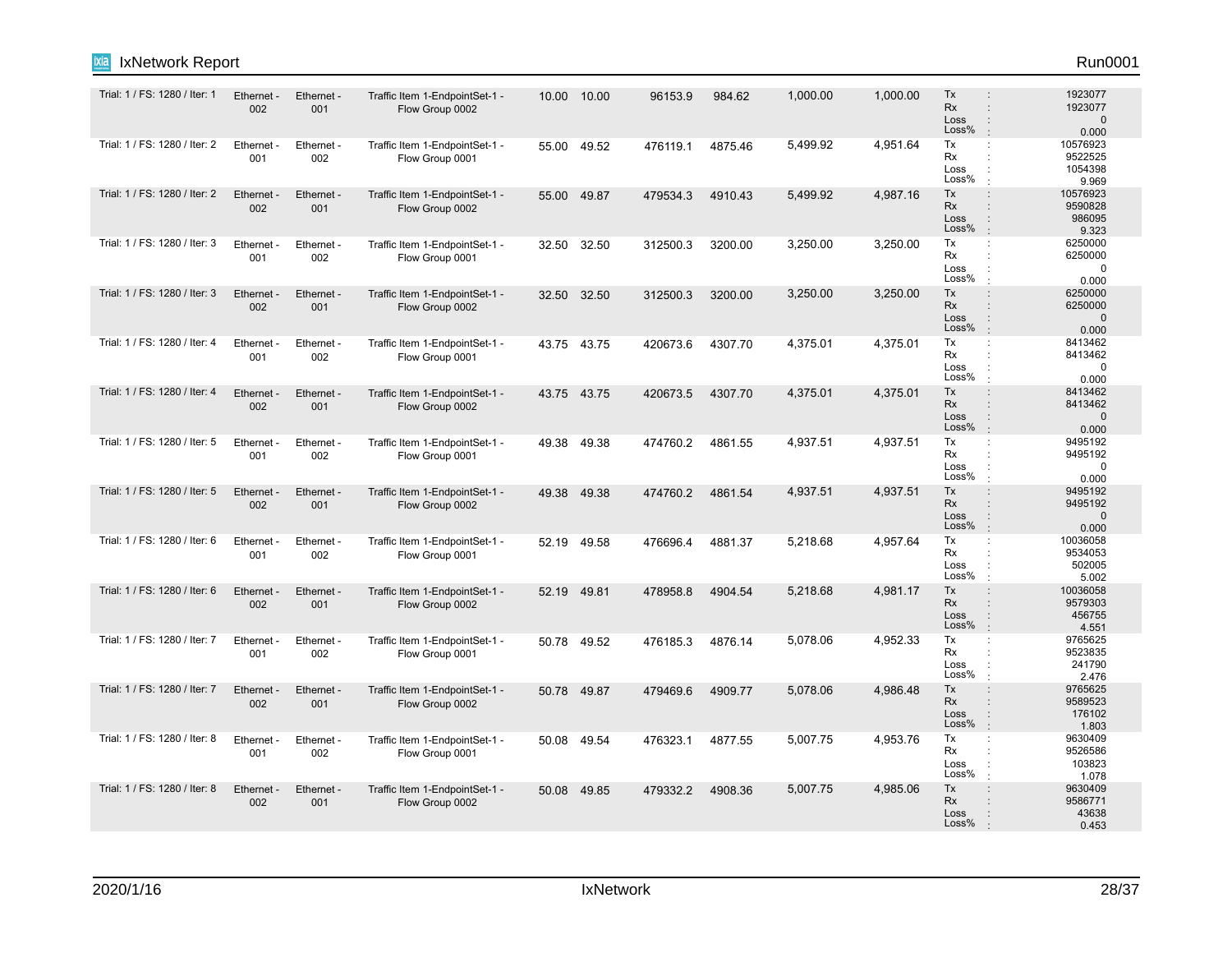| IxNetwork Report<br><b>IXIA</b> |                   |                   |                                                   |       |             |          |         |          |          |                                                  | Run0001                                                                                     |
|---------------------------------|-------------------|-------------------|---------------------------------------------------|-------|-------------|----------|---------|----------|----------|--------------------------------------------------|---------------------------------------------------------------------------------------------|
| Trial: 1 / FS: 1518 / Iter: 1   | Ethernet -<br>001 | Ethernet -<br>002 | Traffic Item 1-EndpointSet-1 -<br>Flow Group 0001 |       | 10.00 10.00 | 81274.5  | 987.00  | 1,000.00 | 1,000.00 | Tx<br>Rx<br>Loss<br>Loss%                        | 1625488<br>1625488<br>$\mathbf 0$<br>0.000                                                  |
| Trial: 1 / FS: 1518 / Iter: 1   | Ethernet -<br>002 | Ethernet -<br>001 | Traffic Item 1-EndpointSet-1 -<br>Flow Group 0002 | 10.00 | 10.00       | 81274.5  | 987.00  | 1,000.00 | 1,000.00 | Tx<br>Rx<br>Loss<br>Loss%                        | ÷<br>1625488<br>1625488<br>$\mathbf{0}$<br>0.000                                            |
| Trial: 1 / FS: 1518 / Iter: 2   | Ethernet -<br>001 | Ethernet -<br>002 | Traffic Item 1-EndpointSet-1 -<br>Flow Group 0001 |       | 55.00 49.61 | 403198.4 | 4896.44 | 5,499.93 | 4,960.95 | Tx<br>Rx<br>Loss<br>Loss%                        | 8940182<br>÷<br>8064070<br>876112<br>9.800                                                  |
| Trial: 1 / FS: 1518 / Iter: 2   | Ethernet<br>002   | Ethernet -<br>001 | Traffic Item 1-EndpointSet-1 -<br>Flow Group 0002 | 55.00 | 49.87       | 405338.0 | 4922.43 | 5,499.93 | 4,987.28 | Tx<br>Rx<br>÷<br>Loss<br>Loss%<br>$\cdot$        | $\ddot{\phantom{a}}$<br>8940182<br>8106866<br>833316<br>9.321                               |
| Trial: 1 / FS: 1518 / Iter: 3   | Ethernet -<br>001 | Ethernet -<br>002 | Traffic Item 1-EndpointSet-1 -<br>Flow Group 0001 | 32.50 | 32.50       | 264142.0 | 3207.74 | 3,250.00 | 3,250.00 | Tx<br>Rx<br>÷<br>Loss<br>Loss%                   | 5282835<br>÷<br>5282835<br>$\mathbf 0$<br>0.000                                             |
| Trial: 1 / FS: 1518 / Iter: 3   | Ethernet -<br>002 | Ethernet -<br>001 | Traffic Item 1-EndpointSet-1 -<br>Flow Group 0002 | 32.50 | 32.50       | 264142.0 | 3207.74 | 3,250.00 | 3,250.00 | Tx<br><b>Rx</b><br>Loss<br>Loss%                 | 5282835<br>$\ddot{\phantom{a}}$<br>5282835<br>$\mathbf{0}$<br>0.000                         |
| Trial: 1 / FS: 1518 / Iter: 4   | Ethernet -<br>001 | Ethernet -<br>002 | Traffic Item 1-EndpointSet-1 -<br>Flow Group 0001 |       | 43.75 43.75 | 355575.9 | 4318.11 | 4,375.01 | 4,375.01 | Tx<br>Rx<br>Loss<br>Loss%                        | 7111508<br>÷<br>7111508<br>$\Omega$<br>0.000                                                |
| Trial: 1 / FS: 1518 / Iter: 4   | Ethernet -<br>002 | Ethernet -<br>001 | Traffic Item 1-EndpointSet-1 -<br>Flow Group 0002 |       | 43.75 43.75 | 355576.0 | 4318.11 | 4,375.01 | 4,375.01 | Tx<br>Rx<br>Loss<br>Loss%                        | 7111508<br>$\ddot{\phantom{a}}$<br>$\ddot{\phantom{a}}$<br>7111508<br>$\mathbf 0$<br>0.000  |
| Trial: 1 / FS: 1518 / Iter: 5   | Ethernet -<br>001 | Ethernet -<br>002 | Traffic Item 1-EndpointSet-1 -<br>Flow Group 0001 | 49.38 | 49.38       | 401292.7 | 4873.30 | 4,937.51 | 4,937.51 | Tx<br>Rx<br>Loss<br>Loss%                        | 8025845<br>8025845<br>$\mathbf 0$<br>0.000                                                  |
| Trial: 1 / FS: 1518 / Iter: 5   | Ethernet -<br>002 | Ethernet -<br>001 | Traffic Item 1-EndpointSet-1 -<br>Flow Group 0002 | 49.38 | 49.38       | 401292.7 | 4873.30 | 4,937.51 | 4,937.51 | Tx<br>Rx<br>Loss<br>Loss%<br>$\cdot$             | 8025845<br>$\ddot{\phantom{a}}$<br>8025845<br>$\mathbf{0}$<br>$\ddot{\phantom{a}}$<br>0.000 |
| Trial: 1 / FS: 1518 / Iter: 6   | Ethernet -<br>001 | Ethernet -<br>002 | Traffic Item 1-EndpointSet-1 -<br>Flow Group 0001 | 52.19 | 49.61       | 403218.2 | 4896.68 | 5,218.68 | 4,961.20 | Tx<br>Rx<br>Loss<br>Loss%                        | 8483014<br>÷<br>8064476<br>418538<br>4.934                                                  |
| Trial: 1 / FS: 1518 / Iter: 6   | Ethernet<br>002   | Ethernet -<br>001 | Traffic Item 1-EndpointSet-1 -<br>Flow Group 0002 | 52.19 | 49.87       | 405317.4 | 4922.17 | 5,218.68 | 4,987.03 | Tx<br>Rx<br>Loss<br>$\vdots$<br>Loss%<br>$\cdot$ | $\vdots$<br>8483014<br>8106460<br>376554<br>4.439                                           |
| Trial: 1 / FS: 1518 / Iter: 7   | Ethernet -<br>001 | Ethernet -<br>002 | Traffic Item 1-EndpointSet-1 -<br>Flow Group 0001 |       | 50.78 49.63 | 403396.4 | 4898.85 | 5,078.06 | 4,963.39 | Tx<br>Rx<br>Loss<br>Loss%                        | 8254429<br>÷<br>8068033<br>186396<br>2.258                                                  |
| Trial: 1 / FS: 1518 / Iter: 7   | Ethernet -<br>002 | Ethernet -<br>001 | Traffic Item 1-EndpointSet-1 -<br>Flow Group 0002 |       | 50.78 49.85 | 405139.8 | 4920.02 | 5,078.06 | 4,984.84 | Tx<br>Rx<br>Loss<br>Loss%                        | $\ddot{\phantom{a}}$<br>8254429<br>8102902<br>151527<br>1.836                               |
| Trial: 1 / FS: 1518 / Iter: 8   | Ethernet -<br>001 | Ethernet -<br>002 | Traffic Item 1-EndpointSet-1 -<br>Flow Group 0001 |       | 50.08 49.61 | 403196.6 | 4896.42 | 5,007.74 | 4,960.93 | Tx<br>Rx<br>Loss<br>Loss%                        | 8140137<br>8064044<br>76093<br>0.935                                                        |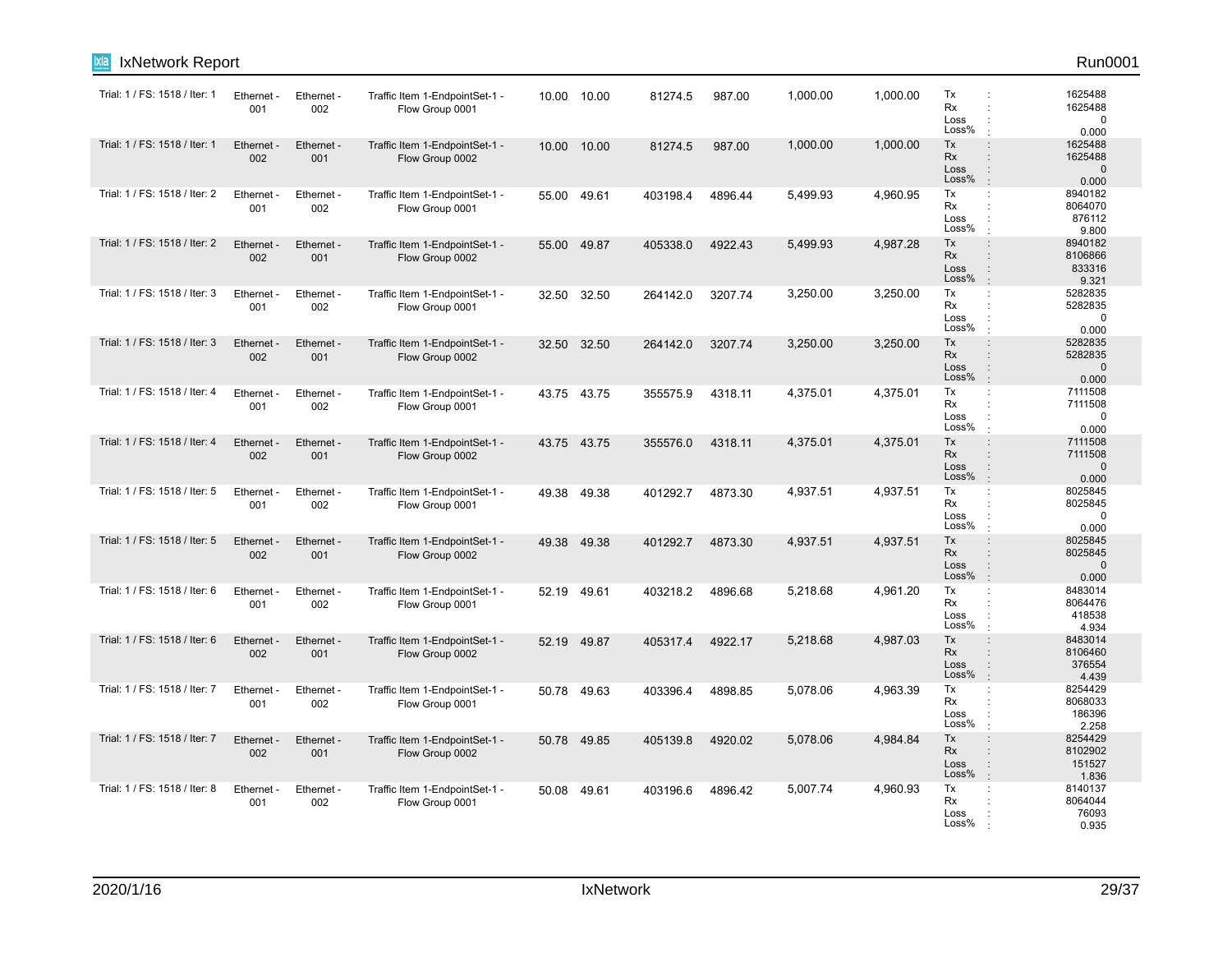| İXİa<br><b>IxNetwork Report</b> |                   |                   |                                                   |       |       |          |         |          |          |                           |  | Run0001                              |
|---------------------------------|-------------------|-------------------|---------------------------------------------------|-------|-------|----------|---------|----------|----------|---------------------------|--|--------------------------------------|
| Trial: 1 / FS: 1518 / Iter: 8   | Ethernet -<br>002 | Ethernet -<br>001 | Traffic Item 1-EndpointSet-1 -<br>Flow Group 0002 | 50.08 | 49.87 | 405338.9 | 4922.44 | 5,007.74 | 4,987.29 | Тx<br>Rx<br>Loss<br>Loss% |  | 8140137<br>8106893<br>33244<br>0.408 |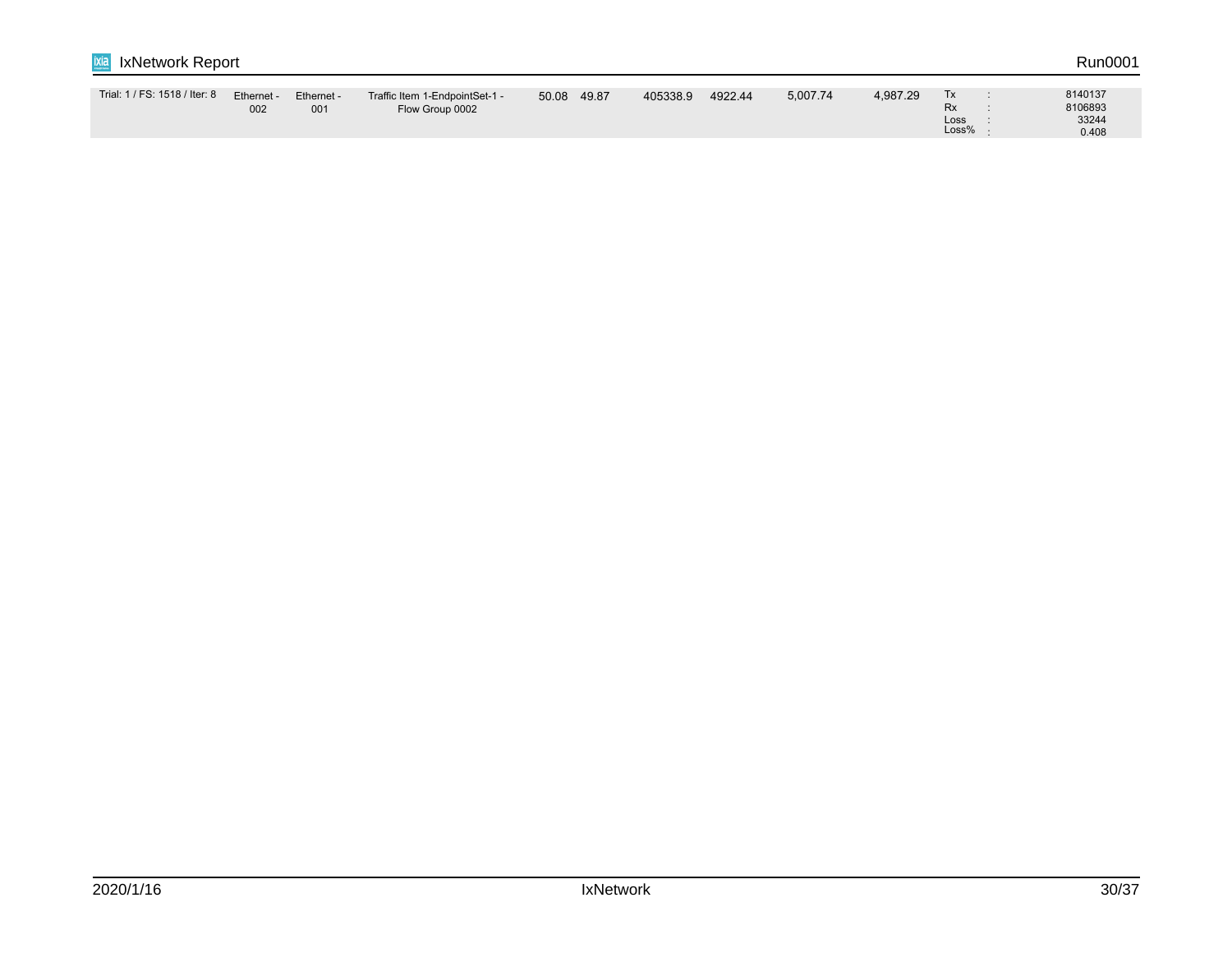## **RFC2544 - Throughput/Latency - Iteration Statistics - Part 2 of 2**

| Trial / Framesize /<br><b>Iteration</b> | <b>Tx Port</b>    | <b>Rx Port</b>    | <b>Flow Group</b>                                 | Min Latency<br>(n <sub>s</sub> ) | Max Latency<br>(ns) | Avg Latency<br>(ns) |  |
|-----------------------------------------|-------------------|-------------------|---------------------------------------------------|----------------------------------|---------------------|---------------------|--|
| Trial: 1 / FS: 64 / Iter: 1             | Ethernet -<br>001 | Ethernet -<br>002 | Traffic Item 1-EndpointSet-1 -<br>Flow Group 0001 | 103315                           | 19597730            | 18975760.00         |  |
| Trial: 1 / FS: 64 / Iter: 1             | Ethernet -<br>002 | Ethernet -<br>001 | Traffic Item 1-EndpointSet-1 - Flow<br>Group 0002 | 103725                           | 19598247            | 18975967.00         |  |
| Trial: 1 / FS: 64 / Iter: 2             | Ethernet -<br>001 | Ethernet -<br>002 | Traffic Item 1-EndpointSet-1 -<br>Flow Group 0001 | 6515                             | 82657               | 6753.00             |  |
| Trial: 1 / FS: 64 / Iter: 2             | Ethernet -<br>002 | Ethernet -<br>001 | Traffic Item 1-EndpointSet-1 - Flow<br>Group 0002 | 6517                             | 83587               | 6848.00             |  |
| Trial: 1 / FS: 64 / Iter: 3             | Ethernet -<br>001 | Ethernet -<br>002 | Traffic Item 1-EndpointSet-1 -<br>Flow Group 0001 | 23702                            | 19399065            | 18461547.00         |  |
| Trial: 1 / FS: 64 / Iter: 3             | Ethernet -<br>002 | Ethernet -<br>001 | Traffic Item 1-EndpointSet-1 - Flow<br>Group 0002 | 23657                            | 19397902            | 18461764.00         |  |
| Trial: 1 / FS: 64 / Iter: 4             | Ethernet -<br>001 | Ethernet -<br>002 | Traffic Item 1-EndpointSet-1 -<br>Flow Group 0001 | 6482                             | 400010              | 7151.00             |  |
| Trial: 1 / FS: 64 / Iter: 4             | Ethernet -<br>002 | Ethernet -<br>001 | Traffic Item 1-EndpointSet-1 - Flow<br>Group 0002 | 6497                             | 400242              | 7295.00             |  |
| Trial: 1 / FS: 128 / Iter: 1            | Ethernet -<br>001 | Ethernet -<br>002 | Traffic Item 1-EndpointSet-1 -<br>Flow Group 0001 | 6672                             | 77910               | 6920.00             |  |
| Trial: 1 / FS: 128 / Iter: 1            | Ethernet -<br>002 | Ethernet -<br>001 | Traffic Item 1-EndpointSet-1 - Flow<br>Group 0002 | 6855                             | 82115               | 6963.00             |  |
| Trial: 1 / FS: 128 / Iter: 2            | Ethernet -<br>001 | Ethernet -<br>002 | Traffic Item 1-EndpointSet-1 -<br>Flow Group 0001 | 33760                            | 22949530            | 19645104.00         |  |
| Trial: 1 / FS: 128 / Iter: 2            | Ethernet -<br>002 | Ethernet -<br>001 | Traffic Item 1-EndpointSet-1 - Flow<br>Group 0002 | 33452                            | 22949965            | 19645438.00         |  |
| Trial: 1 / FS: 128 / Iter: 3            | Ethernet -<br>001 | Ethernet -<br>002 | Traffic Item 1-EndpointSet-1 -<br>Flow Group 0001 | 30512                            | 19966880            | 19366893.00         |  |
| Trial: 1 / FS: 128 / Iter: 3            | Ethernet -<br>002 | Ethernet -<br>001 | Traffic Item 1-EndpointSet-1 - Flow<br>Group 0002 | 29930                            | 19965090            | 19367035.00         |  |
| Trial: 1 / FS: 128 / Iter: 4            | Ethernet -<br>001 | Ethernet -<br>002 | Traffic Item 1-EndpointSet-1 -<br>Flow Group 0001 | 23585                            | 19765750            | 19102888.00         |  |
| Trial: 1 / FS: 128 / Iter: 4            | Ethernet -<br>002 | Ethernet -<br>001 | Traffic Item 1-EndpointSet-1 - Flow<br>Group 0002 | 24410                            | 19764165            | 19103080.00         |  |
| Trial: 1 / FS: 128 / Iter: 5            | Ethernet -<br>001 | Ethernet -<br>002 | Traffic Item 1-EndpointSet-1 -<br>Flow Group 0001 | 22090                            | 19475890            | 18619794.00         |  |
| Trial: 1 / FS: 128 / Iter: 5            | Ethernet -<br>002 | Ethernet -<br>001 | Traffic Item 1-EndpointSet-1 - Flow<br>Group 0002 | 23067                            | 19477082            | 18620017.00         |  |
| Trial: 1 / FS: 128 / Iter: 6            | Ethernet -<br>001 | Ethernet -<br>002 | Traffic Item 1-EndpointSet-1 -<br>Flow Group 0001 | 6702                             | 396340              | 6940.00             |  |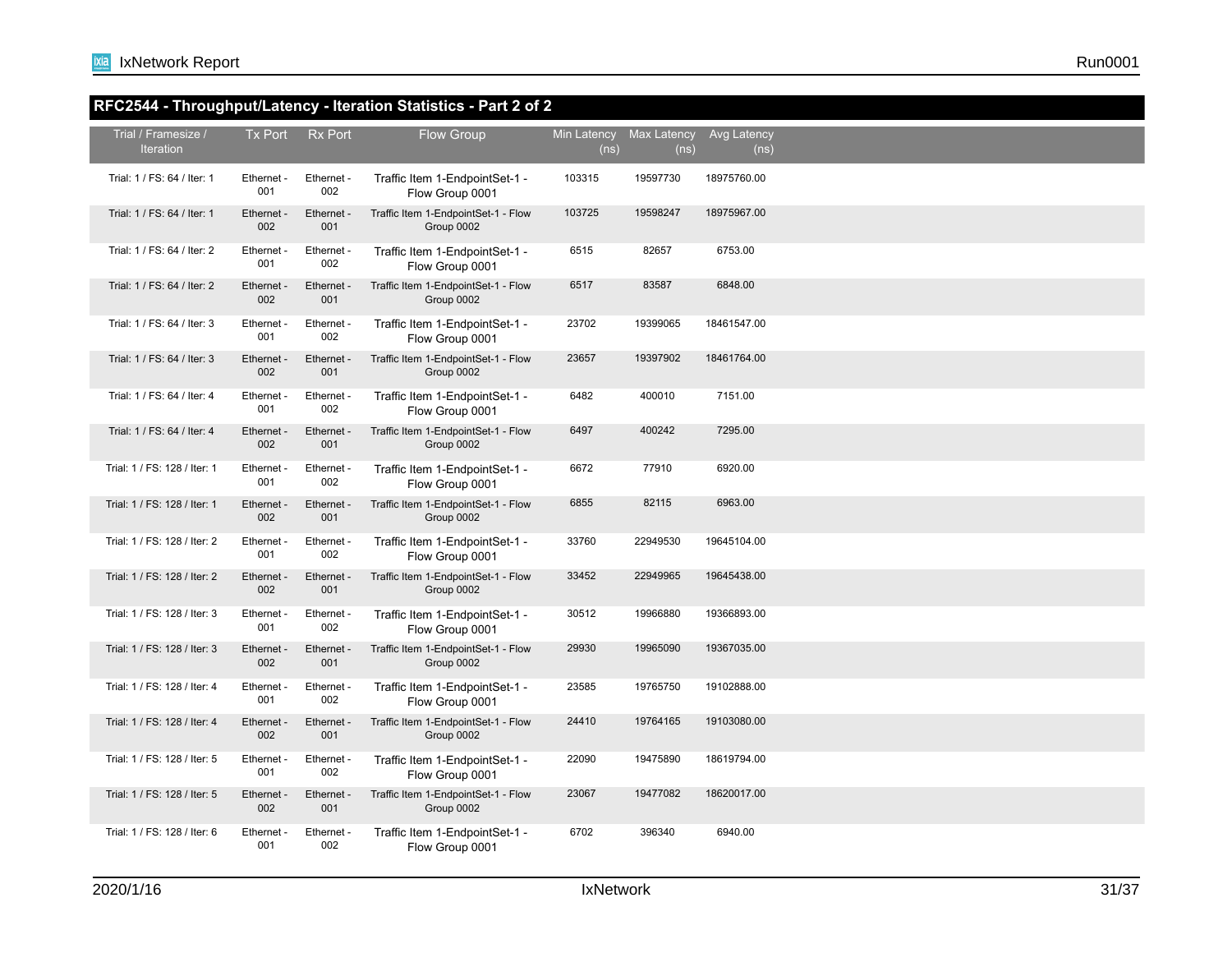| Trial: 1 / FS: 128 / Iter: 6 | Ethernet -<br>002      | Ethernet -<br>001 | Traffic Item 1-EndpointSet-1 - Flow<br>Group 0002 | 6735  | 397137   | 7036.00     |  |
|------------------------------|------------------------|-------------------|---------------------------------------------------|-------|----------|-------------|--|
| Trial: 1 / FS: 128 / Iter: 7 | Ethernet -<br>001      | Ethernet -<br>002 | Traffic Item 1-EndpointSet-1 -<br>Flow Group 0001 | 6670  | 240502   | 7263.00     |  |
| Trial: 1 / FS: 128 / Iter: 7 | Ethernet -<br>002      | Ethernet -<br>001 | Traffic Item 1-EndpointSet-1 - Flow<br>Group 0002 | 6680  | 243600   | 7450.00     |  |
| Trial: 1 / FS: 128 / Iter: 8 | Ethernet -<br>001      | Ethernet -<br>002 | Traffic Item 1-EndpointSet-1 -<br>Flow Group 0001 | 6672  | 133990   | 8452.00     |  |
| Trial: 1 / FS: 128 / Iter: 8 | Ethernet -<br>002      | Ethernet -<br>001 | Traffic Item 1-EndpointSet-1 - Flow<br>Group 0002 | 6687  | 133867   | 8619.00     |  |
| Trial: 1 / FS: 256 / Iter: 1 | Ethernet -<br>001      | Ethernet -<br>002 | Traffic Item 1-EndpointSet-1 -<br>Flow Group 0001 | 7027  | 94647    | 7165.00     |  |
| Trial: 1 / FS: 256 / Iter: 1 | <b>Ethernet</b><br>002 | Ethernet -<br>001 | Traffic Item 1-EndpointSet-1 - Flow<br>Group 0002 | 7052  | 107305   | 7313.00     |  |
| Trial: 1 / FS: 256 / Iter: 2 | Ethernet -<br>001      | Ethernet -<br>002 | Traffic Item 1-EndpointSet-1 -<br>Flow Group 0001 | 29522 | 20151592 | 19517864.00 |  |
| Trial: 1 / FS: 256 / Iter: 2 | Ethernet -<br>002      | Ethernet -<br>001 | Traffic Item 1-EndpointSet-1 - Flow<br>Group 0002 | 28725 | 20156417 | 19518106.00 |  |
| Trial: 1 / FS: 256 / Iter: 3 | Ethernet -<br>001      | Ethernet -<br>002 | Traffic Item 1-EndpointSet-1 -<br>Flow Group 0001 | 28740 | 22382512 | 18985599.00 |  |
| Trial: 1 / FS: 256 / Iter: 3 | Ethernet -<br>002      | Ethernet -<br>001 | Traffic Item 1-EndpointSet-1 - Flow<br>Group 0002 | 28055 | 22383195 | 18985794.00 |  |
| Trial: 1 / FS: 256 / Iter: 4 | Ethernet -<br>001      | Ethernet -<br>002 | Traffic Item 1-EndpointSet-1 -<br>Flow Group 0001 | 7030  | 85962    | 7267.00     |  |
| Trial: 1 / FS: 256 / Iter: 4 | Ethernet<br>002        | Ethernet -<br>001 | Traffic Item 1-EndpointSet-1 - Flow<br>Group 0002 | 7050  | 90237    | 7445.00     |  |
| Trial: 1 / FS: 256 / Iter: 5 | Ethernet -<br>001      | Ethernet -<br>002 | Traffic Item 1-EndpointSet-1 -<br>Flow Group 0001 | 7105  | 282092   | 7825.00     |  |
| Trial: 1 / FS: 256 / Iter: 5 | Ethernet -<br>002      | Ethernet -<br>001 | Traffic Item 1-EndpointSet-1 - Flow<br>Group 0002 | 7157  | 285052   | 7977.00     |  |
| Trial: 1 / FS: 256 / Iter: 6 | Ethernet -<br>001      | Ethernet -<br>002 | Traffic Item 1-EndpointSet-1 -<br>Flow Group 0001 | 26862 | 19579372 | 18844836.00 |  |
| Trial: 1 / FS: 256 / Iter: 6 | Ethernet -<br>002      | Ethernet -<br>001 | Traffic Item 1-EndpointSet-1 - Flow<br>Group 0002 | 25812 | 19580292 | 18845072.00 |  |
| Trial: 1 / FS: 256 / Iter: 7 | Ethernet -<br>001      | Ethernet -<br>002 | Traffic Item 1-EndpointSet-1 -<br>Flow Group 0001 | 18630 | 20643262 | 17670204.00 |  |
| Trial: 1 / FS: 256 / Iter: 7 | Ethernet -<br>002      | Ethernet -<br>001 | Traffic Item 1-EndpointSet-1 - Flow<br>Group 0002 | 18830 | 20645810 | 17670325.00 |  |
| Trial: 1 / FS: 256 / Iter: 8 | Ethernet -<br>001      | Ethernet -<br>002 | Traffic Item 1-EndpointSet-1 -<br>Flow Group 0001 | 7035  | 21620722 | 14755726.00 |  |
| Trial: 1 / FS: 256 / Iter: 8 | Ethernet -<br>002      | Ethernet -<br>001 | Traffic Item 1-EndpointSet-1 - Flow<br>Group 0002 | 7060  | 21620992 | 14755970.00 |  |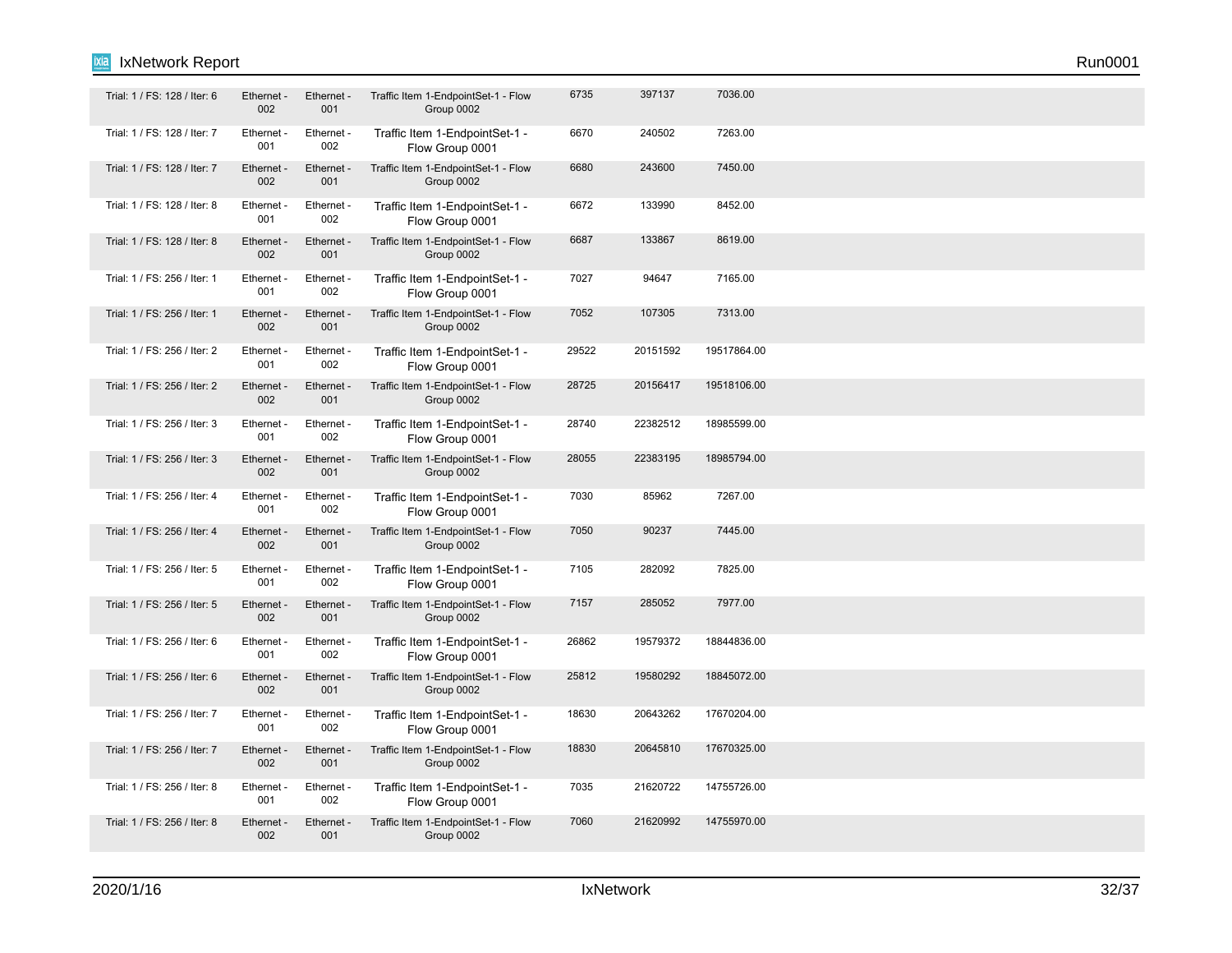| Trial: 1 / FS: 512 / Iter: 1  | Ethernet -<br>001 | Ethernet -<br>002 | Traffic Item 1-EndpointSet-1 -<br>Flow Group 0001 | 7847  | 69150  | 8060.00   |  |  |
|-------------------------------|-------------------|-------------------|---------------------------------------------------|-------|--------|-----------|--|--|
| Trial: 1 / FS: 512 / Iter: 1  | Ethernet -<br>002 | Ethernet -<br>001 | Traffic Item 1-EndpointSet-1 - Flow<br>Group 0002 | 7875  | 66530  | 8340.00   |  |  |
| Trial: 1 / FS: 512 / Iter: 2  | Ethernet -<br>001 | Ethernet -<br>002 | Traffic Item 1-EndpointSet-1 -<br>Flow Group 0001 | 25530 | 623885 | 441351.00 |  |  |
| Trial: 1 / FS: 512 / Iter: 2  | Ethernet -<br>002 | Ethernet -<br>001 | Traffic Item 1-EndpointSet-1 - Flow<br>Group 0002 | 24595 | 623890 | 441882.00 |  |  |
| Trial: 1 / FS: 512 / Iter: 3  | Ethernet -<br>001 | Ethernet -<br>002 | Traffic Item 1-EndpointSet-1 -<br>Flow Group 0001 | 7887  | 93445  | 8111.00   |  |  |
| Trial: 1 / FS: 512 / Iter: 3  | Ethernet -<br>002 | Ethernet -<br>001 | Traffic Item 1-EndpointSet-1 - Flow<br>Group 0002 | 7920  | 98282  | 8403.00   |  |  |
| Trial: 1 / FS: 512 / Iter: 4  | Ethernet -<br>001 | Ethernet -<br>002 | Traffic Item 1-EndpointSet-1 -<br>Flow Group 0001 | 7892  | 112687 | 8252.00   |  |  |
| Trial: 1 / FS: 512 / Iter: 4  | Ethernet -<br>002 | Ethernet -<br>001 | Traffic Item 1-EndpointSet-1 - Flow<br>Group 0002 | 7915  | 113655 | 8537.00   |  |  |
| Trial: 1 / FS: 512 / Iter: 5  | Ethernet -<br>001 | Ethernet -<br>002 | Traffic Item 1-EndpointSet-1 -<br>Flow Group 0001 | 33997 | 423220 | 402721.00 |  |  |
| Trial: 1 / FS: 512 / Iter: 5  | Ethernet -<br>002 | Ethernet -<br>001 | Traffic Item 1-EndpointSet-1 - Flow<br>Group 0002 | 32685 | 423452 | 402993.00 |  |  |
| Trial: 1 / FS: 512 / Iter: 6  | Ethernet -<br>001 | Ethernet -<br>002 | Traffic Item 1-EndpointSet-1 -<br>Flow Group 0001 | 7977  | 88442  | 8461.00   |  |  |
| Trial: 1 / FS: 512 / Iter: 6  | Ethernet -<br>002 | Ethernet -<br>001 | Traffic Item 1-EndpointSet-1 - Flow<br>Group 0002 | 7985  | 90337  | 8734.00   |  |  |
| Trial: 1 / FS: 512 / Iter: 7  | Ethernet -<br>001 | Ethernet -<br>002 | Traffic Item 1-EndpointSet-1 -<br>Flow Group 0001 | 7905  | 90617  | 8908.00   |  |  |
| Trial: 1 / FS: 512 / Iter: 7  | Ethernet -<br>002 | Ethernet -<br>001 | Traffic Item 1-EndpointSet-1 - Flow<br>Group 0002 | 7932  | 90515  | 9190.00   |  |  |
| Trial: 1 / FS: 512 / Iter: 8  | Ethernet -<br>001 | Ethernet -<br>002 | Traffic Item 1-EndpointSet-1 -<br>Flow Group 0001 | 7900  | 96075  | 9856.00   |  |  |
| Trial: 1 / FS: 512 / Iter: 8  | Ethernet<br>002   | Ethernet -<br>001 | Traffic Item 1-EndpointSet-1 - Flow<br>Group 0002 | 7935  | 97322  | 10152.00  |  |  |
| Trial: 1 / FS: 1024 / Iter: 1 | Ethernet -<br>001 | Ethernet -<br>002 | Traffic Item 1-EndpointSet-1 -<br>Flow Group 0001 | 9185  | 73852  | 9489.00   |  |  |
| Trial: 1 / FS: 1024 / Iter: 1 | Ethernet -<br>002 | Ethernet -<br>001 | Traffic Item 1-EndpointSet-1 - Flow<br>Group 0002 | 9220  | 66935  | 10023.00  |  |  |
| Trial: 1 / FS: 1024 / Iter: 2 | Ethernet -<br>001 | Ethernet -<br>002 | Traffic Item 1-EndpointSet-1 -<br>Flow Group 0001 | 27400 | 321030 | 303636.00 |  |  |
| Trial: 1 / FS: 1024 / Iter: 2 | Ethernet -<br>002 | Ethernet -<br>001 | Traffic Item 1-EndpointSet-1 - Flow<br>Group 0002 | 31260 | 320587 | 304152.00 |  |  |
| Trial: 1 / FS: 1024 / Iter: 3 | Ethernet -<br>001 | Ethernet -<br>002 | Traffic Item 1-EndpointSet-1 -<br>Flow Group 0001 | 9230  | 118740 | 9520.00   |  |  |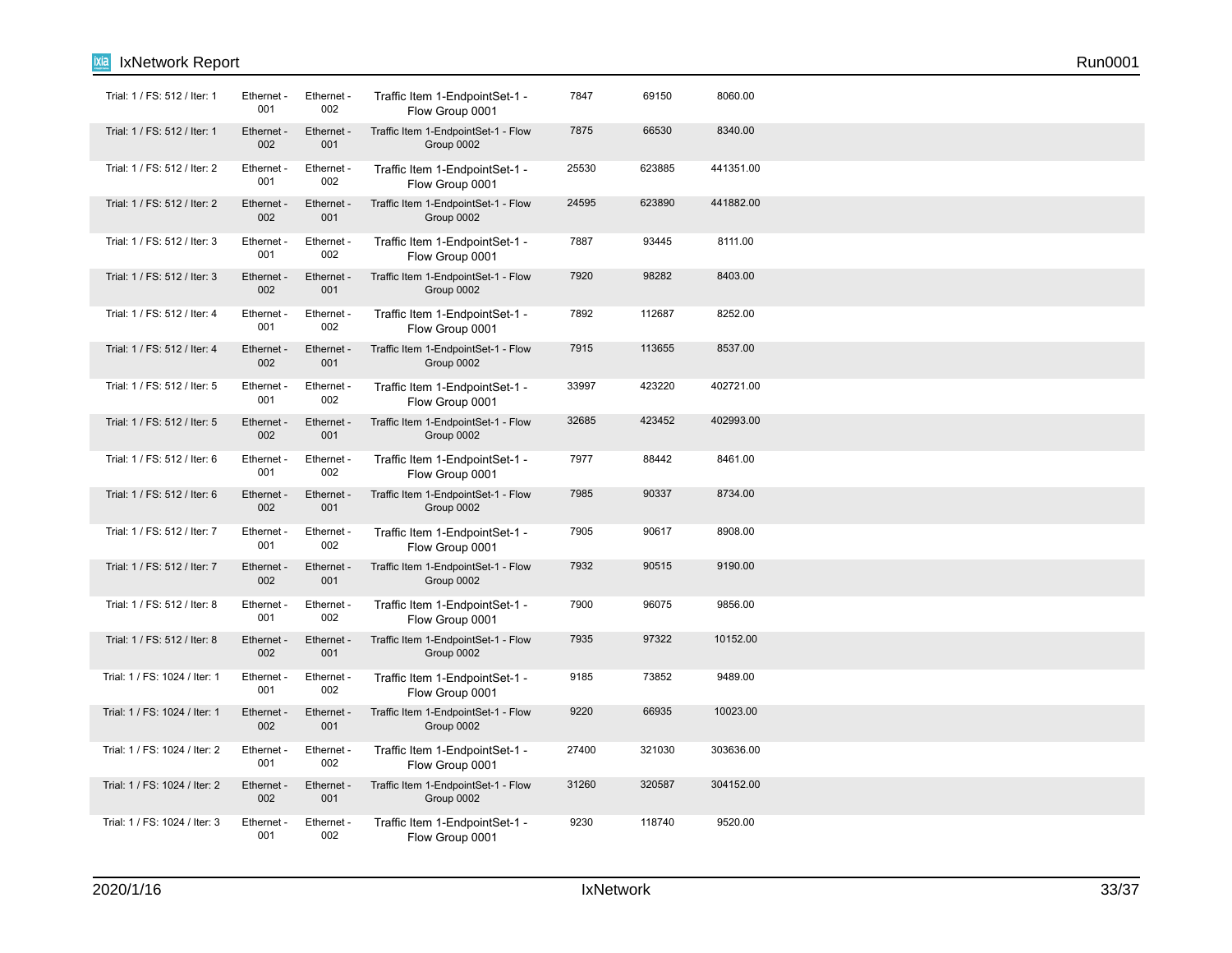| Trial: 1 / FS: 1024 / Iter: 3 | Ethernet -<br>002 | Ethernet -<br>001 | Traffic Item 1-EndpointSet-1 - Flow<br>Group 0002 | 9255  | 109212 | 10066.00  |  |  |
|-------------------------------|-------------------|-------------------|---------------------------------------------------|-------|--------|-----------|--|--|
| Trial: 1 / FS: 1024 / Iter: 4 | Ethernet -<br>001 | Ethernet -<br>002 | Traffic Item 1-EndpointSet-1 -<br>Flow Group 0001 | 9232  | 106012 | 9554.00   |  |  |
| Trial: 1 / FS: 1024 / Iter: 4 | Ethernet -<br>002 | Ethernet -<br>001 | Traffic Item 1-EndpointSet-1 - Flow<br>Group 0002 | 9262  | 104322 | 10099.00  |  |  |
| Trial: 1 / FS: 1024 / Iter: 5 | Ethernet -<br>001 | Ethernet -<br>002 | Traffic Item 1-EndpointSet-1 -<br>Flow Group 0001 | 9235  | 83242  | 10911.00  |  |  |
| Trial: 1 / FS: 1024 / Iter: 5 | Ethernet -<br>002 | Ethernet -<br>001 | Traffic Item 1-EndpointSet-1 - Flow<br>Group 0002 | 9262  | 86565  | 11423.00  |  |  |
| Trial: 1 / FS: 1024 / Iter: 6 | Ethernet -<br>001 | Ethernet -<br>002 | Traffic Item 1-EndpointSet-1 -<br>Flow Group 0001 | 21140 | 300365 | 290794.00 |  |  |
| Trial: 1 / FS: 1024 / Iter: 6 | Ethernet<br>002   | Ethernet -<br>001 | Traffic Item 1-EndpointSet-1 - Flow<br>Group 0002 | 20887 | 300215 | 291308.00 |  |  |
| Trial: 1 / FS: 1024 / Iter: 7 | Ethernet -<br>001 | Ethernet -<br>002 | Traffic Item 1-EndpointSet-1 -<br>Flow Group 0001 | 25997 | 307937 | 298240.00 |  |  |
| Trial: 1 / FS: 1024 / Iter: 7 | Ethernet -<br>002 | Ethernet -<br>001 | Traffic Item 1-EndpointSet-1 - Flow<br>Group 0002 | 26817 | 308077 | 298757.00 |  |  |
| Trial: 1 / FS: 1024 / Iter: 8 | Ethernet -<br>001 | Ethernet -<br>002 | Traffic Item 1-EndpointSet-1 -<br>Flow Group 0001 | 29620 | 348910 | 302893.00 |  |  |
| Trial: 1 / FS: 1024 / Iter: 8 | Ethernet -<br>002 | Ethernet -<br>001 | Traffic Item 1-EndpointSet-1 - Flow<br>Group 0002 | 29607 | 349230 | 303401.00 |  |  |
| Trial: 1 / FS: 1280 / Iter: 1 | Ethernet -<br>001 | Ethernet -<br>002 | Traffic Item 1-EndpointSet-1 -<br>Flow Group 0001 | 9857  | 70422  | 10222.00  |  |  |
| Trial: 1 / FS: 1280 / Iter: 1 | Ethernet -<br>002 | Ethernet -<br>001 | Traffic Item 1-EndpointSet-1 - Flow<br>Group 0002 | 9890  | 67880  | 10858.00  |  |  |
| Trial: 1 / FS: 1280 / Iter: 2 | Ethernet -<br>001 | Ethernet -<br>002 | Traffic Item 1-EndpointSet-1 -<br>Flow Group 0001 | 28140 | 343137 | 321668.00 |  |  |
| Trial: 1 / FS: 1280 / Iter: 2 | Ethernet -<br>002 | Ethernet -<br>001 | Traffic Item 1-EndpointSet-1 - Flow<br>Group 0002 | 31887 | 343542 | 322310.00 |  |  |
| Trial: 1 / FS: 1280 / Iter: 3 | Ethernet -<br>001 | Ethernet -<br>002 | Traffic Item 1-EndpointSet-1 -<br>Flow Group 0001 | 9860  | 335217 | 10205.00  |  |  |
| Trial: 1 / FS: 1280 / Iter: 3 | Ethernet -<br>002 | Ethernet -<br>001 | Traffic Item 1-EndpointSet-1 - Flow<br>Group 0002 | 9897  | 336262 | 10860.00  |  |  |
| Trial: 1 / FS: 1280 / Iter: 4 | Ethernet -<br>001 | Ethernet -<br>002 | Traffic Item 1-EndpointSet-1 -<br>Flow Group 0001 | 9900  | 82682  | 10267.00  |  |  |
| Trial: 1 / FS: 1280 / Iter: 4 | Ethernet -<br>002 | Ethernet -<br>001 | Traffic Item 1-EndpointSet-1 - Flow<br>Group 0002 | 9922  | 83507  | 10926.00  |  |  |
| Trial: 1 / FS: 1280 / Iter: 5 | Ethernet -<br>001 | Ethernet -<br>002 | Traffic Item 1-EndpointSet-1 -<br>Flow Group 0001 | 9912  | 368480 | 12541.00  |  |  |
| Trial: 1 / FS: 1280 / Iter: 5 | Ethernet -<br>002 | Ethernet -<br>001 | Traffic Item 1-EndpointSet-1 - Flow<br>Group 0002 | 9942  | 368930 | 13186.00  |  |  |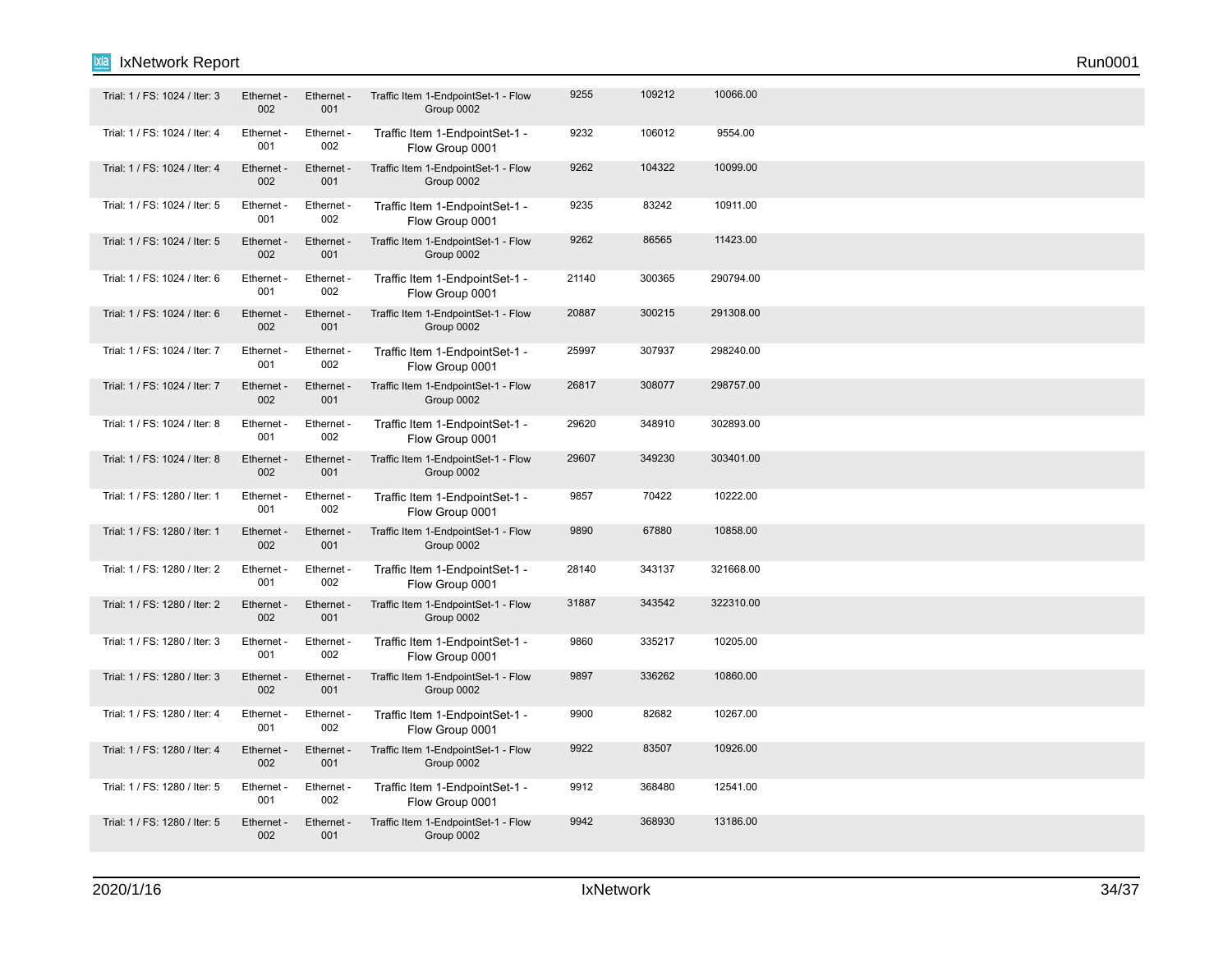| Trial: 1 / FS: 1280 / Iter: 6 | Ethernet -<br>001 | Ethernet -<br>002 | Traffic Item 1-EndpointSet-1 -<br>Flow Group 0001 | 31035 | 309517 | 300169.00 |  |  |
|-------------------------------|-------------------|-------------------|---------------------------------------------------|-------|--------|-----------|--|--|
| Trial: 1 / FS: 1280 / Iter: 6 | Ethernet -<br>002 | Ethernet -<br>001 | Traffic Item 1-EndpointSet-1 - Flow<br>Group 0002 | 31527 | 309765 | 300814.00 |  |  |
| Trial: 1 / FS: 1280 / Iter: 7 | Ethernet -<br>001 | Ethernet -<br>002 | Traffic Item 1-EndpointSet-1 -<br>Flow Group 0001 | 35122 | 317895 | 297586.00 |  |  |
| Trial: 1 / FS: 1280 / Iter: 7 | Ethernet -<br>002 | Ethernet -<br>001 | Traffic Item 1-EndpointSet-1 - Flow<br>Group 0002 | 33905 | 317890 | 298232.00 |  |  |
| Trial: 1 / FS: 1280 / Iter: 8 | Ethernet -<br>001 | Ethernet -<br>002 | Traffic Item 1-EndpointSet-1 -<br>Flow Group 0001 | 28705 | 301587 | 291067.00 |  |  |
| Trial: 1 / FS: 1280 / Iter: 8 | Ethernet -<br>002 | Ethernet -<br>001 | Traffic Item 1-EndpointSet-1 - Flow<br>Group 0002 | 27420 | 302187 | 291711.00 |  |  |
| Trial: 1 / FS: 1518 / Iter: 1 | Ethernet -<br>001 | Ethernet -<br>002 | Traffic Item 1-EndpointSet-1 -<br>Flow Group 0001 | 10477 | 77480  | 10894.00  |  |  |
| Trial: 1 / FS: 1518 / Iter: 1 | Ethernet -<br>002 | Ethernet -<br>001 | Traffic Item 1-EndpointSet-1 - Flow<br>Group 0002 | 10510 | 99495  | 11655.00  |  |  |
| Trial: 1 / FS: 1518 / Iter: 2 | Ethernet -<br>001 | Ethernet -<br>002 | Traffic Item 1-EndpointSet-1 -<br>Flow Group 0001 | 35135 | 307135 | 297165.00 |  |  |
| Trial: 1 / FS: 1518 / Iter: 2 | Ethernet -<br>002 | Ethernet -<br>001 | Traffic Item 1-EndpointSet-1 - Flow<br>Group 0002 | 33185 | 306810 | 297932.00 |  |  |
| Trial: 1 / FS: 1518 / Iter: 3 | Ethernet<br>001   | Ethernet -<br>002 | Traffic Item 1-EndpointSet-1 -<br>Flow Group 0001 | 10482 | 81200  | 10867.00  |  |  |
| Trial: 1 / FS: 1518 / Iter: 3 | Ethernet<br>002   | Ethernet -<br>001 | Traffic Item 1-EndpointSet-1 - Flow<br>Group 0002 | 10517 | 92472  | 11645.00  |  |  |
| Trial: 1 / FS: 1518 / Iter: 4 | Ethernet -<br>001 | Ethernet -<br>002 | Traffic Item 1-EndpointSet-1 -<br>Flow Group 0001 | 10492 | 85325  | 10897.00  |  |  |
| Trial: 1 / FS: 1518 / Iter: 4 | Ethernet -<br>002 | Ethernet -<br>001 | Traffic Item 1-EndpointSet-1 - Flow<br>Group 0002 | 10530 | 84612  | 11684.00  |  |  |
| Trial: 1 / FS: 1518 / Iter: 5 | Ethernet -<br>001 | Ethernet -<br>002 | Traffic Item 1-EndpointSet-1 -<br>Flow Group 0001 | 10530 | 85145  | 11812.00  |  |  |
| Trial: 1 / FS: 1518 / Iter: 5 | Ethernet -<br>002 | Ethernet -<br>001 | Traffic Item 1-EndpointSet-1 - Flow<br>Group 0002 | 10562 | 89887  | 12537.00  |  |  |
| Trial: 1 / FS: 1518 / Iter: 6 | Ethernet -<br>001 | Ethernet -<br>002 | Traffic Item 1-EndpointSet-1 -<br>Flow Group 0001 | 27272 | 317840 | 297700.00 |  |  |
| Trial: 1 / FS: 1518 / Iter: 6 | Ethernet -<br>002 | Ethernet -<br>001 | Traffic Item 1-EndpointSet-1 - Flow<br>Group 0002 | 26897 | 319235 | 298463.00 |  |  |
| Trial: 1 / FS: 1518 / Iter: 7 | Ethernet -<br>001 | Ethernet -<br>002 | Traffic Item 1-EndpointSet-1 -<br>Flow Group 0001 | 27655 | 307640 | 288558.00 |  |  |
| Trial: 1 / FS: 1518 / Iter: 7 | Ethernet -<br>002 | Ethernet -<br>001 | Traffic Item 1-EndpointSet-1 - Flow<br>Group 0002 | 28777 | 306490 | 289319.00 |  |  |
| Trial: 1 / FS: 1518 / Iter: 8 | Ethernet -<br>001 | Ethernet -<br>002 | Traffic Item 1-EndpointSet-1 -<br>Flow Group 0001 | 27245 | 319525 | 305128.00 |  |  |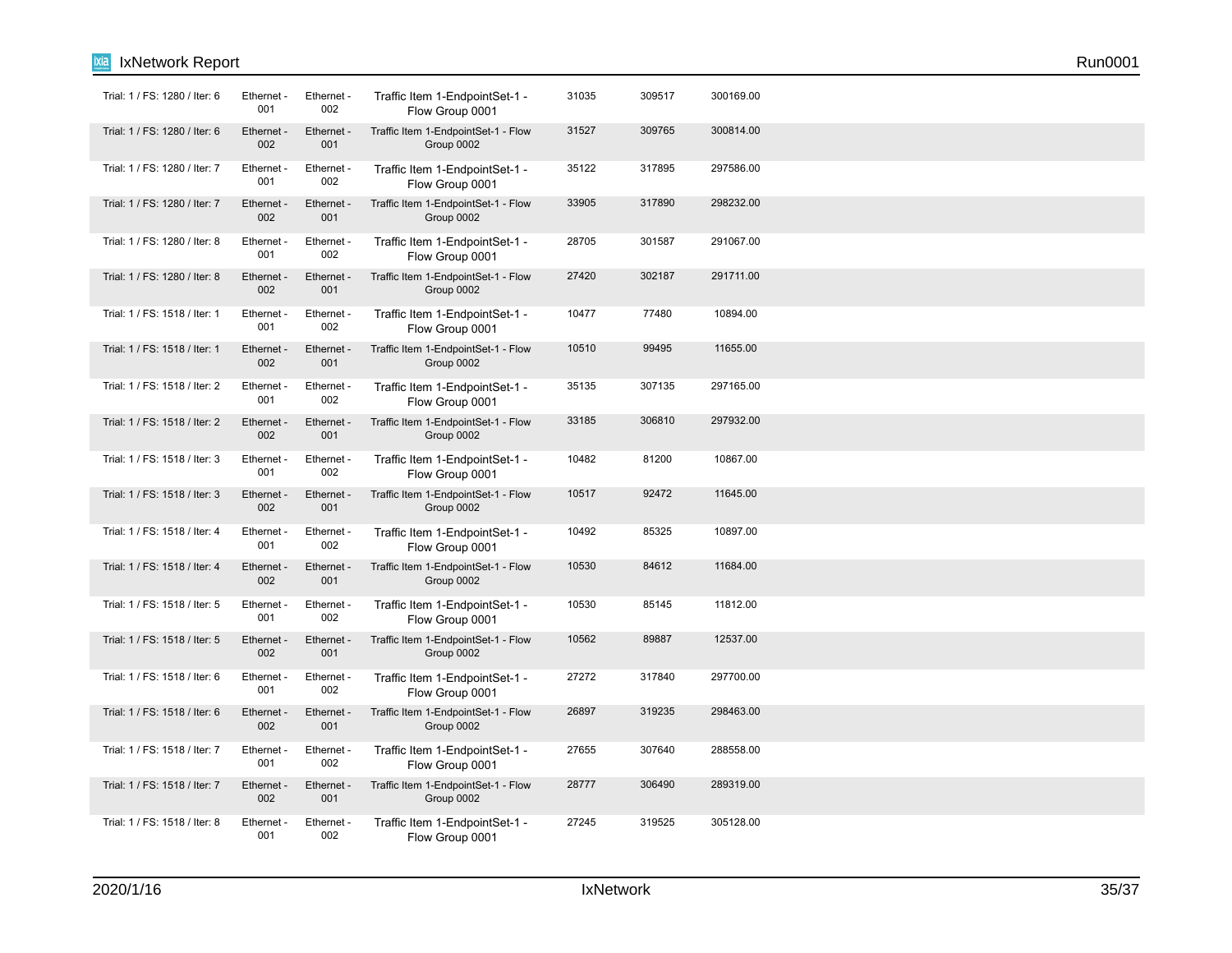